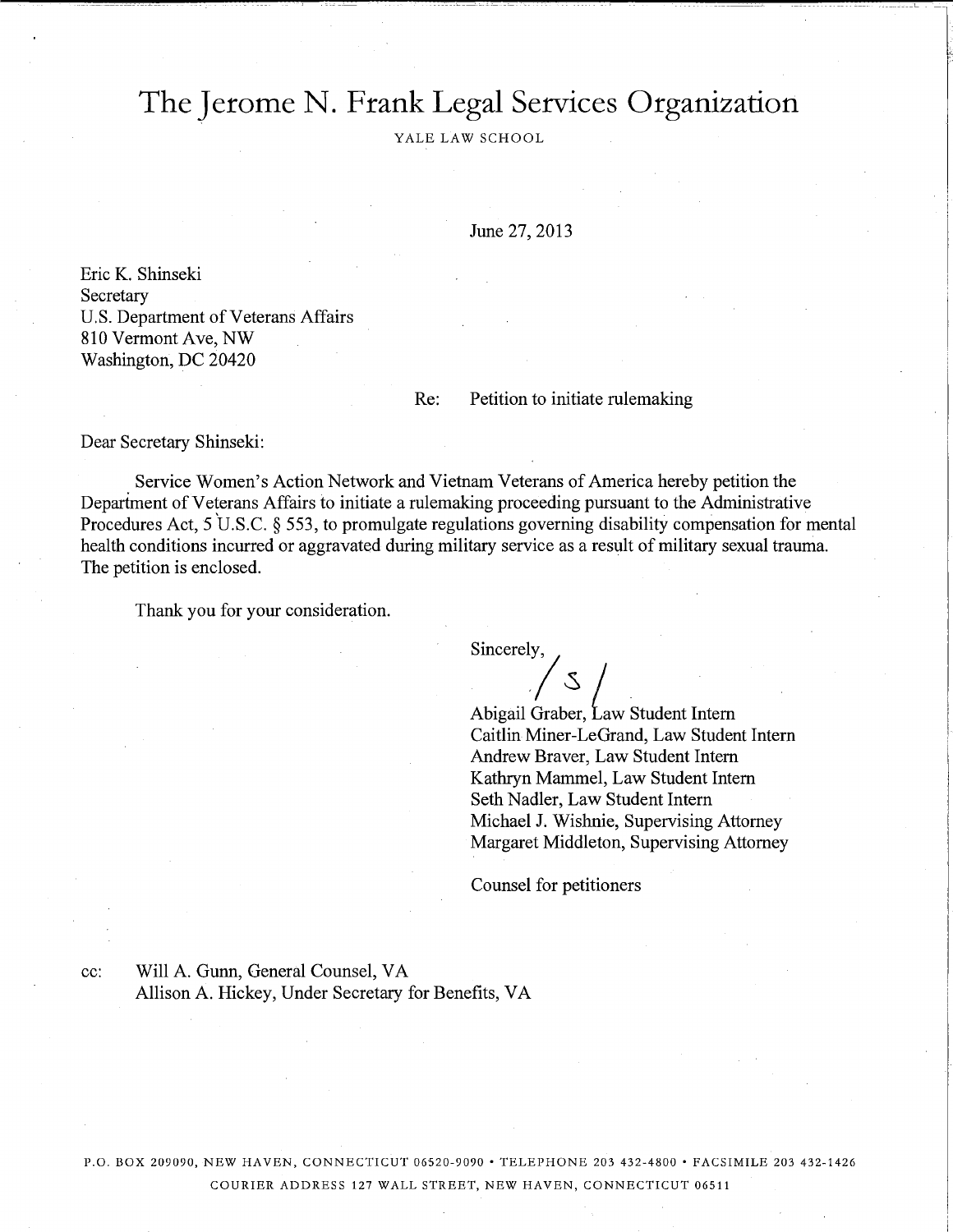### PETITION FOR RULEMAKING TO

# PROMULGATE REGULATIONS GOVERNING SERVICE-CONNECTION FOR MENTAL HEALTH DISABILITIES RESULTING FROM MILITARY SEXUAL ASSAULT

SUBMITTED TO

### THE UNITED STATES DEPARTMENT OF VETERANS AFFAIRS

JUNE 27, 2013

Service Women's Action Network and Vietnam Veterans of America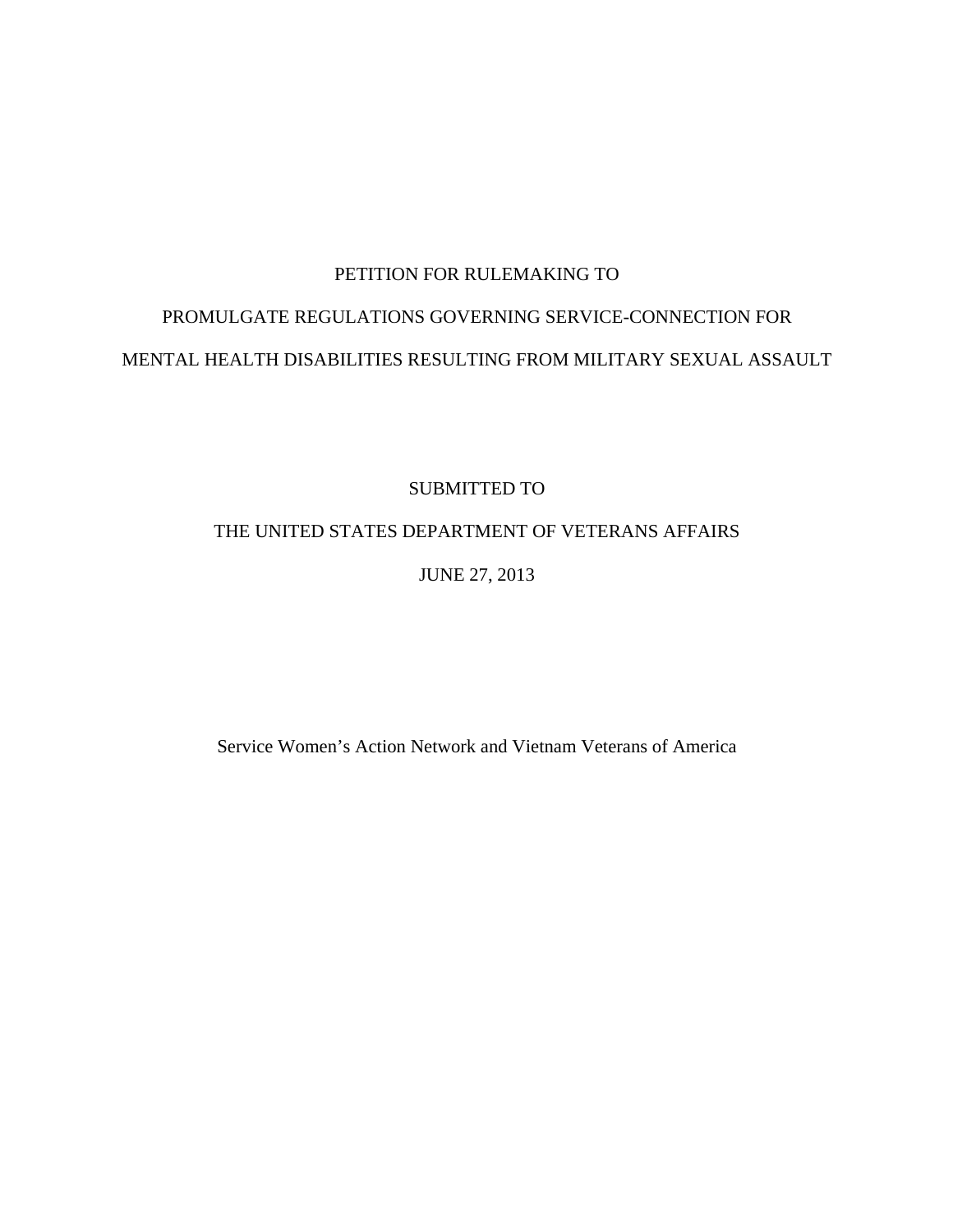### Petition for Rulemaking to the Department of Veteran's Affairs Regarding Service Connection for Mental Health Disabilities Resulting from Military Sexual Trauma

### Table of Contents

| I.   |                                                      |                                                                                                                                                                                                                                                                                                                                                                                                 |  |
|------|------------------------------------------------------|-------------------------------------------------------------------------------------------------------------------------------------------------------------------------------------------------------------------------------------------------------------------------------------------------------------------------------------------------------------------------------------------------|--|
| Π.   |                                                      |                                                                                                                                                                                                                                                                                                                                                                                                 |  |
| III. |                                                      |                                                                                                                                                                                                                                                                                                                                                                                                 |  |
| IV.  | A <sub>1</sub><br><b>B.</b><br>$\mathcal{C}$ .<br>D. | Background: Rape, sexual assault, and sexual harassment in the military7<br>Sexual assault and sexual harassment in the military is a pervasive and long-<br>Military sexual trauma can devastate a veteran's career, social and family<br>The military context intensifies harms associated with rape, sexual assault,<br>Care without compensation for survivors of military sexual trauma is |  |
|      |                                                      |                                                                                                                                                                                                                                                                                                                                                                                                 |  |
| V.   | A.<br>B.<br>$C_{\cdot}$                              | Systemic underreporting deprives survivors of rape, sexual assault, and sexual<br>harassment of the documentation necessary to corroborate their claims23<br>VA adjudicators often misapply the current evidentiary standard30<br>Despite repeated amendments, VA's current rules for PTSD related to<br>military sexual trauma still allow for biased exercises of adjudicators'               |  |
| VI.  | A.<br>B.<br>$C$ .<br>D.<br>E.                        | The proposed rule acknowledges the inherent difficulty of proving the<br>VA should accept diagnoses from licensed psychiatrists and psychologists<br>The proposed rule is consistent with the DSM-IV and current medical<br>The proposed rule will alleviate administrative burdens on VA and expedite<br>The proposed rule will improve the consistency and equitable resolution of            |  |
| VII. |                                                      |                                                                                                                                                                                                                                                                                                                                                                                                 |  |
|      |                                                      |                                                                                                                                                                                                                                                                                                                                                                                                 |  |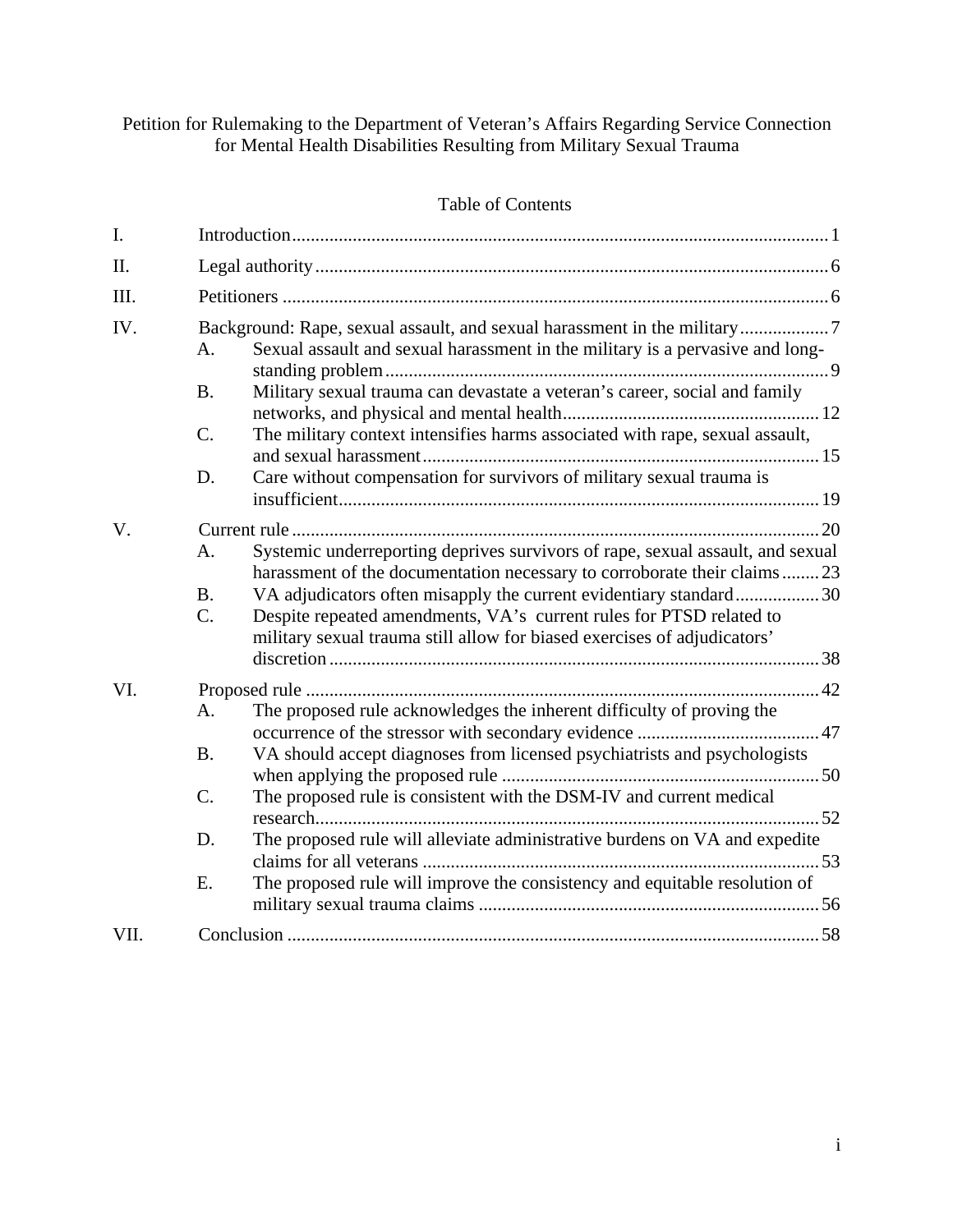#### **I. Introduction**

The Service Women's Action Network ("SWAN") and Vietnam Veterans of America ("VVA") petition the United States Department of Veterans Affairs ("VA") to initiate a rulemaking proceeding pursuant to the Administrative Procedures Act, 5 U.S.C. § 553, to promulgate regulations governing disability compensation for mental health conditions incurred or aggravated during military service as a result of military sexual trauma ("MST"). For decades, the Department of Defense ("DOD") and VA have been aware of the pervasiveness of rape, sexual assault, and sexual harassment in the military. Research shows that survivors of rape, sexual assault, and sexual harassment often develop devastating, long-term psychological disabilities. Rape is more strongly correlated with posttraumatic stress disorder ("PTSD") in survivors than any other trauma, including combat trauma. But under the current VA claims adjudication process, survivors of MST face frequently insurmountable evidentiary barriers when attempting to claim disability benefits for their mental health disorders, barriers that have been eliminated for veterans with combat-related mental health disorders. New regulations are necessary in light of decades of failed, informal attempts at VA to reform its adjudication of MST-related claims.

VA provides benefits to veterans who suffer ongoing disabilities as a result of injuries or conditions incurred or aggravated during their military service. To claim VA disability benefits, veterans must satisfy three requirements. They must show a medical diagnosis of a current disability; evidence that they incurred the underlying injury or condition during service; and the relationship between the in-service injury or disease and their current disability.<sup>1</sup> For claims for

 <sup>1</sup> Caluza v. Brown, 7 Vet. App. 498, 506 (1995), *aff'd*, 78 F.3d 604 (Fed. Cir. 1996), *superseded by statute on other grounds*, Veterans Claims Assistance Act of 2000 ("VCAA"), Pub. L. No. 106-475, 114 Stat. 2096 (2000).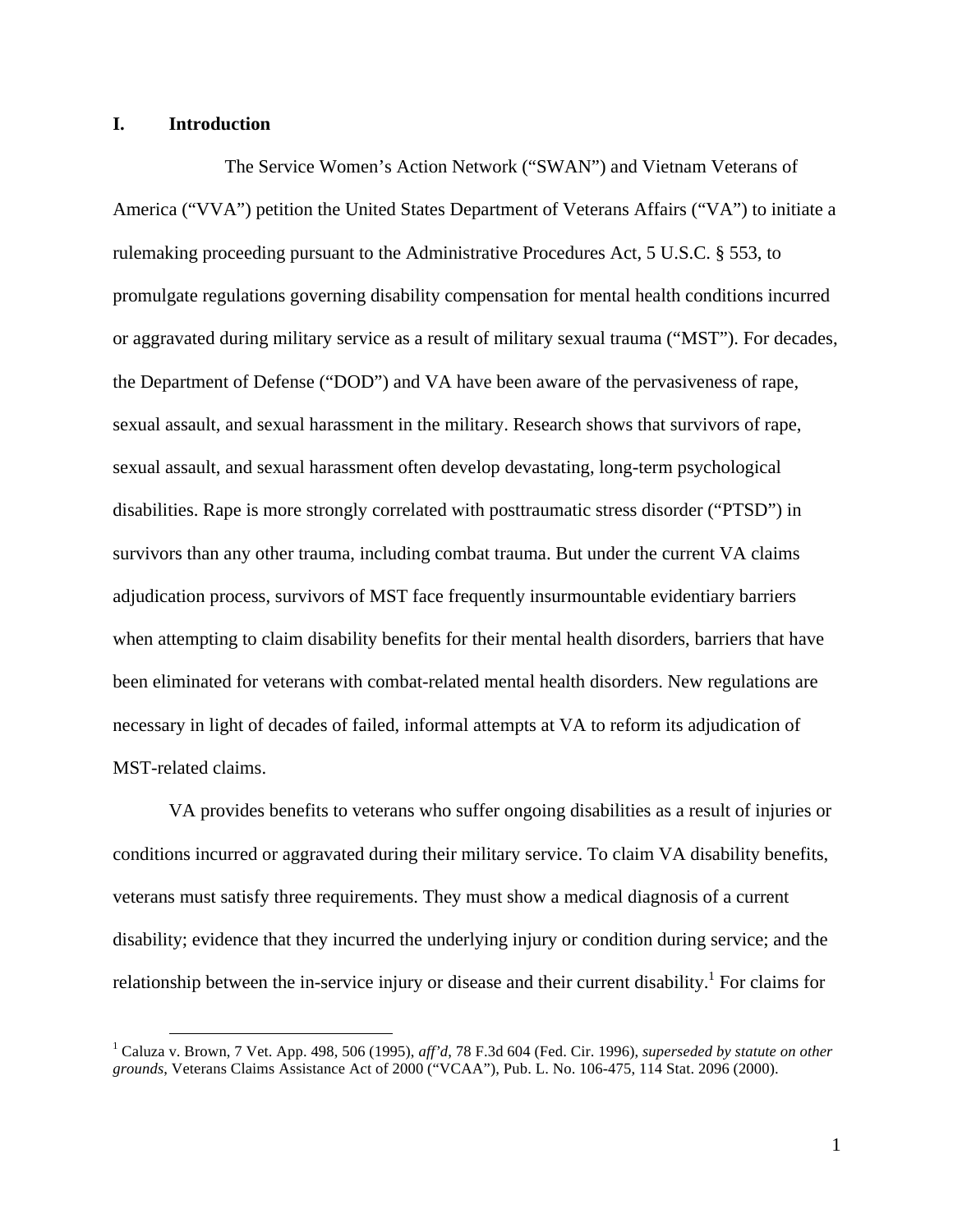PTSD, the second element is rephrased as the need for "credible supporting evidence that the claimed in-service stressor occurred."<sup>2</sup> VA refers to disabilities that meet these requirements as "service connected."

The proposed regulations go to the second element of service connection—the proof of the occurrence of the in-service sexual trauma that caused or aggravated the service member's disability. Currently, 38 C.F.R. § 3.304(f)(5) governs how veterans may prove the in-service stressor for PTSD based on personal assault, a category that includes military sexual assault and sexual harassment. Under this regulation, veterans may corroborate an in-service assault by presenting records or statements from persons to whom they may have disclosed the assault, including law enforcement, physicians, family, or clergy. They can also present medical evidence, such as pregnancy tests or evidence of sexually transmitted infections, or evidence of behavioral changes following the assault. VA does not have to take this evidence at face value. The regulations allow VA to "submit any evidence that it receives to an appropriate medical or mental health professional for an opinion as to whether it indicates that a personal assault occurred." 3

SWAN and VVA petition VA to amend 38 C.F.R. § 3.304 by creating a new subsection—§ 3.304(g)—directly addressing MST. The proposed amendment reads as follows:

§ 3.304 Direct service connection; wartime and peacetime

(g) Military sexual trauma. If a stressor claimed by a veteran is related to the veteran's reported experience of military sexual trauma and a psychiatrist or psychologist confirms that the claimed stressor is adequate to support a diagnosis of a mental health condition and that the veteran's symptoms are related to the claimed stressor, in the absence of clear and convincing evidence to the contrary, the veteran's lay testimony alone may establish the occurrence of the claimed in-service stressor.

. . .

 $^{2}$  38 C.F.R. § 3.304(f) (2012).

 $3$  *Id.* § 3.304(f)(5).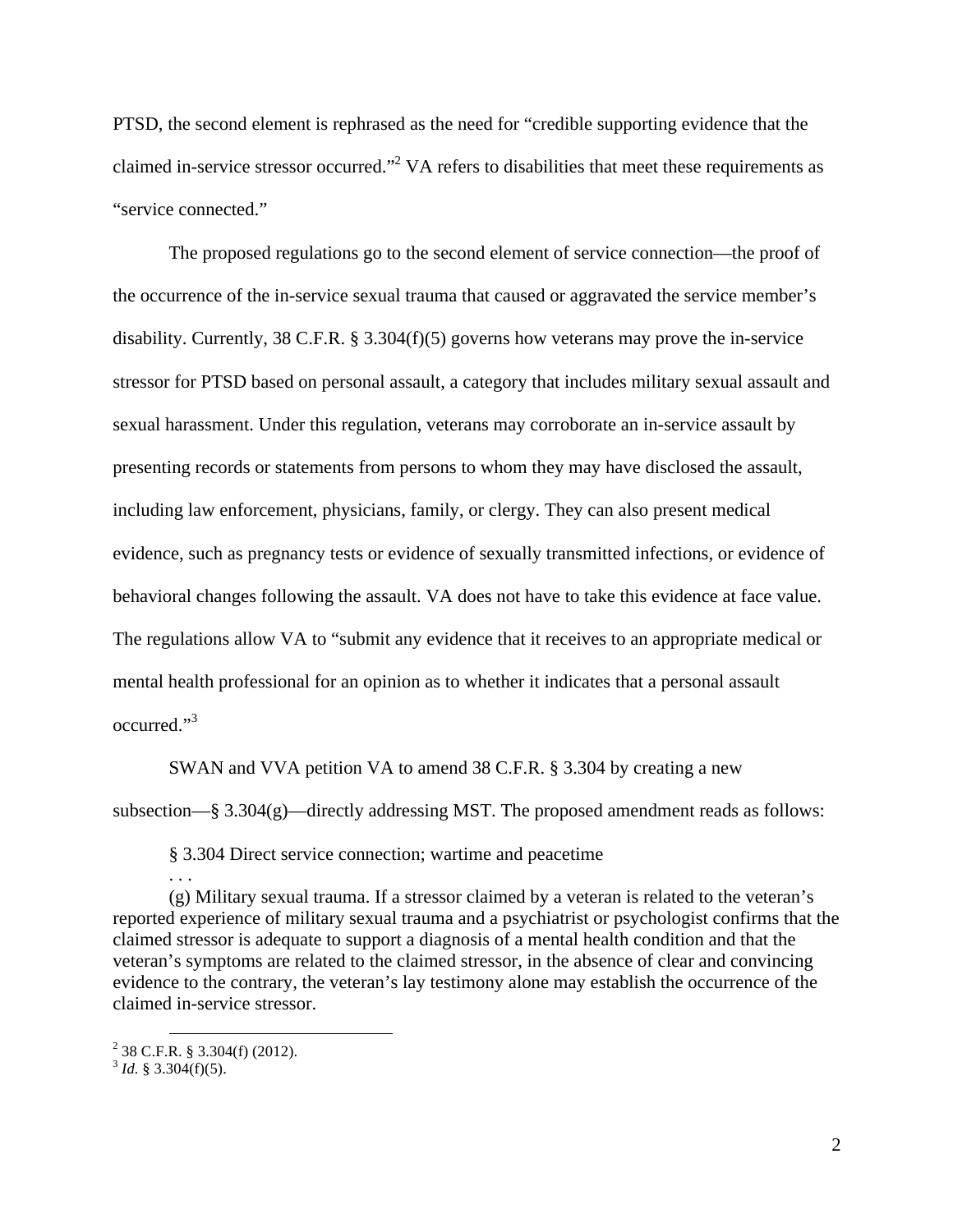By adopting the proposed regulation, VA will acknowledge the unique consequences of sexual assault and harassment within the military. Military sexual trauma is a unique cause of service-connected disability because it is exceptionally difficult to document. Service members who experience MST are unlikely to report their attack—even less likely than civilians who experience sexual assault. As a result, they often lack contemporaneous documentation of the assault in their service records. They may also lack secondary evidence from medical clinics or from friends and family. Instead of recognizing these obstacles, the current regulations require survivors to present evidence that frequently does not exist. Because survivors of sexual assault and sexual harassment in the military cannot produce the necessary corroboration, VA adjudicators frequently dismiss their claims for service-connected disability compensation as non-credible or non-verifiable. Being told that their stories are implausible or uncorroborated can re-traumatize survivors of MST and undermine attempts to appeal the initial decision. The proposed regulatory change would allow veterans to establish service-connection by testifying to their experience of sexual assault or sexual harassment, confirmed by a doctor's medical diagnosis of the MST-related disability. This change will recognize the particular obstacles associated with proving service connection for MST-related claims and lead to a more fair and accurate evaluation of such claims.

VA has acknowledged, and corrected, similar problems for other groups whose in-service injuries are difficult to verify. Until a recent rule change, veterans suffering from PTSD as a result of non-combat experiences in war zones labored under similarly difficult evidentiary burdens. VA recognized the injustice of its standards and in 2010 promulgated new regulations relaxing the evidentiary requirements for veterans with PTSD based on fear of hostile military or terrorist activity. Under these new rules, a veteran's lay testimony along with a diagnosis from a

3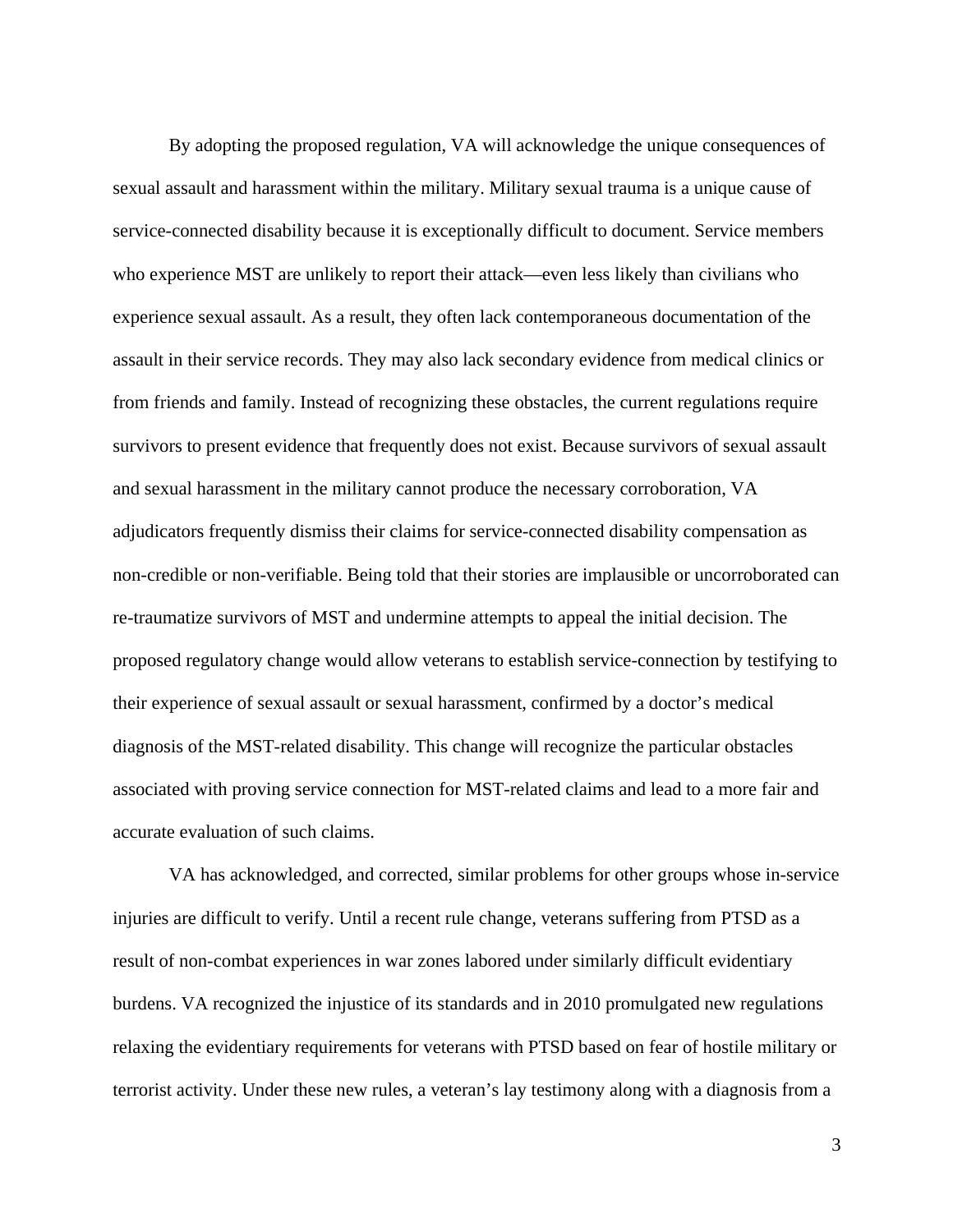VA psychiatrist or psychologist of PTSD related to the veteran's claimed stressor may provide sufficient proof of the occurrence of the in-service stressor. Lauding VA for its actions, President Obama eloquently articulated the underlying dilemma faced by troops under the previous rule:

[F]or years, many veterans with PTSD who have tried to seek benefits . . . have often found themselves stymied. They've been required to produce evidence proving that a specific event caused their PTSD. And that practice has kept the vast majority of those with PTSD who served in non-combat roles, but who still waged war, from getting the care they need.

Well, I don't think our troops on the battlefield should have to take notes to keep for a claims application.<sup>4</sup>

President Obama's concerns apply with equal force to veterans suffering from PTSD as a result of military sexual trauma. Service members should not be expected to take notes in the middle of a sexual assault. They should not face evidentiary burdens that they cannot meet and adjudicators whom they cannot convince. Yet today, the word of a veteran attesting to her inservice sexual assault, even when accompanied by a medical diagnosis of PTSD related to that assault, does not carry the same weight as the word of a veteran attesting to his war-zone experiences.

The evidentiary burdens presently imposed on sexual-trauma survivors result in disproportionate denials of service connection. From fiscal years 2008 to 2010, only one out of every three PTSD claims based on military sexual trauma was granted service connection by VA, compared to over half of all other PTSD claims.<sup>5</sup> At least in part as a result of the divergent evidentiary burdens placed on MST survivors, women with PTSD are less likely to be able to

 4 President Obama, *Weekly Address: President Obama Announces Changes to Help Veterans with PTSD Receive the Benefits They Need*, White House Office of the Press Secretary, July 10, 2010, http://www.whitehouse.gov/thepress-office/weekly-address-president-obama-announces-changes-help-veterans-with-ptsd-receive-be.<br><sup>5</sup> Data recently released by the VA suggests that a disparity in adjudication of MST-related PTSD claims as

compared to other PTSD claims has persisted in FY2011 and FY2012, although the gap may have narrowed somewhat. See *infra* note 78.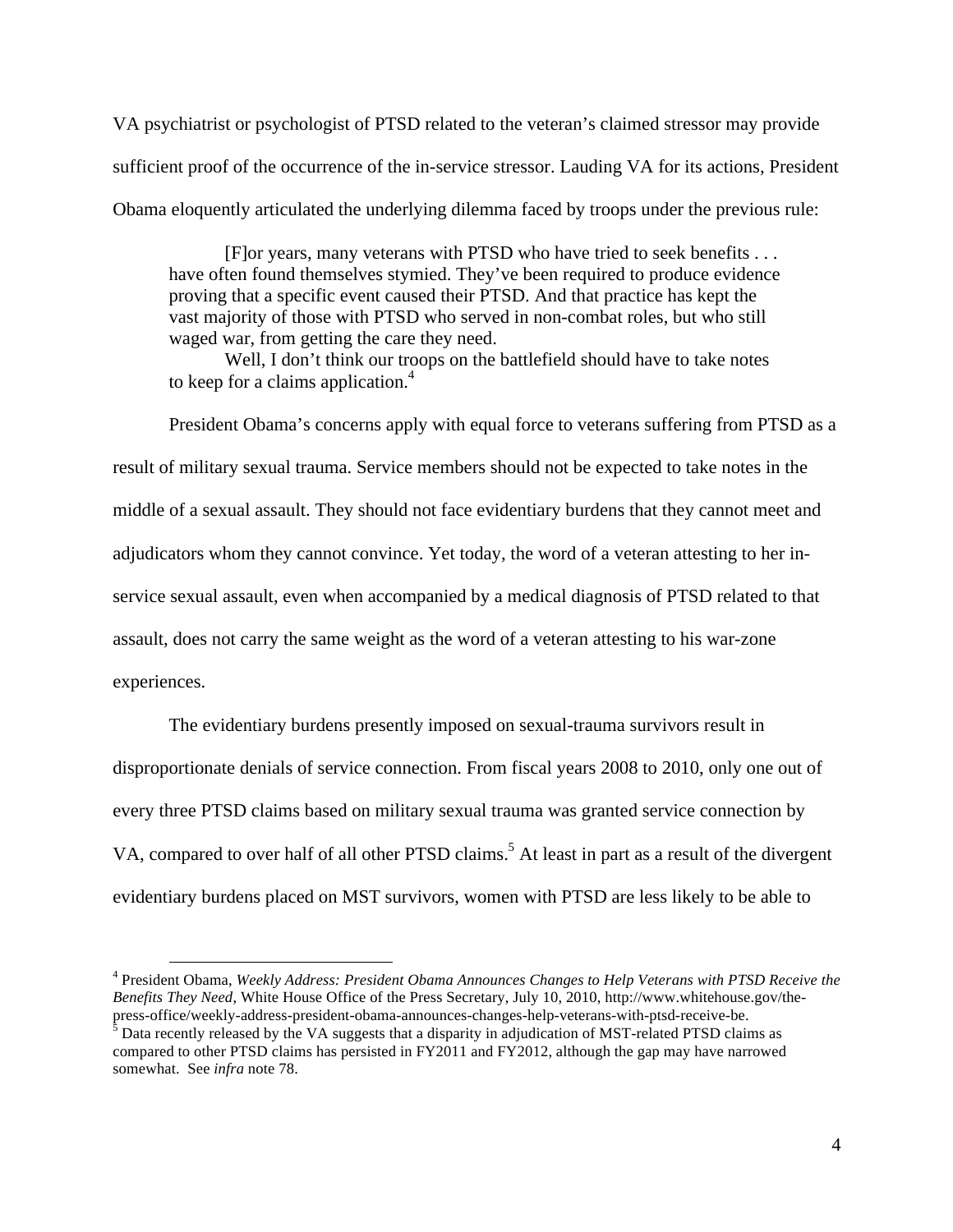prove service connection than men. In 2010, VA denied 49.8% of women's claims for serviceconnected disability compensation for PTSD, but only  $37.7\%$  of men's claims.<sup>6</sup> Given the documented prevalence of MST and its strong correlation with PTSD and other mental health conditions, these statistics confirm the urgent need to amend the current regulations. To quote the critique of two attorneys at the Board of Veterans' Appeals, "[t]he current regulation addresses victims of rape the same as victims of a bar fight."<sup>7</sup>

The proposed rule responds to these demonstrated deficiencies and provides survivors with a viable method to prove service connection. This need has been recognized elsewhere—in fact, the House of Representatives has called upon VA to amend its approach in its passage of the Ruth Moore Act, which is currently under committee review in the Senate.<sup>8</sup> By adopting the regulation, VA will reduce the disproportionately onerous burden faced by survivors of MST. Adopting the rule will also facilitate the accurate and timely processing of claims that impose a significant and unnecessary administrative burden on VA. Most importantly, it will help VA more fully realize its mission to provide care and compensation to all veterans with serviceconnected disabilities.

 <sup>6</sup> U.S. Dep't of Veterans Affairs, Office of Inspector Gen., *Review of Combat Stress in Women Veterans Receiving*  VA Health Care and Disability Benefits 65 (2010) [hereinafter Review of Combat Stress in Women Veterans].<br><sup>7</sup> Brianne Ogilvie & Emily Tamlyn, Coming Full Circle: How VBA Can Complement Recent Changes in DOD and *VHA Policy Regarding Military Sexual Trauma*, 4 Veterans L. Rev. 1, 36 (2012), *available at* http://www.bva.va.gov/docs/VLR\_VOL4/AuthorsCopies1-OgilvieAndTamlin.PDF. <sup>8</sup> *See* Ruth Moore Act of 2013, H.R. 671, 113th Cong. (2013); S. 294, 113th Cong. (2013). The act expresses the

<sup>&</sup>quot;sense of Congress that the Secretary of Veterans Affairs should update and improve the regulations of the Department of Veterans Affairs with respect to military sexual trauma by—(1) ensuring that military sexual trauma is specified as an in-service stressor in determining the service-connection of post-traumatic stress disorder by including military sexual trauma as a stressor described in section 3.304(f)(3) of title 38, Code of Federal Regulations; and(2) recognizing the full range of physical and mental disabilities (including depression, anxiety, and other disabilities as indicated in the Diagnostic and Statistical Manual of Mental Disorders . . .) that can result from military sexual trauma." H.R. 671, 106th Cong. § 2(b) (2013).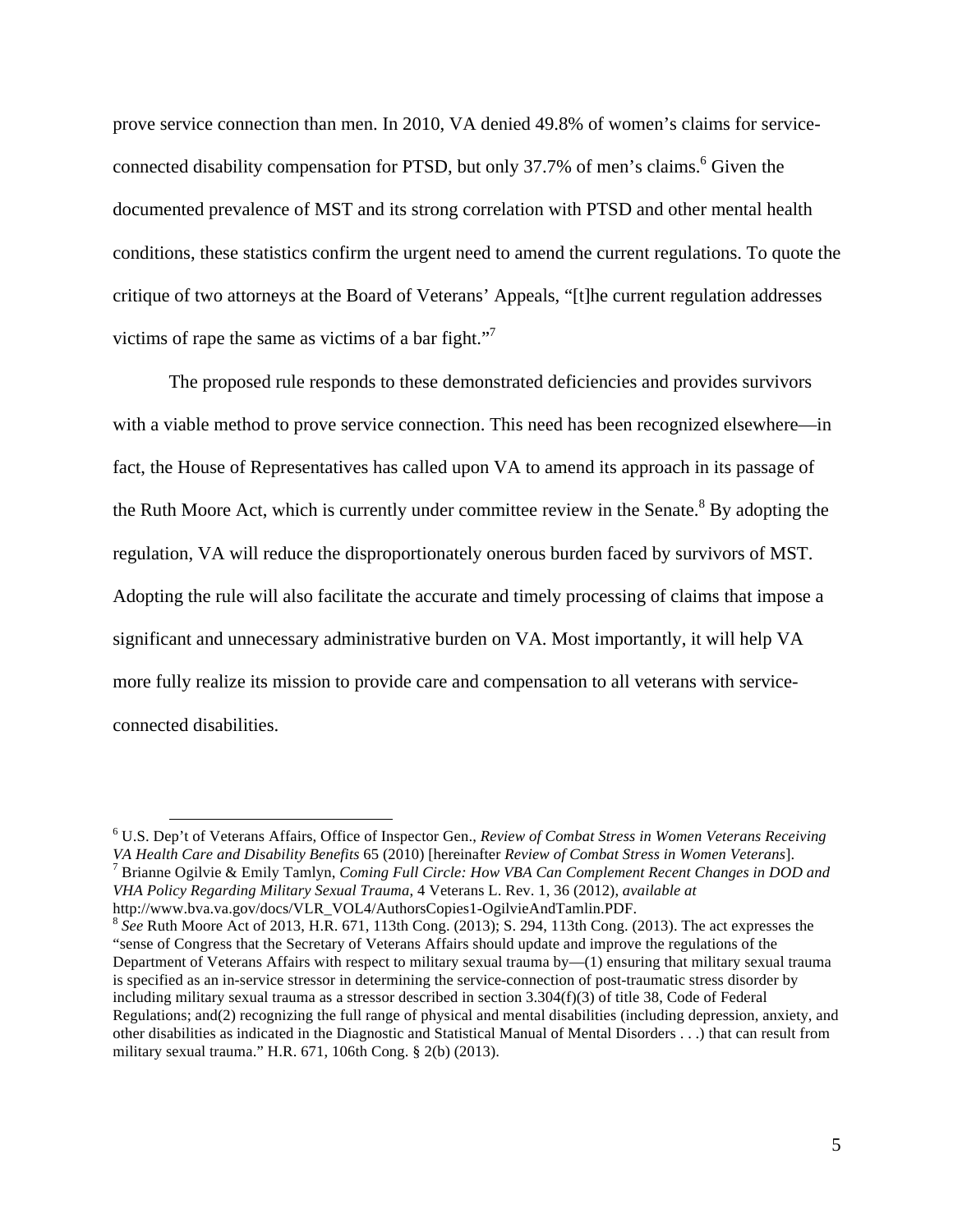#### **II. Legal authority**

The Secretary of Veterans Affairs has the authority to promulgate rules and regulations pertaining to veterans' claims for service-connected disability benefits. General authority can be found in 38 U.S.C. § 501(a), which grants the Secretary the authority to prescribe all necessary and appropriate regulations governing the veterans' benefits process. More specific authority can be found in 38 U.S.C. § 1154(a)(1), which authorizes the Secretary to promulgate rules requiring consideration of "the places, types, and circumstances of [a] veteran's service as shown by such veteran's service record, the official history of each organization in which such veteran served, such veteran's medical records, and all pertinent medical and lay evidence" when VA adjudicates claims for disability service connection.

#### **III. Petitioners**

SWAN is a human rights organization founded and led by women veterans. SWAN's mission is to transform military culture by securing equal opportunity and freedom to serve without discrimination, harassment, or assault, and to reform veterans' services to ensure highquality health care and benefits for women veterans and their families. The organization endeavors to raise awareness of the endemic occurrence of rape, sexual assault, and sexual harassment in the military. Through legislative advocacy, legal action, and public outreach, SWAN seeks to promote reform on issues of military sexual assault and sexual harassment. In addition, SWAN provides peer support, counseling referrals, and legal referrals to both male and female veterans who have experienced sexual assault or sexual harassment.

VVA is a congressionally chartered veterans service organization dedicated to serving the needs of Vietnam veterans and their families. VVA's goals are to promote and support the full range of issues important to Vietnam veterans, to create a new identity for this generation of

6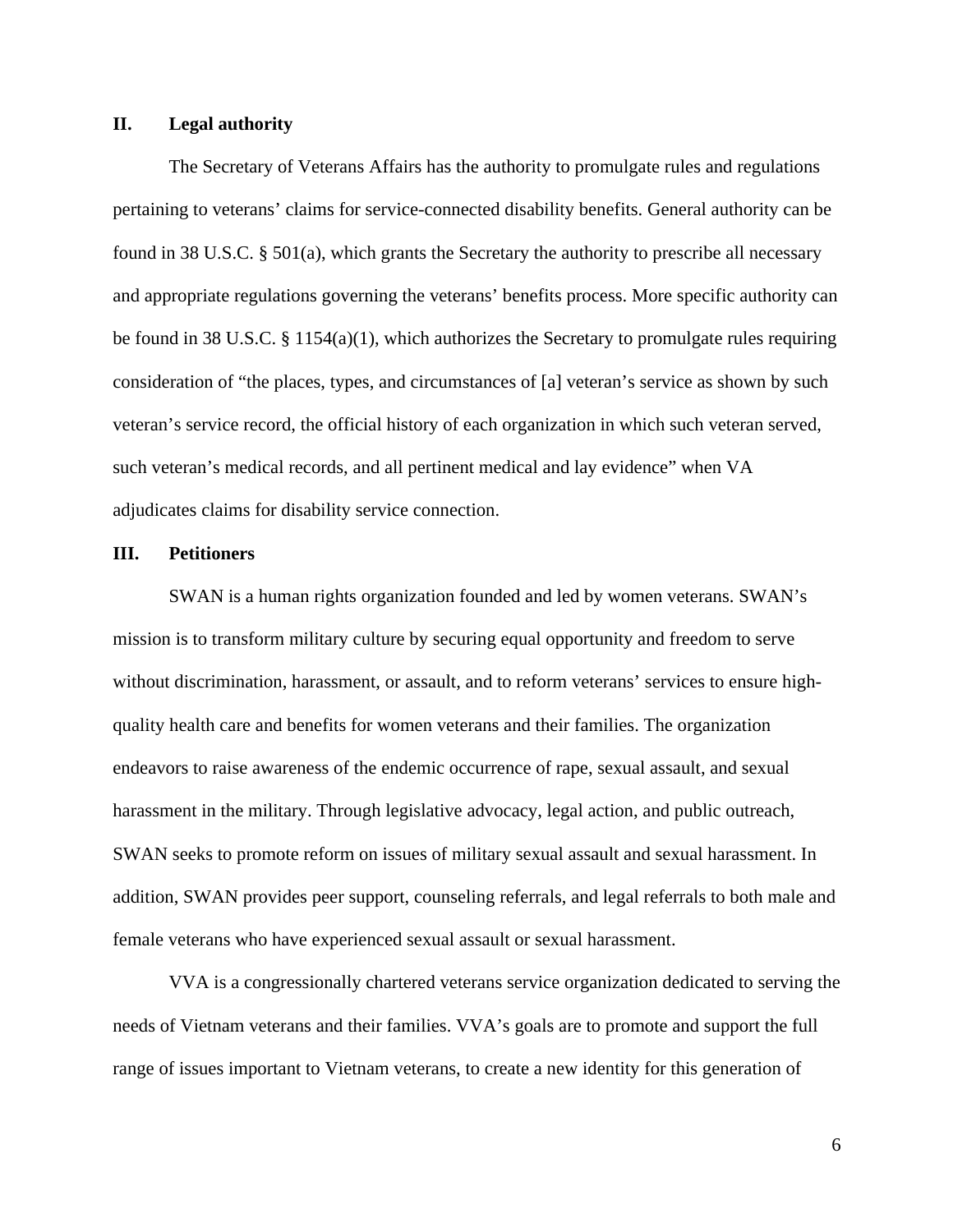veterans, and to change public perception of Vietnam veterans. To that end, VVA engages in public advocacy and legal action on issues including access to health care, full identification of and compensation for injuries and disabilities incurred in military service, and improved employment and educational opportunities for veterans. VVA is a membership organization, and some of its members have pending claims with VA seeking service-connected disability compensation for MST-related conditions.

#### **IV. Background: Rape, sexual assault, and sexual harassment in the military**

Rape, sexual assault, and sexual harassment are serious and ongoing problems in the military. Both the incidents themselves and the often devastating aftereffects experienced by survivors are so common that VA recognizes the experience by a specialized name—Military Sexual Trauma. VA defines MST as "psychological trauma, which in the judgment of a mental health professional employed by the Department, resulted from a physical assault of a sexual nature, battery of a sexual nature, or sexual harassment which occurred while the veteran was serving on active duty or active duty for training."<sup>9</sup> Sexual harassment consists of "repeated, unsolicited verbal or physical contact of a sexual nature which is threatening in character."<sup>10</sup> Both male and female soldiers experience MST, although its prevalence is higher among service women. DOD estimates that 26,000 soldiers were sexually assaulted in fiscal year  $2012$ .<sup>11</sup>

Experiences of sexual assault and sexual harassment can result in both immediate and long-term debilitating effects. Both male and female service members who experience traumatic

 $^{9}$  38 U.S.C. § 1720D (2006).<br><sup>10</sup> Id

<sup>&</sup>lt;sup>11</sup> U.S. Dep't of Def., *Annual Report on Sexual Assault in the Military: Fiscal Year 2012*, at 12 (2013) [hereinafter *DOD Report 2012*], *available at* http://www.sapr.mil/media/pdf/reports/

FY12\_DoD\_SAPRO\_Annual\_Report\_on\_Sexual\_Assault-VOLUME\_ONE.pdf. This represents an increase of 37% from the 19,000 reports of unwanted sexual contact in fiscal year 2010. *Id*. at 13.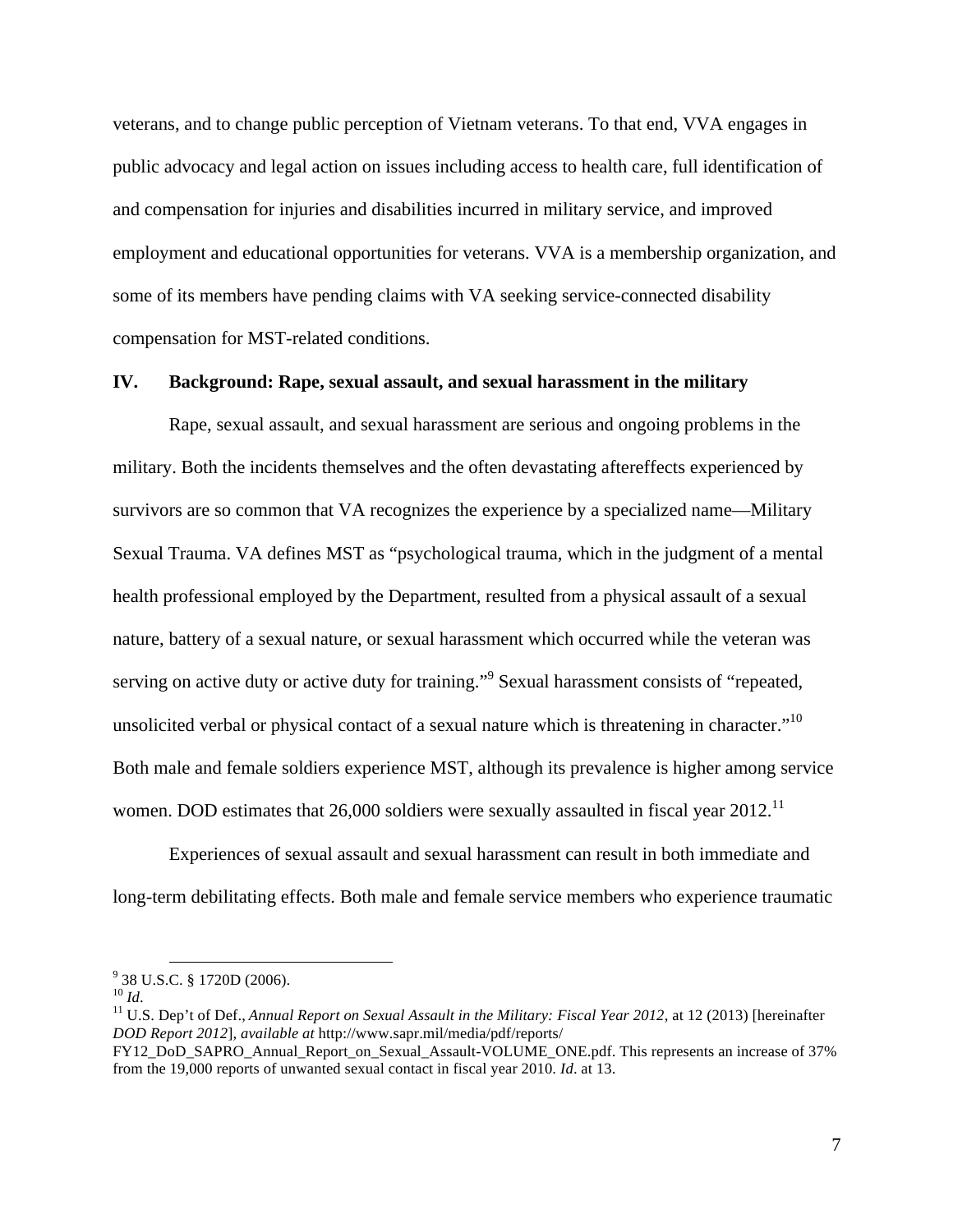sexual assault and sexual harassment demonstrate higher incidences of psychiatric symptoms and poorer overall functioning than service members who did not experience  $MST<sup>12</sup>$  Most studies to date have focused on the strong link between military sexual assault and PTSD, although correlation with other mental health conditions and certain physical conditions has also been demonstrated.<sup>13</sup>

Recent studies also support anecdotal evidence that sexual assault in the military context may be uniquely traumatizing, above and beyond the effects seen in civilian populations.<sup>14</sup> Unlike civilian survivors of sexual assault, service members often must live and work alongside their attackers in situations that can aggravate the traumatic effects of the assault. The vast majority of perpetrators are fellow service members: coworkers, supervisors, and higher-ranking officers.<sup>15</sup> Given the military's strict hierarchy and emphasis on unit cohesion, the attack is a dual betrayal, both interpersonal and institutional. Survivors often face social isolation, risk career stagnation or demotion, and in some cases have charges leveled against them for misconduct.

Although VA screens all veterans for MST and offers free healthcare, its service to veterans is incomplete without corresponding disability compensation. By failing to acknowledge service connection for disorders resulting from military sexual assault, VA leaves survivors without the resources needed to alleviate the severe consequences of MST on their

<sup>&</sup>lt;sup>12</sup> Maureen Murdoch et al., *Functioning and Psychiatric Symptoms Among Military Men and Women Exposed to Sexual Stressors, 172 Military Med. 718, 718, 722-724 (2007).* 

<sup>&</sup>lt;sup>13</sup> Id. at 718.<br><sup>14</sup> Alina Surís et al., *Mental Health, Quality of Life, and Health Functioning in Women Veterans: Differential* Outcomes Associated with Military and Civilian Sexual Assault, 22 J. Interpersonal Violence 179, 192-94 (2007).<br><sup>15</sup> DOD Report 2012, supra note 11, at 60. In fiscal year 2012, 62% of unrestricted reports involved allegati service member-on-service member sexual assaults. The actual percentage of service member-on-service member sexual assault is likely higher, as service members may be more inclined to choose restricted reporting when sexually assaulted by fellow service members, or choose not to report at all. (Restricted reports do not contain identifying details about the assailant and victim.)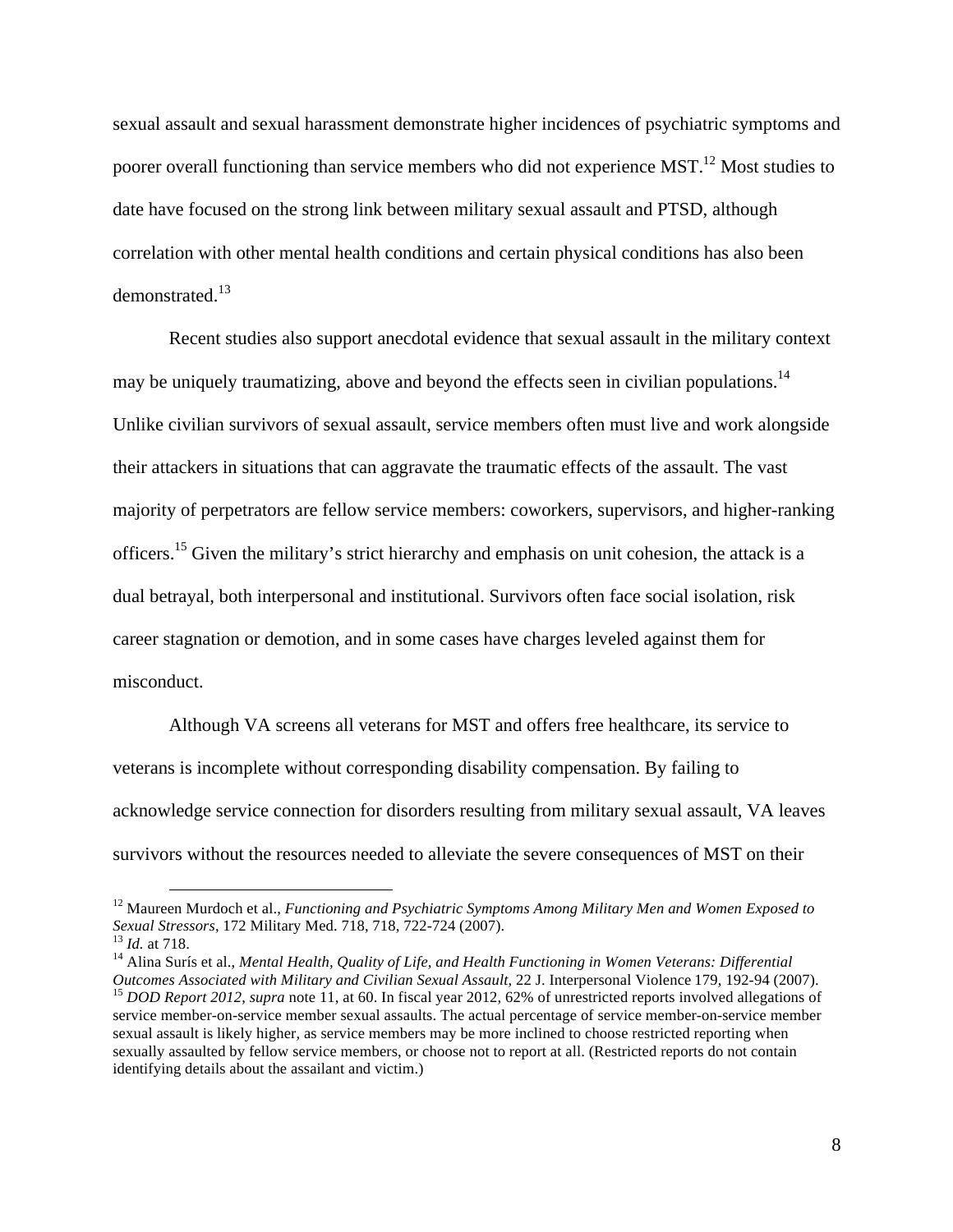physical and mental health, as well as the resources needed to mitigate the effects of MST on survivors' social and economic capacities.

### **A. Sexual assault and sexual harassment in the military is a pervasive and longstanding problem**

VA's screening program for veterans seeking healthcare found that 1 out of every 5 female veterans and 1 out of every 100 male veterans self-reported experiences of MST.<sup>16</sup> Estimates of the prevalence of rape in the military are as high as nearly 1 in every 3 service women enduring such an experience.<sup>17</sup> One study found the percent of service women victimized to be as high as 43% when attempted rape was included.<sup>18</sup> These numbers are superficially consistent with the rate of rape and sexual assault for women in the United States. A recent, exhaustive government study revealed that nearly 1 out of 5 women in the United States reported that they had experienced sexual assault.<sup>19</sup> However, when considered in light of the fact that military sexual trauma by definition occurs in-service—a limited period of a veteran's adult life rather than an overall lifetime—the prevalence of sexual assault in the military is even more pronounced.

According to DOD's most recent figures, 2,949 service members reported being sexually assaulted in fiscal year  $2012<sup>20</sup>$  DOD believes that this figure drastically underrepresents the number of sexual assaults in the military. It estimates that the actual number service members

<sup>17</sup> Anne G. Sadler et al., *Factors Associated with Women's Risk of Rape in the Military Environment*, 43 Amer. J. of Indus. Med. 262, 273 (2003), as amended by Anne G. Sadler et al. *Erratum: Factors Associated With Women's Risk*  of Rape in the Military Environment. Am J Ind Med 43:262–273, 2003, 44 Amer. J. of Indus. Med. 110 (2003).<br><sup>18</sup> Alan Fontana & Robert Rosenheck, *Focus on Women: Duty-Related and Sexual Stress in Etiology of PTSD Among Women Veterans Who Seek Treatment*, 49 Psychiatric Services 658, 658-62 (1998).

 <sup>16</sup> Dep't Veterans Affairs, *Military Sexual Trauma General Factsheet* 1 (2012) [hereinafter VA, *MST Factsheet*],

<sup>&</sup>lt;sup>19</sup> Ctr. for Disease Control and Prevention, *The National Intimate Partner and Sexual Violence Survey: 2010 Summary Report* 1 (2011), *available at* http://www.cdc.gov/ViolencePrevention/pdf/NISVS\_Report2010-a.pdf. <sup>20</sup> *DOD Report 2012*, *supra* note 11, at 58.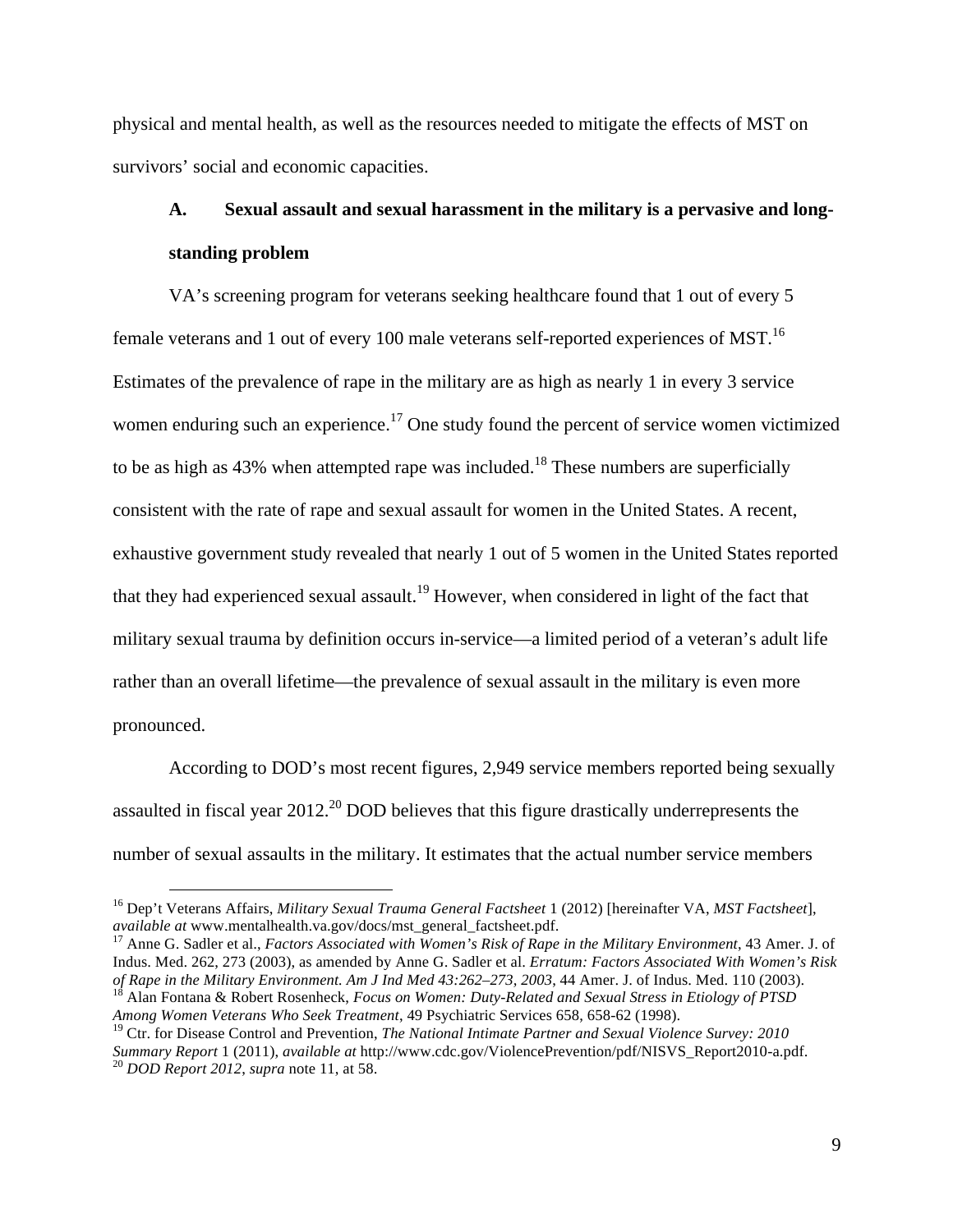experiencing unwanted sexual contact in fiscal year 2012 was 26,000, almost nine times the number of reported assaults.<sup>21</sup> VA estimates that over half a million veterans have experienced military sexual trauma.<sup>22</sup> Notably, sexual assaults in the military are often not isolated events—a 2003 study found that 37% of women veterans who reported being raped reported being raped at least twice, and 14% reported experiences of gang rape.<sup>23</sup>

Over the past two decades, DOD and other government agencies have come to recognize the pervasiveness of military sexual trauma and have outlined areas of reform. In 2005, DOD established its Sexual Assault Prevention and Response Office ("SAPRO") to provide a single point of authority on sexual assault policy and procedures. SAPRO submits an annual report to Congress on sexual assault and sexual harassment in the military. These actions, while admirable, have not effectively addressed issues of military sexual trauma. As recently as September 2011, the U.S. Government Accountability Office ("GAO") released a report criticizing DOD for inadequate oversight of sexual harassment.<sup>24</sup> The report highlighted that, in spite of DOD's long-standing policy of fostering an environment free of sexual harassment, 41% of service members—52% of women and 38% of men—believed that members of their units could "get away" with sexual harassment to some degree, even if it were reported.<sup>25</sup> Even if successful, efforts by DOD to eradicate sexual assault in the military cannot help the thousands

<sup>&</sup>lt;sup>21</sup> *Id.* at 25.<br><sup>22</sup> *Invisible Wounds: Examining the Disability Compensation Benefits Process for Victims of Military Sexual Trauma: Hearing Before the Subcomm. on Disability Assistance and Mem'l Affairs of the H. Comm. on Veterans' Affairs*, 112th Cong. (2012) [hereinafter 2012 Congressional Hearing] (statement of Jon Runyan, Chairman, Subcommittee on Disability Assistance and Memorial Affairs), *available at* http://veterans.house.gov/openingstatement/honorable-jon-runyan-chairman-0.<br><sup>23</sup> Sadler, *supra* note 17, at 266.<br><sup>24</sup> Gov't Accountability Office, *Preventing Sexual Harassment: DOD Needs Greater Leadership Commitment and* 

*an Oversight Framework* (2011) [hereinafter GAO, *Preventing Sexual Harassment*], *available at* http://www.gao.gov/assets/590/585344.pdf. <sup>25</sup> *Id.* at 9.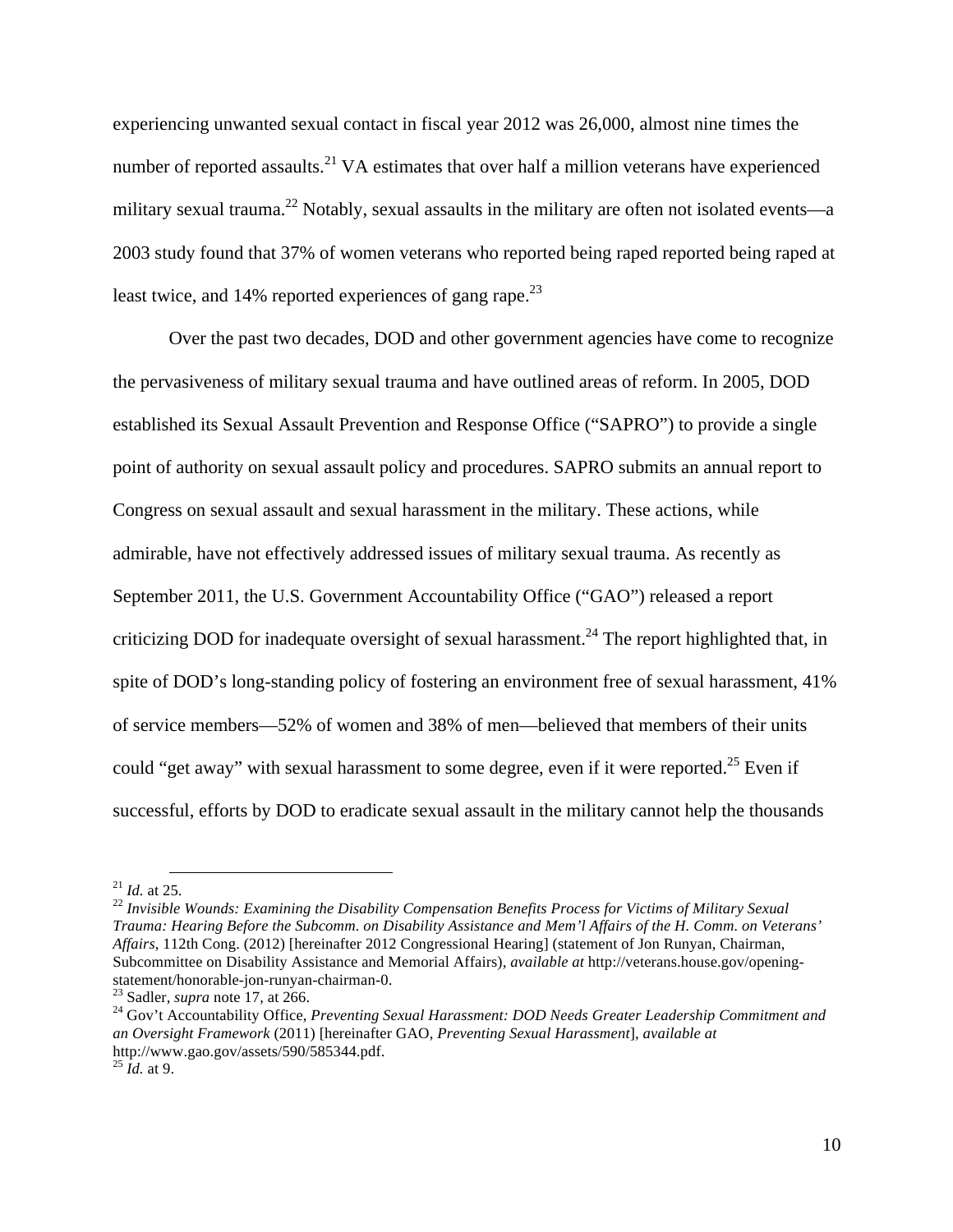of veterans who experienced sexual assault in service before DOD recognized the extent of the problem. It is up to VA to follow through on the nation's promises to its service members and provide service-connected disability benefits for those suffering the harmful effects of in-service sexual assault and sexual harassment.

Efforts to provide care and compensation for conditions resulting from military sexual trauma are all the more important given MST's particular impact on female service members. Sexual assault and sexual harassment disproportionately affect service women, who comprise a growing portion of service members. Currently, 15% of the active military and 20% of new recruits are women.<sup>26</sup> Female veterans are also among the fastest-growing segment of new consumers of VA healthcare. Studies including both veterans and civilians reveal that PTSD is more prevalent in women than in men, which may be linked to the higher rates of sexual assault experienced by women.<sup>27</sup> A 2008 study by the RAND Corporation of individuals previously deployed in Operations Enduring Freedom and Iraqi Freedom in Afghanistan and Iraq revealed that female subjects faced substantially higher risks of developing major depression and PTSD than their male counterparts.<sup>28</sup> Women with PTSD tend to experience symptoms for a longer duration and have more associated physical problems than men.<sup>29</sup> Nonetheless, the absolute numbers of men and women veterans being treated by VA for MST-related conditions are similar, due to the higher proportion of men in the military.<sup>30</sup>

 <sup>26</sup> Sally G. Haskell et al., *Gender Differences in Rates of Depression, PTSD, Pain, Obesity, and Military Sexual Trauma Among Connecticut War Veterans of Iraq and Afghanistan*, 19 J. Women's Health 267, 267 (2010). <sup>27</sup> Inst. of Med., *PTSD Compensation and Military Service* 188 (2007) [hereinafter Inst. of Med., *PTSD* 

<sup>&</sup>lt;sup>28</sup> RAND Corp., *Invisible Wounds of War: Psychological and Cognitive Injuries, Their Consequences, and Services* to Assist Recovery 99-100 tbls.4.5 & 4.6 (Terri Tanielian & Lisa H. Jaycox eds., 2008).<br><sup>29</sup> Inst. of Med., *PTSD Compensation*, *supra* note 27, at 189.

<sup>&</sup>lt;sup>30</sup> In fiscal year 2009, VA found that 21.9% of women and 1.1% of men screened by the Veterans Health Administration reported MST. However, the absolute numbers of people within each VA clinical population gender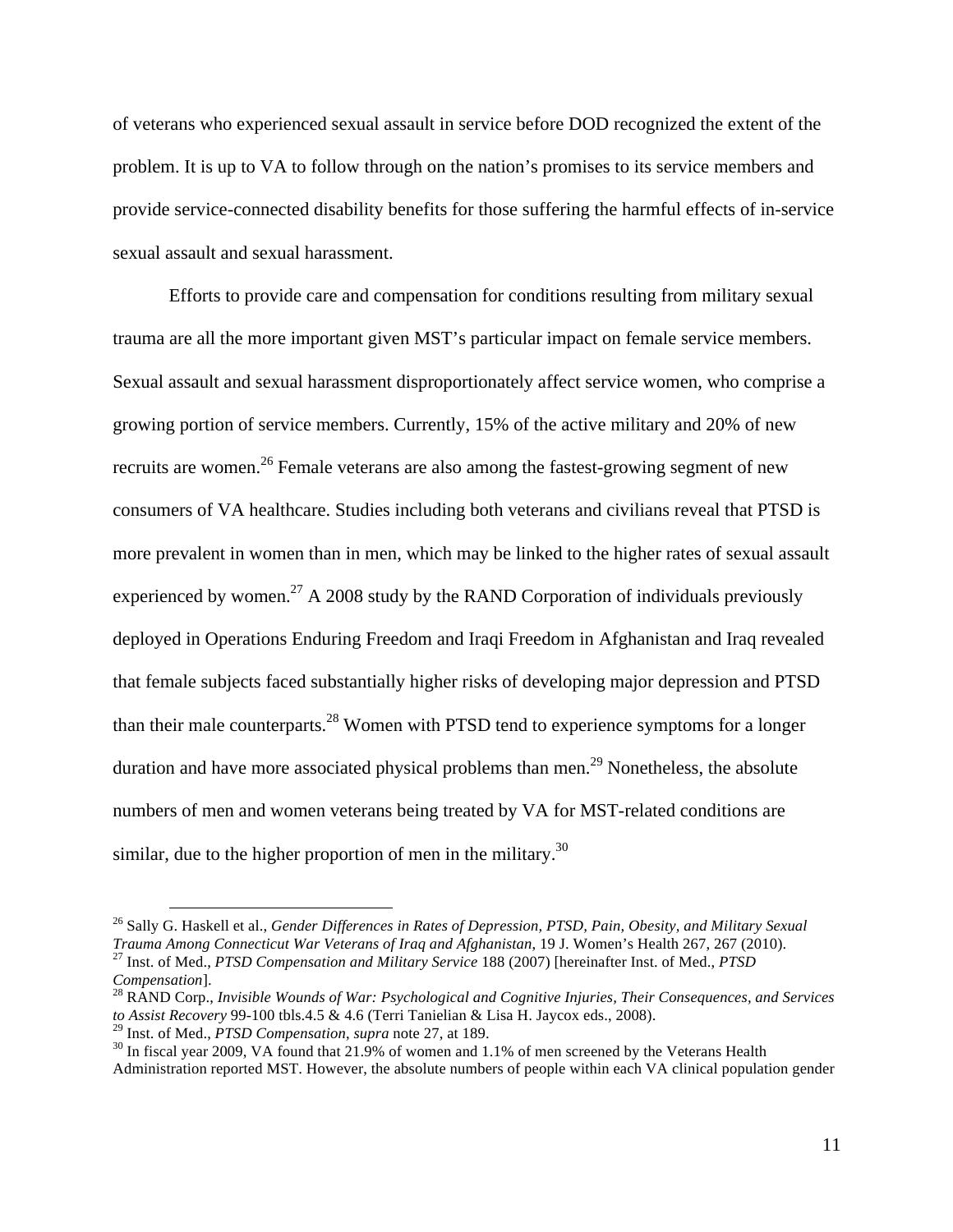### **B. Military sexual trauma can devastate a veteran's career, social and family networks, and physical and mental health**

From homelessness to chronic pain to mental health conditions, military sexual trauma is linked to an array of persistent negative consequences for survivors. One study found that 53% of homeless women veterans were sexually assaulted while in service.<sup>31</sup> This stark statistic is indicative of the multiple ways in which military sexual assault can affect a veteran's life. Homelessness often arises from unemployment, isolation from family members, substance abuse, or mental health disorders. While there is no one way that military sexual trauma affects a survivor, studies reveal that survivors are more likely to experience mental health disorders, certain physical conditions, and substance abuse. A 2000 study found that female veterans who reported in-service sexual trauma, compared to female veterans who did not, were less likely to be employed due to physical or psychological problems, felt more negatively about their military service, had a harder time adjusting to civilian life, and reported more psychological and substance-abuse problems.<sup>32</sup> VA recognizes that survivors may experience a variety of symptoms including strong emotions; feelings of numbness; trouble sleeping; difficulties with attention, concentration, and memory; problems with alcohol or other drugs; difficulty with things that remind them of their experiences of sexual trauma; relationship trouble; and physical

cohort who reported military sexual trauma were almost equal: 53,295 women and 46,800 men, respectively. *Healing the Wounds: Evaluating Military Sexual Trauma Issues: Hearing Before the Subcomm. on Disability Assistance and Mem'l Affairs of the H. Comm. on Veterans' Affairs*, 111th Cong. (2010) [hereinafter 2010 Congressional Hearing] (statement of Joy J. Ilem, Deputy National Legislative Director, Disabled American

 $\overline{a}$ 

Veterans), *available at* http://veterans.house.gov/witness-testimony/joy-j-ilem-14. <sup>31</sup> Donna L. Washington et al., *Risk Factors for Homelessness Among Women Veterans*, 21 J. Health Care for Poor & Underserved 81, 87 (2010). <sup>32</sup> Katherine M. Skinner et al., *The Prevalence of Military Sexual Assault Among Female Veterans' Administration* 

*Outpatients*, 15 J. Interpersonal Violence 291, 298-304 (2000).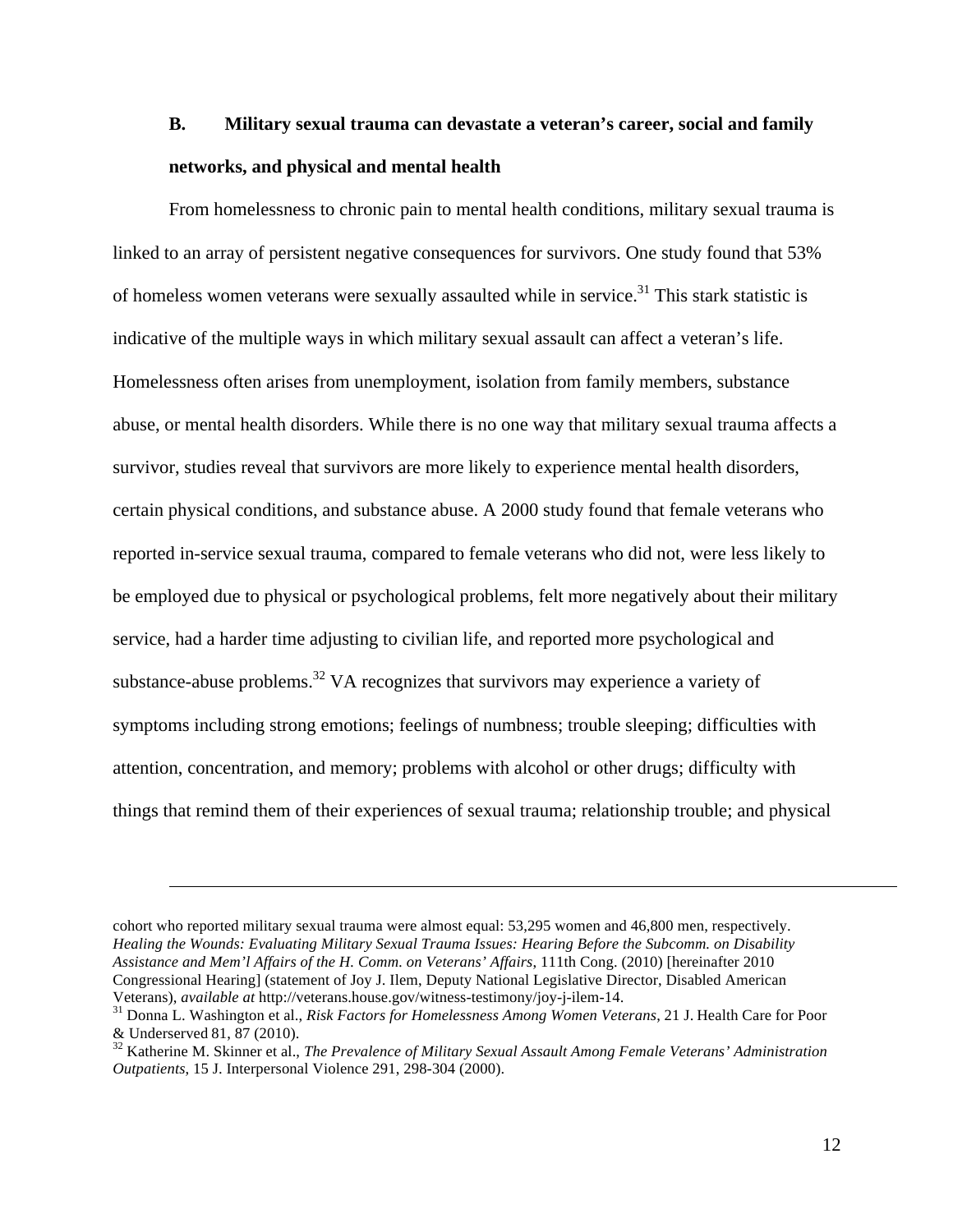health problems including sexual difficulties, chronic pain, weight or eating problems, and gastrointestinal problems.<sup>33</sup>

Military sexual trauma is a stronger predictor of PTSD in veterans than many other traumas, including combat experience.<sup>34</sup> This comes as little surprise, as "rape is the trauma most highly correlated" with the development of PTSD.<sup>35</sup> One VA study found that female veterans who experienced in-service sexual assault are at a 59% higher risk for developing mental health conditions than veterans generally; the elevated risk among male veterans is slightly lower, at 40%.36 Women who have experienced in-service sexual assault are nine times more likely to develop PTSD than women veterans with no history of sexual assault.<sup>37</sup> Among users of VA healthcare, MST is most frequently associated with "diagnoses of PTSD, depression and other mood disorders, psychotic disorders, and substance abuse disorders."<sup>38</sup>

Military sexual trauma can have severe physical health consequences regardless of any specific psychiatric diagnosis. Studies of civilian rape victims describe the long-term physical consequences of sexual assault, with survivors reporting themselves to be less physically healthy than similar individuals who have not experienced sexual assault, engaging in more negative

<sup>&</sup>lt;sup>33</sup> VA, *MST Factsheet*, *supra* note 16, at 2.<br><sup>34</sup> *See, e.g.*, Deborah Yaeger et al., *DSM-IV Diagnosed Posttraumatic Stress Disorder in Women Veterans with and Without Military Sexual Trauma,* 21 J. Gen. Internal Me

<sup>&</sup>lt;sup>35</sup> *Id.* at S65 (citing R.C. Kessler et al., *Posttraumatic Stress Disorder in the National Comorbidity Survey*, 52 Archives Gen. Psychiatry 1048, 1052-53 (1995)).

<sup>&</sup>lt;sup>36</sup> U.S. Dep't Veterans Affairs, *VA Research Currents* 5 (2008)*, available at* http://www.research.va.gov/resources/pubs/docs/va\_research\_currents\_nov-dec\_08.pdf.

<sup>&</sup>lt;sup>37</sup> Alina Surís et al., *Sexual Assault in Women Veterans: An Examination of PTSD Risk, Health Care Utilization, and Cost of Care*, 66 Psychosomatic Med. 749, 755 (2004). 38 2010 Congressional Hearing, *supra* note 30 (statement of Bradley G. Mayes, Director, Compensation and Pension

Service, Veteran Benefits Administration), *available at* http://veterans.house.gov/witness-testimony/bradley-gmayes-17; *see also* Cheryl S. Hankin et al., *Prevalence of Depressive and Alcohol Abuse Symptoms Among Women VA Outpatients Who Report Experiencing Sexual Assault While in the Military*, 12 J. Traumatic Stress 601, 607-08 (1999) (finding that that women veterans who survived MST screened for symptoms of current depression at a rate three times higher, and for current alcohol abuse at a rate two times higher, than other women veterans receiving VA healthcare).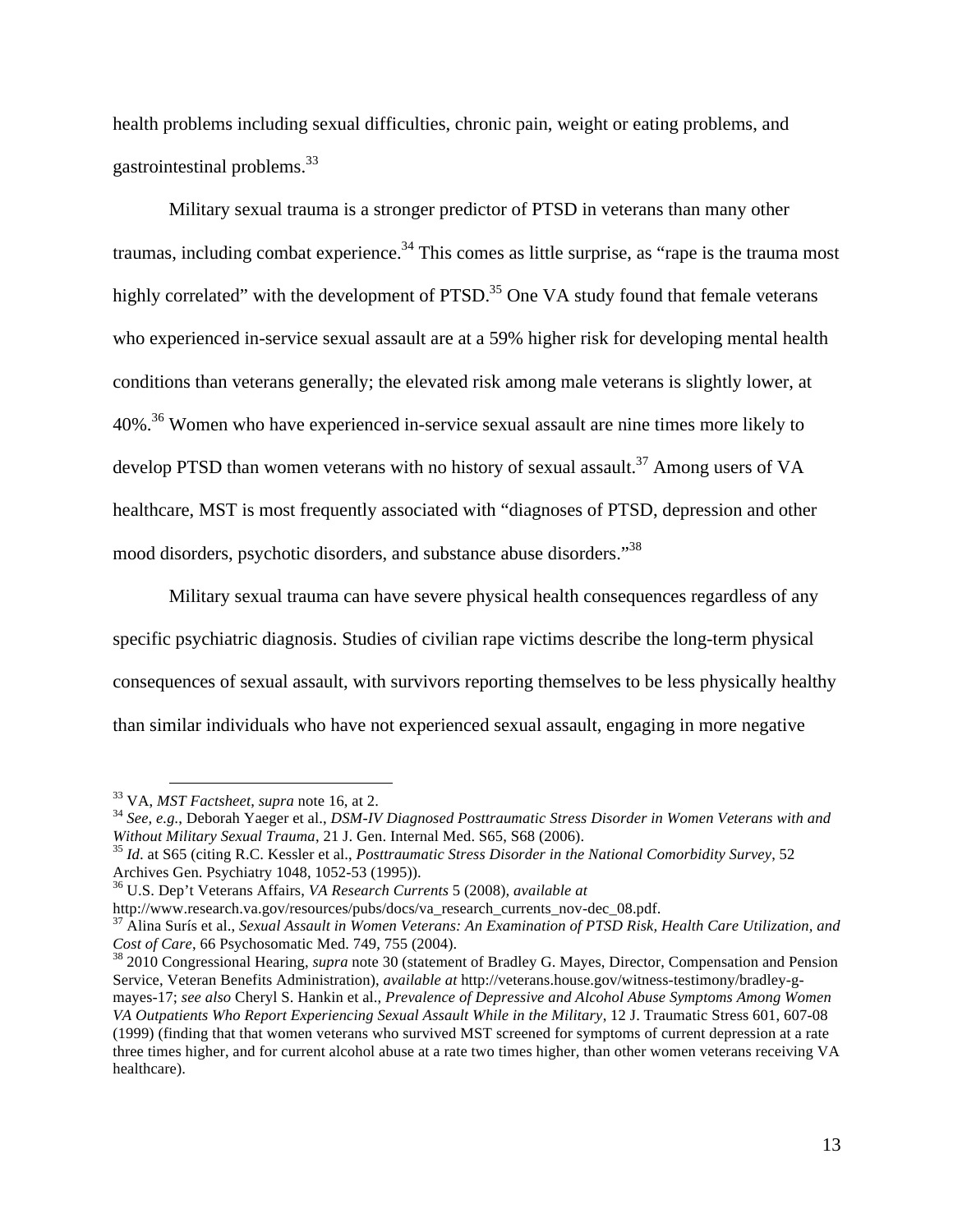health behaviors like smoking and drinking alcohol, and suffering ongoing reproductive illness symptoms.<sup>39</sup> In addition to these general physical health consequences, survivors of military sexual trauma often suffer from the physical health consequences associated with specific psychiatric diagnoses. For example, female veterans with PTSD, with which sexual trauma is highly correlated, report more physical health problems than other female veterans seeking healthcare. These problems include obesity, irritable bowel syndrome, fibromyalgia, chronic pelvic pain, polycystic ovary disease, asthma, cervical cancer, and stroke.<sup>40</sup>

In-service sexual trauma can also have severe consequences for a service member's military career.<sup>41</sup> In the military setting, survivors often have no choice but to live and work closely with their assailants. Perpetrators may be supervisors, with direct control over the service member's daily life. Survivors who report their assaults often face ostracism and retaliation. Survivors who sought psychiatric support and treatment in the wake of an attack have reported losing security clearances.<sup>42</sup> At least one veteran was subsequently discharged for a "history of inappropriate relationships."<sup>43</sup> These professional consequences may continue when a service member leaves the military. Among female veterans using VA services, survivors of military sexual trauma had more difficulty finding work following discharge.<sup>44</sup>

 <sup>39</sup> Alex Waigandt et al., *The Impact of Sexual Assault on Physical Health Status*, 3 J. Traumatic Stress 93, 99-100 (1990).

<sup>40</sup> Dorcas J. Dobie et al., *Posttraumatic Stress Disorder in Female Veterans: Association with Self-Reported Health Problems and Functional Impairment*, 164 Archives Internal Med. 394, 396 (2004).<br><sup>41</sup> *DOD Report 2012, supra* note 11, at 27 (noting that of women who reported unwanted sexual contact, "26 percent

indicated they experienced a combination of professional retaliation, social retaliation, administrative action, and/or punishments").

 $42$  First Amended Complaint ¶ 65, 307, Cioca v. Rumsfeld, No. 1:11cv00151 (E.D. Va. Sept. 6, 2011) [hereinafter Cioca Complaint].<br> $^{43}$  *Id.* ¶ 26.

<sup>&</sup>lt;sup>44</sup> Skinner, *supra* note 32, at 298-301 (noting that "[w]omen reporting sexual harassment or sexual assault were more likely to be not working because of psychological reasons than their counterparts that did not report such experiences").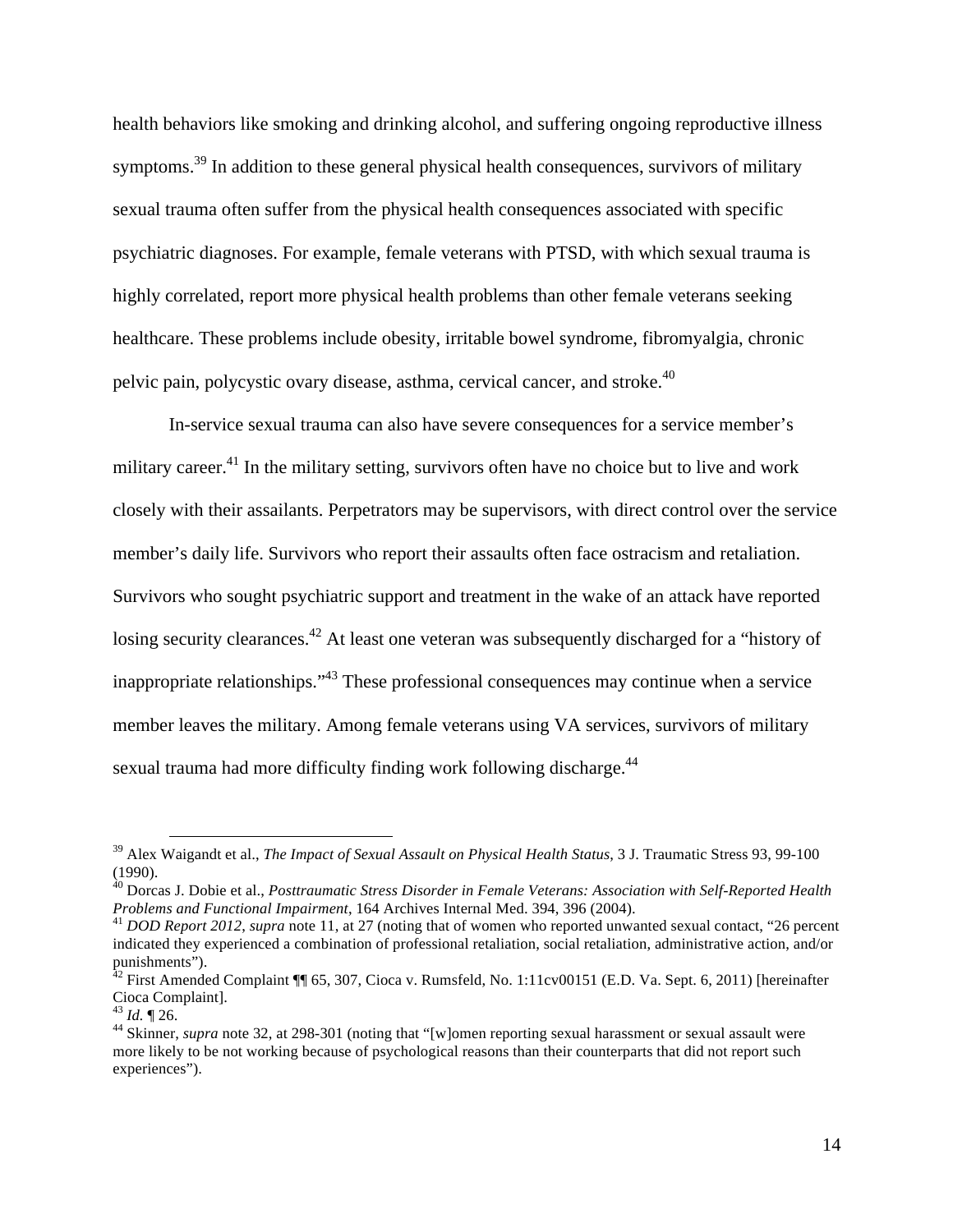The effect of military sexual trauma on family and social relations can be devastating. Associated mental health disorders significantly compromise veterans' quality of life and often result in impaired social functioning. A study of Vietnam veterans with PTSD found these veterans much more likely to report marital, parental, and family-adjustment problems than veterans without PTSD.<sup>45</sup> It is also common for survivors of in-service rape, sexual assault, and sexual harassment to experience higher rates of alcohol and substance abuse.<sup>46</sup> Like survivors of civilian sexual assault, military sexual assault survivors often use alcohol and other drugs as coping mechanisms, to dull pain and traumatic memories. Substance abuse then wears away at the social fabric of a veteran's life, weakening crucial support systems.

## **C. The military context intensifies harms associated with rape, sexual assault, and sexual harassment**

Traumatic experiences shake one's sense of safety and self. Studies on the risk factors associated with PTSD development following sexual assault highlight that the survivor's feelings of helplessness, the survivor's social support following the incident, and early intervention all influence the development of  $PTSD<sup>47</sup>$  Both anecdotal evidence and emerging research reveal that in-service sexual trauma "may be associated with qualitatively or quantitatively different psychological outcomes" than civilian sexual trauma due to unique aspects of military culture.<sup>48</sup> DOD itself has reported extensively on aspects of military culture that can make sexual assault

<sup>&</sup>lt;sup>45</sup> Surís, *supra* note 14, at 181.<br><sup>46</sup> Skinner, *supra* note 32, at 300-01.<br><sup>47</sup> Kaitlin A. Chivers-Wilson, *Sexual Assault and Posttraumatic Stress Disorder: A Review of the Biological*, *Psychological, and Sociological Factors and Treatments, 9 McGill J. Med. 111, 115 (2006).*  $^{48}$  Amy Street & Jane Stafford, *Military Sexual Trauma: Issues in Caring for Veterans, in Nat'l Ctr. for Post-*

Traumatic Stress Disorder & Walter Reed Army Med. Ctr., *Iraq War Clinician Guide* 66 (2004), *available at*  http://www.ptsd.va.gov/professional/manuals/manual-pdf/iwcg/iraq\_clinician\_guide\_ch\_9.pdf.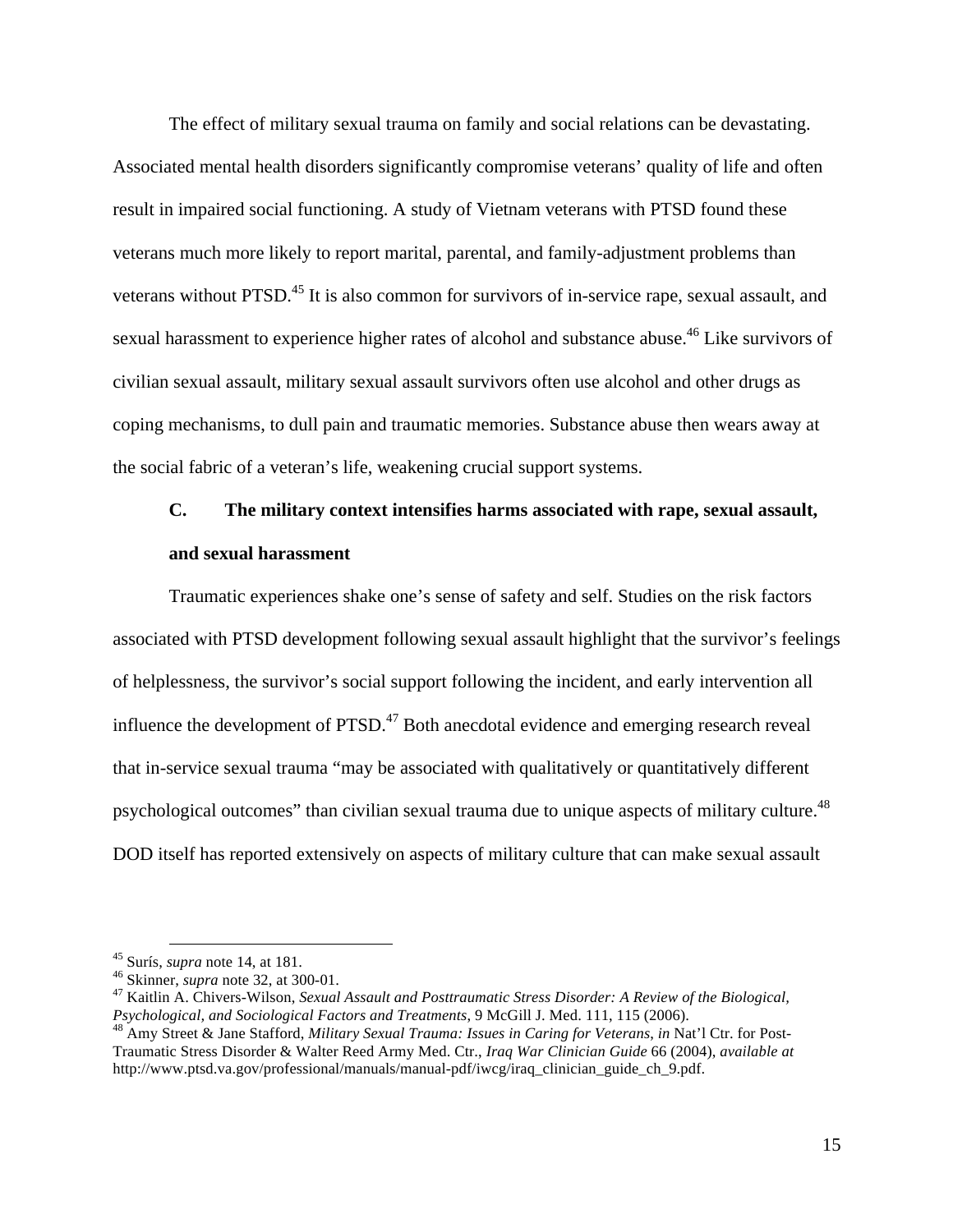more likely to occur, less likely to be reported, and more traumatic for survivors.<sup>49</sup> These factors may partially account for the fact that military sexual trauma survivors have higher rates of depression and current alcohol abuse and lower satisfaction with their family, health, and daily activities than veterans who experience sexual assault outside of the military.<sup>50</sup> Whereas the military's culture of solidarity may help survivors of combat trauma integrate their traumatic experiences, the opposite is true for survivors of military sexual trauma.

Unlike civilian survivors of sexual assault, service members who experience in-service rape, sexual assault, and sexual harassment often live and work with their assailants. The nature of the perpetrator-victim relationship is associated with the severity of subsequent symptoms of PTSD.<sup>51</sup> Fellow service members perpetrate the majority of military sexual assaults. These perpetrators cannot be avoided following the attack. One veteran from the Marines, for example, raped by a higher-ranking Marine, was forced by her command to live one floor below her rapist for two years following her report.<sup>52</sup> Although she requested to change housing, command denied her request. As part of her work detail, the veteran was required to report to her assailant on a daily basis. Continuing exposure to their assailants affords survivors limited opportunities to protect themselves from future victimization. This is particularly true if the assailant is a commanding officer, or if a commanding officer refuses to take action to protect a survivor. As DOD notes, military training drills deference to authority into recruits, which "may create conditions conducive to abuse of authority and perceived power."<sup>53</sup> Survivors in these situations

 <sup>49</sup> U.S. Dep't of Defense, *Report of the Defense Task Force on Sexual Assault in the Military Services* 6-11 (2009) [hereinafter *DOD Report 2009*]. <sup>50</sup> Surís, *supra* note 14, at 192. <sup>51</sup> Surís, *supra* note 37, at 750. <sup>52</sup> *See* Cioca Complaint, *supra* note 42, ¶ 64. <sup>53</sup> *DOD Report 2009*, supra note 49, at 7.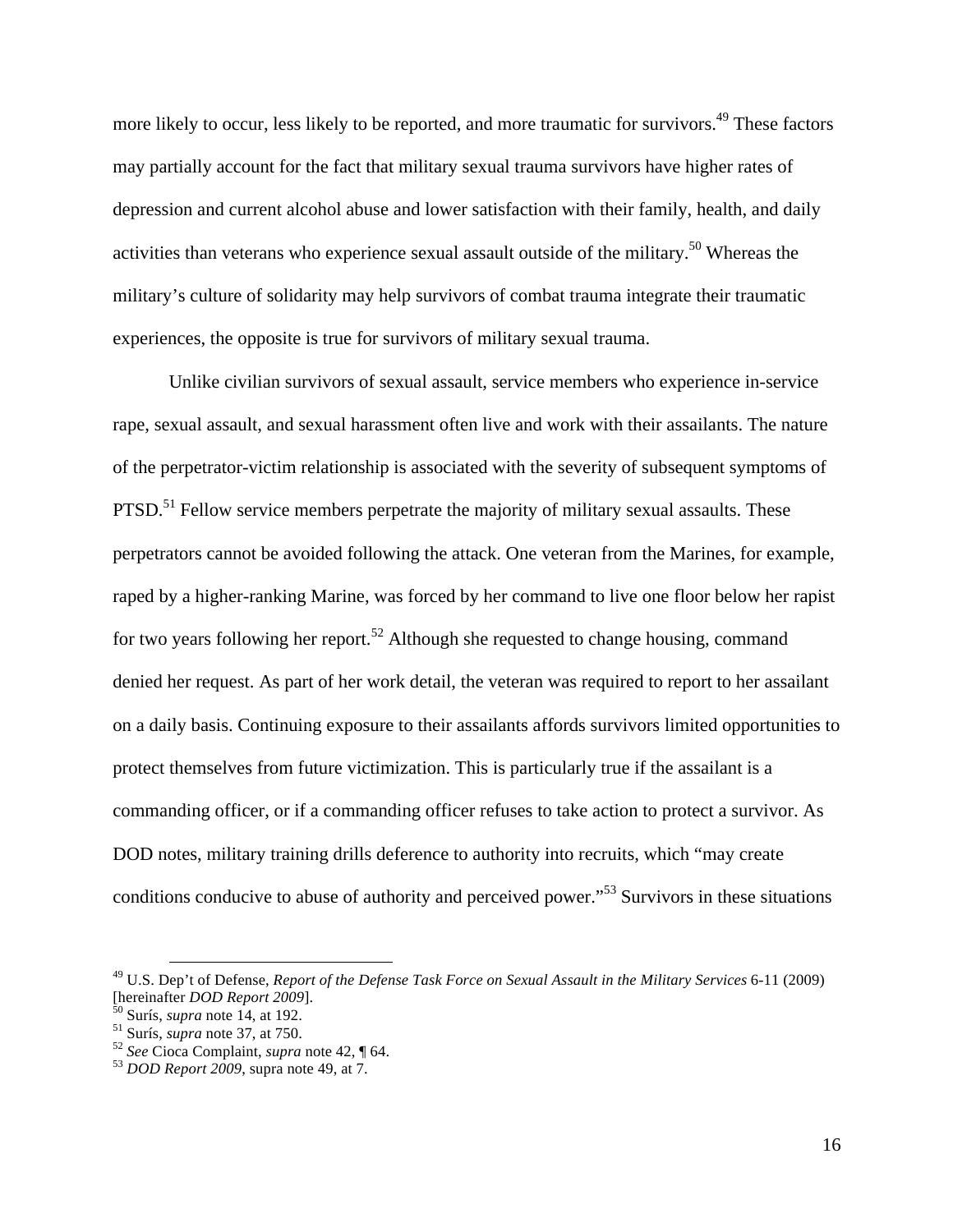meet even the most limited definition of "helpless."54 And because service members are considered constantly "on duty," they have limited opportunities to process their trauma.<sup>55</sup>

In studies of civilians and service members, lack of social support is one of the most consistently identified risk factors for the development of PTSD.<sup>56</sup> While the military's emphasis on intense training and unit cohesion often provides service members with a strong sense of community and purpose, this sentiment can be shattered by experiences of rape, sexual assault, and sexual harassment within the unit.<sup>57</sup> As the majority of sexual assaults are perpetrated by fellow service members, survivors' sense of safety and community may be irreparably breached. In addition, the prioritization of unit cohesion and combat readiness may lead to isolation of MST survivors. As one officer put it in a DOD report, "The expectations of a training environment are to get them in, get them trained, get them fit to fight . . . a sexual assault report stops this process momentarily . . . some leaders may view it as an inconvenience rather than a crime."<sup>58</sup> The violation of trust inherent in sexual assault may be all the greater in military populations "because of the nature of the job and the relationship to the perpetrator, which in turn may affect [survivors'] willingness to trust others and interact on a social level."<sup>59</sup>

This continued exposure to perpetrators and lack of social support for victims undermines the availability of early intervention, which is important for better medical and social outcomes. Because organizational cohesion is so highly valued within the military environment, divulging

<sup>&</sup>lt;sup>54</sup> DOD recognizes that "[v]ictims who continue to serve in the same unit with their alleged assailant are likely to have diminished abilities to perform their duty due to concerns over personal safety and potential re-victimization." *Id.* at 11.<br><sup>55</sup> Surís, *supra* note 37, at 750.<br><sup>56</sup> Chris R. Brewin et al., *Meta-Analysis of Risk Factors for Posttraumatic Stress Disorder in Trauma-Exposed* 

*Adults*, 68 J. Consulting & Clinical Psychol. 748, 753 tbl.4, 755 (2000). <sup>57</sup> *DOD Report 2009*, *supra* note 49, at 10. <sup>58</sup> *Id.* at 7.

<sup>59</sup> Surís, *supra* note 14, at 192.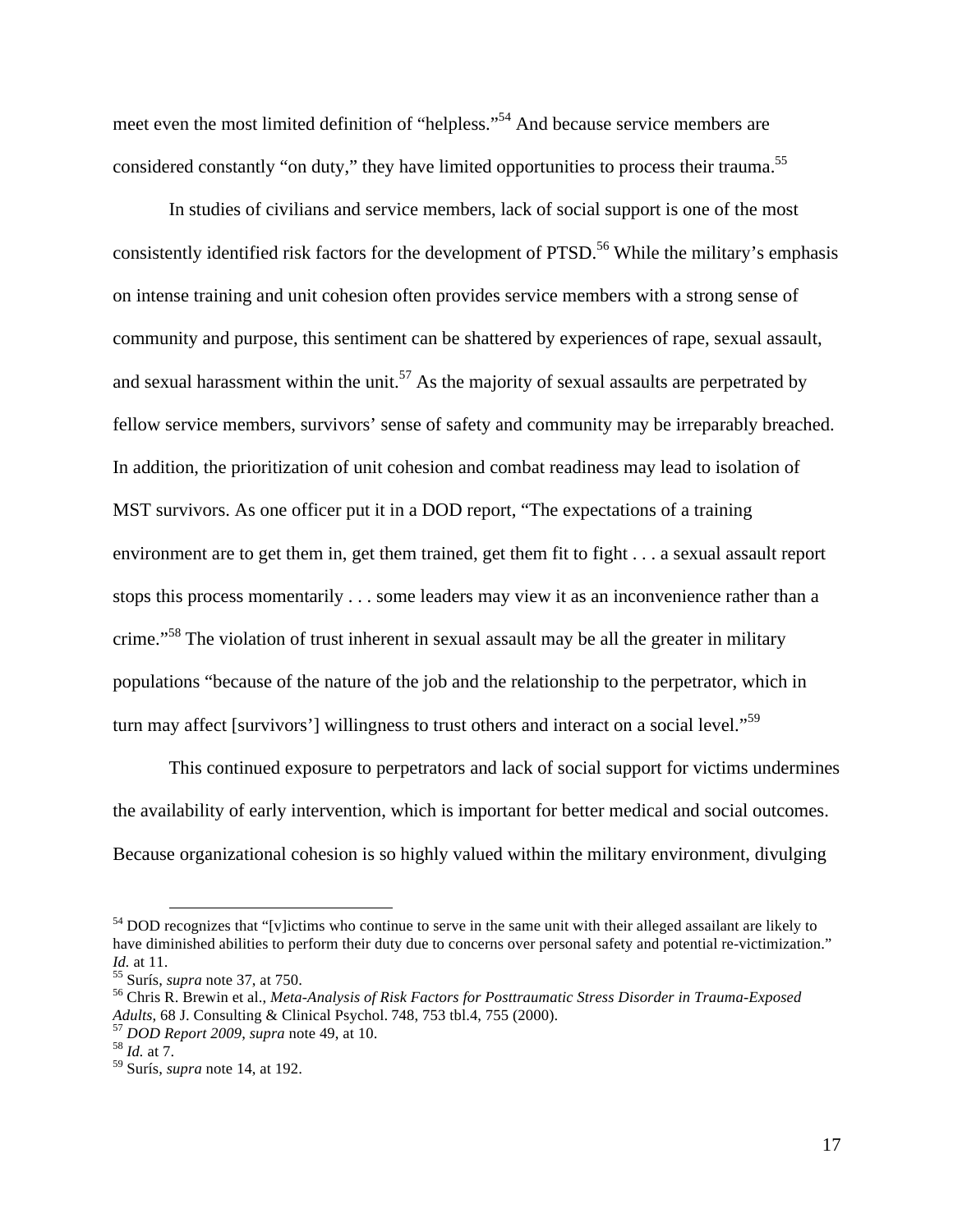any negative information about a fellow soldier is considered taboo. Service members feel pressured to be team players; as a result, instead of seeking treatment for their trauma, survivors often feel that they must "suck it up" and "mak[e] excuses for behavior of the . . . offenders," or else they will be ostracized.<sup>60</sup> Many survivors are encouraged to keep silent after attacks; one veteran was warned that "bad things happen to those who rock the boat."61 A 2008 report by the GAO found that perceived stigma undermined survivors' willingness to seek treatment.<sup>62</sup> A 2004 DOD report on sexual assault highlighted that survivors often fear prosecution of other crimes that occurred at the time of the attack, including underage drinking, adultery, and fraternization.<sup>63</sup> Because the majority of survivors of military sexual trauma do not report their assaults, they often do not have access to resources that can guide them to post-trauma readjustment.

When a service member does report their sexual assault or harassment, that process itself may be traumatizing—an effect called "secondary victimization."<sup>64</sup> Legal and medical personnel can engage in victim-blaming practices that exacerbate the survivor's trauma, resulting in increased PTSD symptoms. Veterans recount having their reports ignored or facing official charges for conduct related to the incident such as slander, drinking, and fraternization.<sup>65</sup> A study of 268 survivors of sexual assault, recruited through a VA clinic, found that most victims had

"difficult." *Id.* ¶ 91.

<sup>&</sup>lt;sup>60</sup> DOD Report 2009, supra note 49, at 10.<br><sup>61</sup> See Cioca Complaint, supra note 42,  $\P$  108.<br><sup>62</sup> U.S. Gov't Accountability Office, GAO-08-1013T, Military Personnel: Preliminary Observations on DOD's and *the Coast Guard's Sexual Assault Prevention and Response Programs* 12 (2008) [hereinafter GAO, *Military Personnel*], *available at* http://www.gao.gov/assets/130/120945.pdf. <sup>63</sup> U.S. Dep't of Def., *Task Force Report on Care for Victims of Sexual Assault* 28 (2004), *available at*

http://www.defenselink.mil/news/May2004/d20040513SATFReport.pdf.

<sup>64</sup> Rebecca Campbell & Sheela Raja, *The Sexual Assault and Secondary Victimization of Female Veterans: Help-*Seeking Experiences with Military and Civilian Social Systems, 29 Psychol. of Women Q. 97 (2005).<br><sup>65</sup> See Cioca Complaint, *supra* note 42, ¶¶ 87-91. After one service member attempted to report her rape in 2006, her victim advocate advised her not to report a subsequent assault and harassment because she would be seen as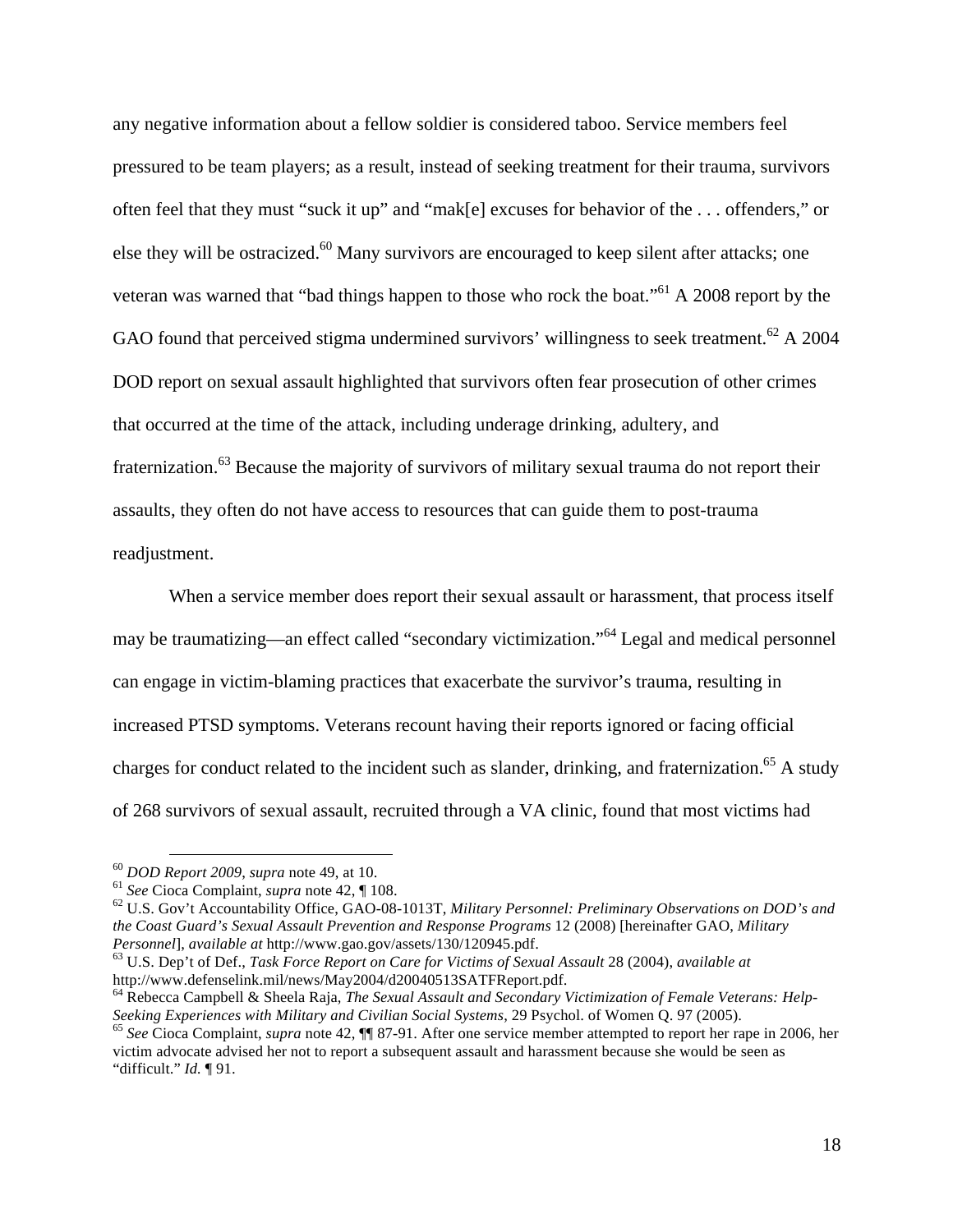been previously discouraged from filing a report.<sup>66</sup> Military legal personnel frequently refused to take reports of sexual assault or told survivors that the assault was not serious enough to pursue. Having this type of invalidating experience following a sexual trauma is likely to have a significant negative impact on the victim's post-trauma adjustment. The study of survivors recruited through VA clinic revealed that the majority of those who reported their experiences through military channels, both legal and medical, experienced a variety of secondary victimization emotions, including feelings of guilt, depression, anxiety, and distrust of others.<sup>67</sup> As a result of their treatment by military legal personnel, 83% of MST survivors reported that they were unlikely to pursue further help.<sup>68</sup> This percentage becomes more pronounced when considering the already low rates of reporting.

### **D. Care without compensation for survivors of military sexual trauma is insufficient**

Compensation confers important benefits on service-connected veterans that care alone cannot provide. Compensation and care are properly viewed as complementary rather than substitutes. The Veterans Health Administration ("VHA") screens veterans for MST and provides free services to survivors regardless of VA disability rating.<sup>69</sup> In 2010, 108,121 veterans screened positive for MST.<sup>70</sup> The VHA requires no documentation or records of reporting at the time of the assault. These services are critical for veterans who suffer the consequences of MST

<sup>&</sup>lt;sup>66</sup> Campbell & Raja, *supra* note 64, at 101-02.<br><sup>67</sup> *Id.* at 102-03.<br><sup>68</sup> *Id.* at 102.<br><sup>69</sup> *Military Sexual Trauma*, U.S. Dep't of Veterans Affairs, http://www.mentalhealth.va.gov/msthome.asp (last <sup>69</sup> updated June 6, 2013).

<sup>70</sup> Service Women's Action Network, *Rape, Sexual Assault, and Sexual Harassment in the Military: The Quick Facts* 2 (2012), *available at* http://servicewomen.org/wp-content/uploads/2012/06/RSASH-Quick-Facts\_April-2012-FINAL.pdf (citing U.S. Dep't of Veterans Affairs, Office of Mental Health Services, *Summary of Military Sexual Trauma-Related Outpatient Care Report, FY 2010* (2011)).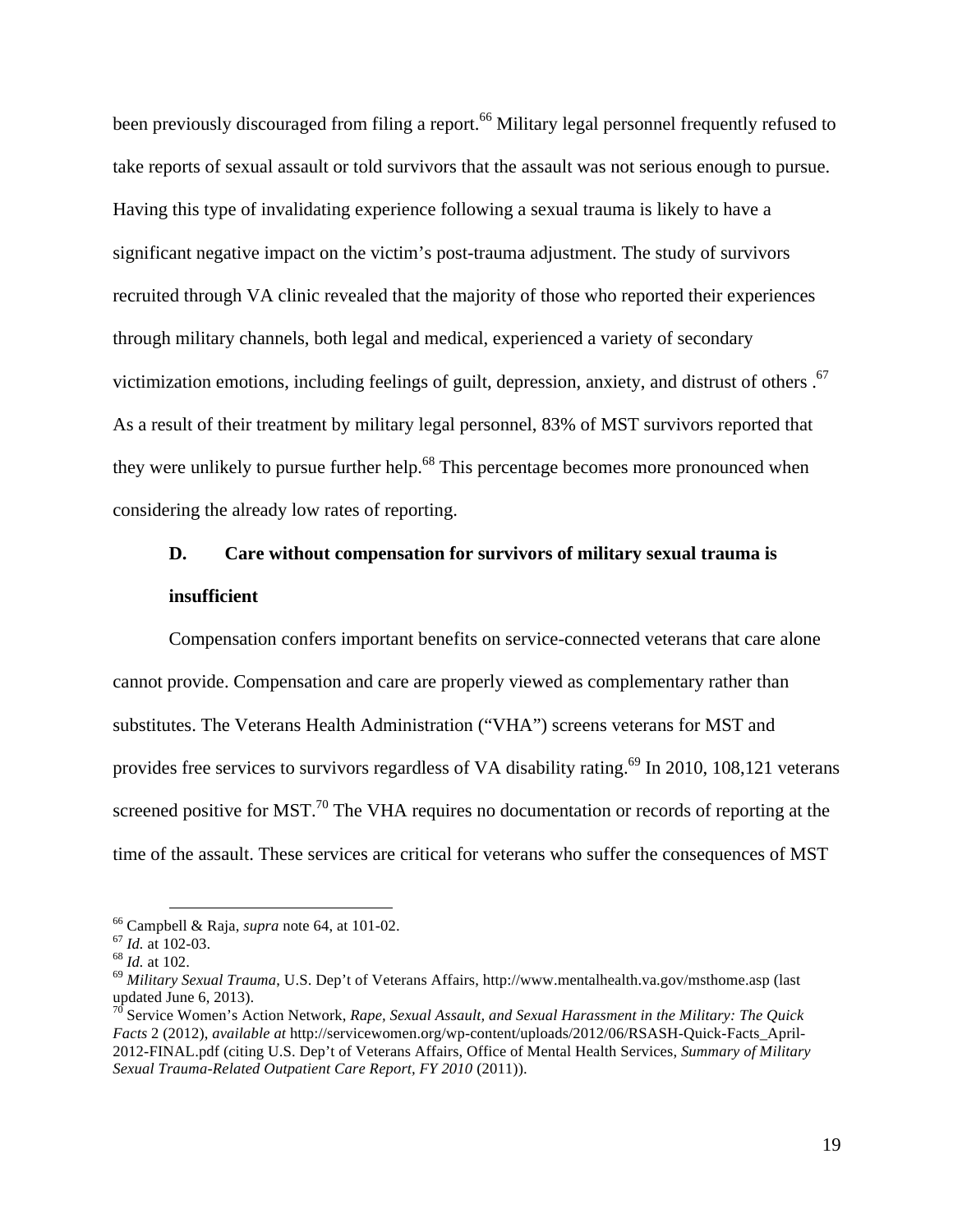and cannot afford private healthcare. But regardless of the potential availability of MST treatment for all veterans, studies show that service connection results in improved access to VA healthcare generally.<sup>71</sup> Veterans who are service connected are more likely to use VA healthcare than veterans who are not.<sup>72</sup> One study of veterans seeking disability compensation for PTSD found that 58% of subjects believed that once they were service connected, they could "focus on getting better."<sup>73</sup>

Because PTSD and other mental health disorders often affect a veterans' ability to find or maintain gainful employment, disability compensation is a critical economic lifeline for many survivors of military sexual assault. Perhaps most importantly, for many veterans, service connection for disabilities due to MST "represents validation, connotes gratitude for their service to their country and recognizes the tribulations they endured while serving."<sup>74</sup>

#### **V. Current rule**

The current regulations governing VA adjudications for service connection fail veterans suffering from mental health conditions resulting from in-service rape, sexual assault, and sexual harassment. Through VA, a veteran can apply for disability benefits for conditions incurred or aggravated by military service, or in other words, conditions that are service connected. A veteran applies for service connection by submitting necessary information to a VA Regional

 <sup>71</sup> 2010 Congressional Hearing, *supra* note 30 (statement of Joy J. Ilem, Deputy National Legislative Director,

Disabled American Veterans), *available at* http://veterans.house.gov/witness-testimony/joy-j-ilem-14.<br><sup>72</sup> Review of Combat Stress in Women Veterans, supra note 6, at 55-56, 60; Inst. of Med., *PTSD Compensation*, *supra* 

<sup>&</sup>lt;sup>73</sup> Nina A. Sayer, Michele Spoont & Dave Nelson, *Veterans Seeking Disability Benefits for Post-Traumatic Stress Disorder: Who Applies and the Self-Reported Meaning of Disability Compensation*, 58 Soc. Sci. & Med. 2133, 2138 tbl.2 (2004).

<sup>74</sup> 2010 Congressional Hearing, *supra* note 30 (statement of Joy J. Ilem, Deputy National Legislative Director, Disabled American Veterans), *available at* http://veterans.house.gov/witness-testimony/joy-j-ilem-14; *see also*  Sayer, Spoont & Nelson, *supra* note 73, at 2138 tbl.2 (three-fourths of subjects surveyed—veterans seeking disability compensation for PTSD—endorsed "It will show that there is a reason for my problems" and "It will show that the government acknowledges how I was affected by my military experiences" as motivations for their claims).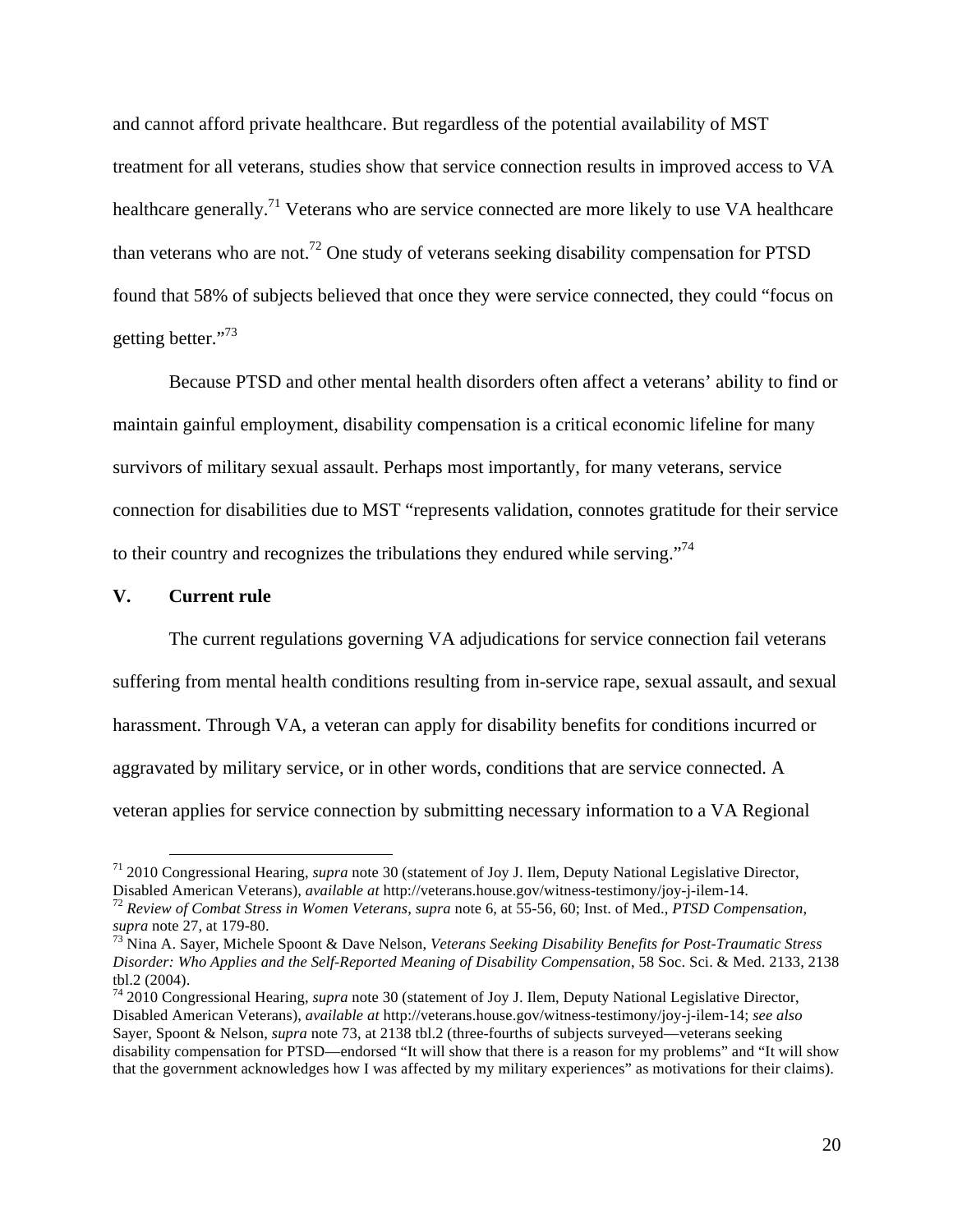Office ("VARO"). The VARO makes an initial determination, and any veteran who is rejected can ask the VARO to reconsider its denial. The veteran may also file an administrative appeal to the Board of Veterans' Appeals ("BVA"). Specific procedures and deadlines apply. As they pursue their claim, most veterans are either unrepresented or assisted by non-lawyer veterans' services officers who are accredited by VA. The average time that a veteran waits for a decision by a VARO is 260 days.<sup>75</sup> If a veteran chooses to appeal to the BVA, she faces an average wait time of three-and-a-half years.<sup>76</sup>

The process of applying for service connection is riddled with evidentiary obstacles. The current rule governing claims for PTSD resulting from MST is set out in 38 C.F.R. § 3.304(f)(5). It provides a detailed but non-exhaustive list of the kinds of evidence veterans may present to corroborate their in-service stressor, including non-military medical records, such as from rape crisis centers and mental health counseling centers; statements made to friends and family; and evidence of behavioral changes such as deterioration in work performance or substance abuse. The text of the rule states:

If a posttraumatic stress disorder claim is based on in-service personal assault, evidence from sources other than the veteran's service records may corroborate the veteran's account of the stressor incident. Examples of such evidence include, but are not limited to: records from law enforcement authorities, rape crisis centers, mental health counseling centers, hospitals, or physicians; pregnancy tests or tests for sexually transmitted diseases; and statements from family members, roommates, fellow service members, or clergy. Evidence of behavior changes following the claimed assault is one type of relevant evidence that may be found in these sources. Examples of behavior changes that may constitute credible evidence of the stressor include, but are not limited to: a request for a transfer to another military duty assignment; deterioration in work performance; substance abuse; episodes of depression, panic attacks, or anxiety

 <sup>75</sup> Aaron Glantz, *Accuracy Isn't Priority as VA Battles Disability Claims Backlog*, Ctr. for Investigative Reporting (Nov. 8, 2012), http://cironline.org/reports/accuracy-isn%E2%80%99t-priority-va-battles-disability-claims-backlog-3983. <sup>76</sup> *Id.*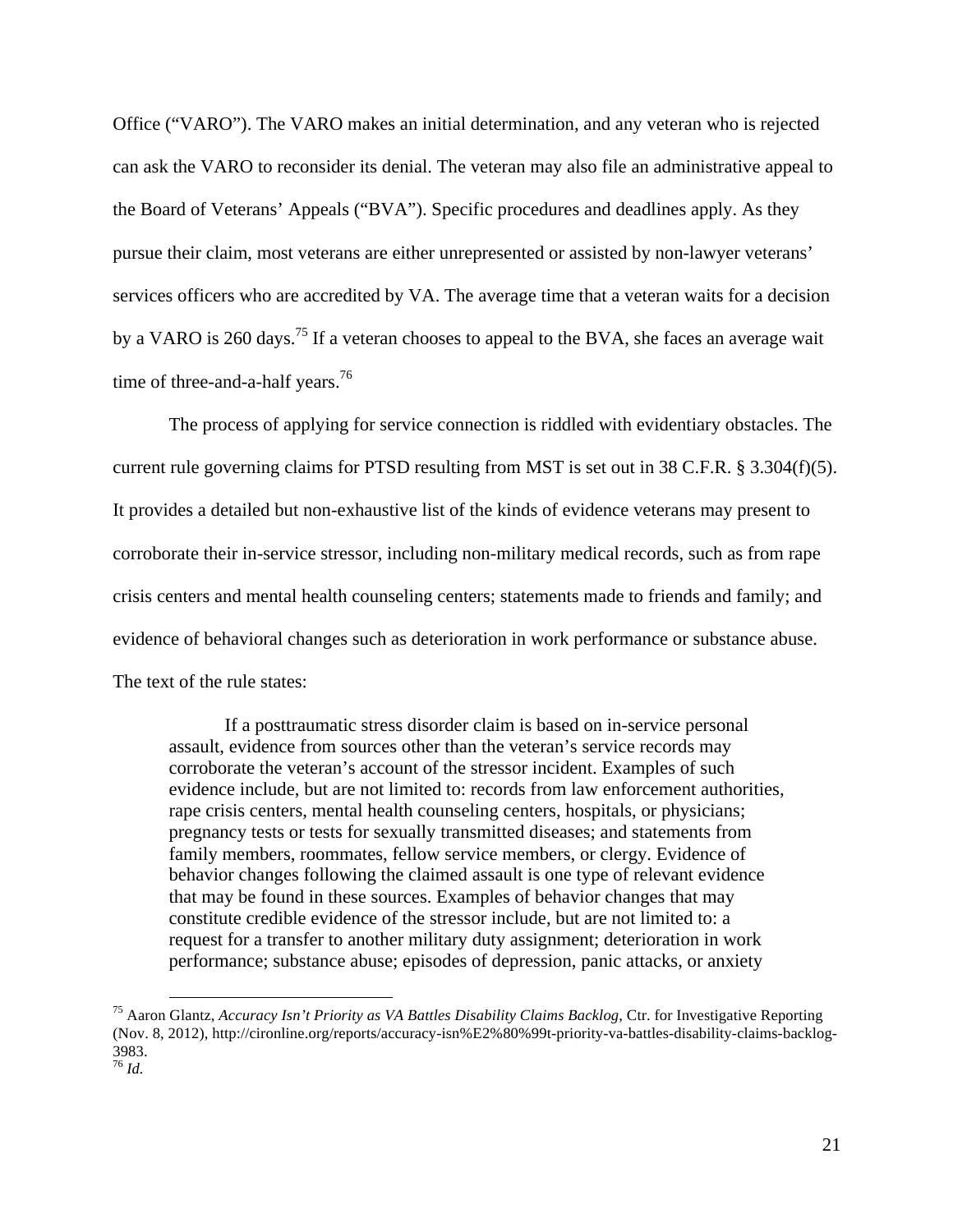without an identifiable cause; or unexplained economic or social behavior changes.

VA promulgated this rule in 2002 in an attempt to ease the evidentiary burdens preventing survivors of military sexual trauma and other kinds of personal assault from proving service connection for their PTSD. Yet more than a decade later, the numbers show that this evidentiary burden still operates to bar many meritorious MST-related claims. In fiscal years 2008-2010, VA denied two out every three MST-related claims.<sup>77</sup> VA denies claims for serviceconnected PTSD stemming from rape, sexual assault, or sexual harassment at much higher rates than claims for PTSD overall: during the same period, only 32.3% of MST-based PTSD claims were approved by VA, compared to an approval rate of  $54.2\%$  of all other PTSD claims.<sup>78</sup> These denials fall disproportionately on women, who are more likely than men to suffer PTSD as a result of MST, because "there are huge barriers to women being able to independently substantiate" their experiences of military sexual trauma.<sup>79</sup>

These disparities occur for two primary reasons. First, veterans whose mental health conditions stem from in-service rape, sexual assault, or sexual harassment often struggle to produce evidence of their in-service stressor due to widespread underreporting of such attacks to both official and unofficial sources. Second, VA adjudicators likely reflect the same, often

 <sup>77</sup> Service Women's Action Network, *Rape, Sexual Assault and Sexual Harassment in the Military* 2 (2012), *available at* http://servicewomen.org/wp-content/uploads/2012/10/Final-RSASH-10.8.2012.pdf. <sup>78</sup> 2012 Congressional Hearing, *supra* note 22 (statement of Anu Bhagwati, Executive Director, Service Women's

Action Network), *available at* http://veterans.house.gov/witness-testimony/ms-anu-bhagwati-0. Data recently disclosed to SWAN in partial settlement of pending Freedom of Information Act litigation in U.S. District Court and not yet fully analyzed demonstrate that this gap has persisted in FY2011-12 even while it has narrowed somewhat. See email message and attachments from Jonathan Cooper, Trial Attorney, U.S. Department of Justice, to counsel for Plaintiffs in *SWAN et al. v. DoD et al.*, No. 3:10-cv-1953-SRU (D.Conn.), dated June 6, 2013. <sup>79</sup> Inst. of Med., *PTSD Compensation*, *supra* note 27, at 192.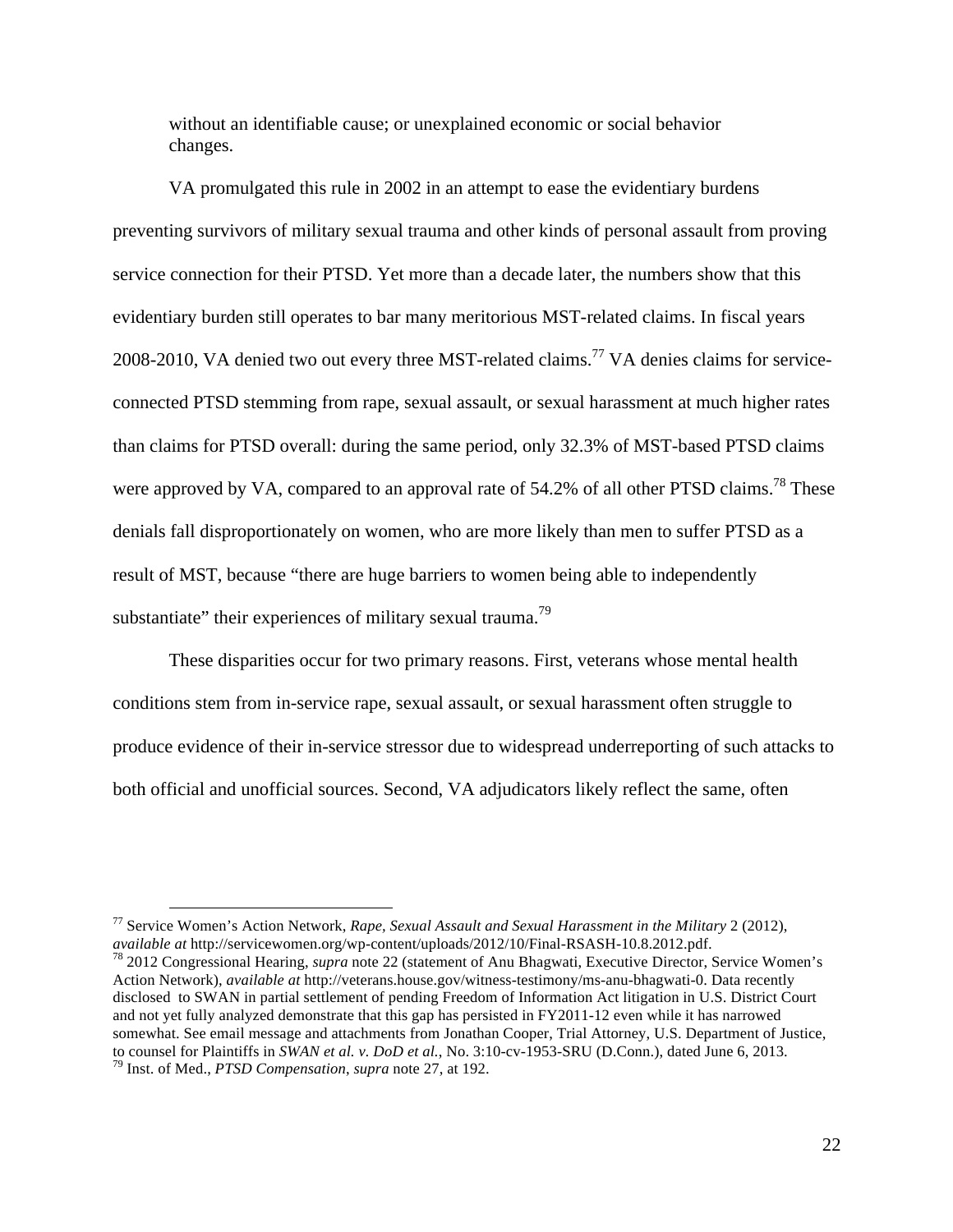unconscious biases known to exist in civilian law enforcement against survivors of sexual  $assault.80$ 

Despite these issues, VA continues to allow its adjudicators significant discretion to decide how to weigh the evidence corroborating and rebutting the occurrence of in-service sexual assaults and sexual harassment. The result is that VA adjudicators privilege certain types of corroborating evidence that many survivors cannot produce (including evidence that even the current rule does not require) and generally treat claims of MST-triggered PTSD with suspicion.

### **A. Systemic underreporting deprives survivors of rape, sexual assault, and sexual harassment of the documentation necessary to corroborate their claims**

Many survivors of rape, sexual assault, and sexual harassment remain silent in the aftermath of their attack. This is due to many factors, including privacy concerns, fear of reprisal, and the stigma attached to sexual assault and harassment. In the civilian population, 65% of people who experience rape or sexual assault choose not to report the attack to police, making rape and sexual assault the violent crimes most likely to go unreported.<sup>81</sup> The issue of underreporting is even more insidious in the military, where survivors often work and share close quarters with the perpetrator. ${}^{82}$  DOD estimates that in fiscal year 2012, 89% percent of service members who experienced sexual assault did not report it to a DOD official.<sup>83</sup> In a separate 2010 study prepared for the Air Force, 92.5% of men and 79.5% of women reported that they did not

<sup>&</sup>lt;sup>80</sup> *See infra Section V.B.*<br><sup>81</sup> Bureau of Justice Statistics, U.S. Dep't of Justice, *National Crime Victimization Survey: Victimizations Not* Reported to the Police, 2006-2010, at  $\frac{1}{4}$  (2012) [hereinafter BJS, *Crime Victimization Survey*].<br><sup>82</sup> Of the service members who reported experiencing a sexual assault in 2010, about half identified their assailant

a "military coworker." Lindsay M. Rock et al., Def. Manpower Data Ctr., No. 2010-025, *2010 Workplace and Gender Relations Survey of Active Duty Members: Overview Report on Sexual Assault* 20-21 (2011).<br><sup>83</sup> *DOD Report 2012*, supra note 11, at 25.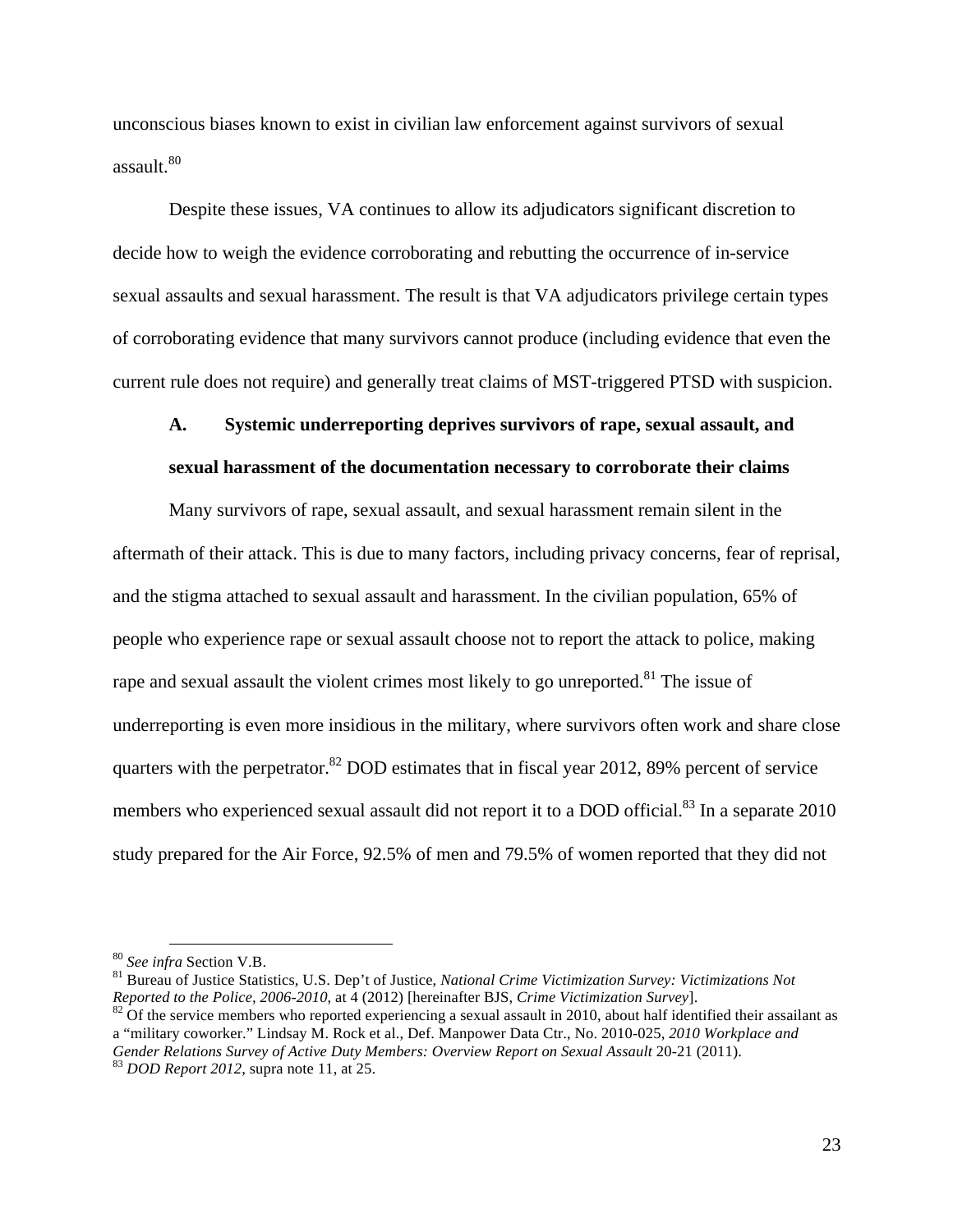receive help after being sexually assaulted. This includes foregone legal counseling, mental health services, and medical care.<sup>84</sup>

Among the significant barriers to the reporting of military sexual violence is lack of privacy and confidentiality.85 A 2010 DOD survey revealed that, of service members who had been sexually assaulted and did not report the incident, 60% of the women and 36% of the men cited their belief that their accounts would not be kept confidential as a barrier to reporting.<sup>86</sup> As of 2005, service members who experience sexual assault or harassment have the option to file a "restricted" or "unrestricted" report. If a survivor files a restricted report, which is reviewed by his or her commander, the details of the incident are to remain confidential, the survivor may receive treatment and counseling, and no investigative process is triggered. However, some military sexual assault responders report that commanders sometimes push for disclosure of the identities of the victim and perpetrator, compromising the promise of confidentiality.<sup>87</sup> Furthermore, "soldiers must disclose their rank, gender, age, race, service, and the date, time and/or location of the assault, which in the closed world of a military unit hardly amounts to anonymity."<sup>88</sup> Despite receiving training in the sexual assault reporting options, service members of all ranks "do not believe that restricted reports will be kept confidential. . . . One focus group participant quipped, 'If you want something to get out, all you have to do is say it's a secret.'"<sup>89</sup>

Before 2005, service members could file only unrestricted reports; restricted reports, and their promise of confidentiality, were not available. Filing an unrestricted report triggers an

 <sup>84</sup> Darby Miller Steiger et al., U.S. Air Force, *Findings from the 2010 Prevalence/Incidence Survey of Sexual Assault*  in the Air Force 40 (2010), available at http://www.afpc.af.mil/shared/media/document/AFD-110317-008.pdf.<br><sup>85</sup> Id. at 37-38.<br><sup>86</sup> Rock, *supra* note 82, at v.<br><sup>87</sup> DOD Report 2009, supra note 49, at 32; see Cioca Complaint

<sup>2007/03/07/</sup>women\_in\_military/.

<sup>89</sup> *DOD Report 2009*, *supra* note 49, at 32.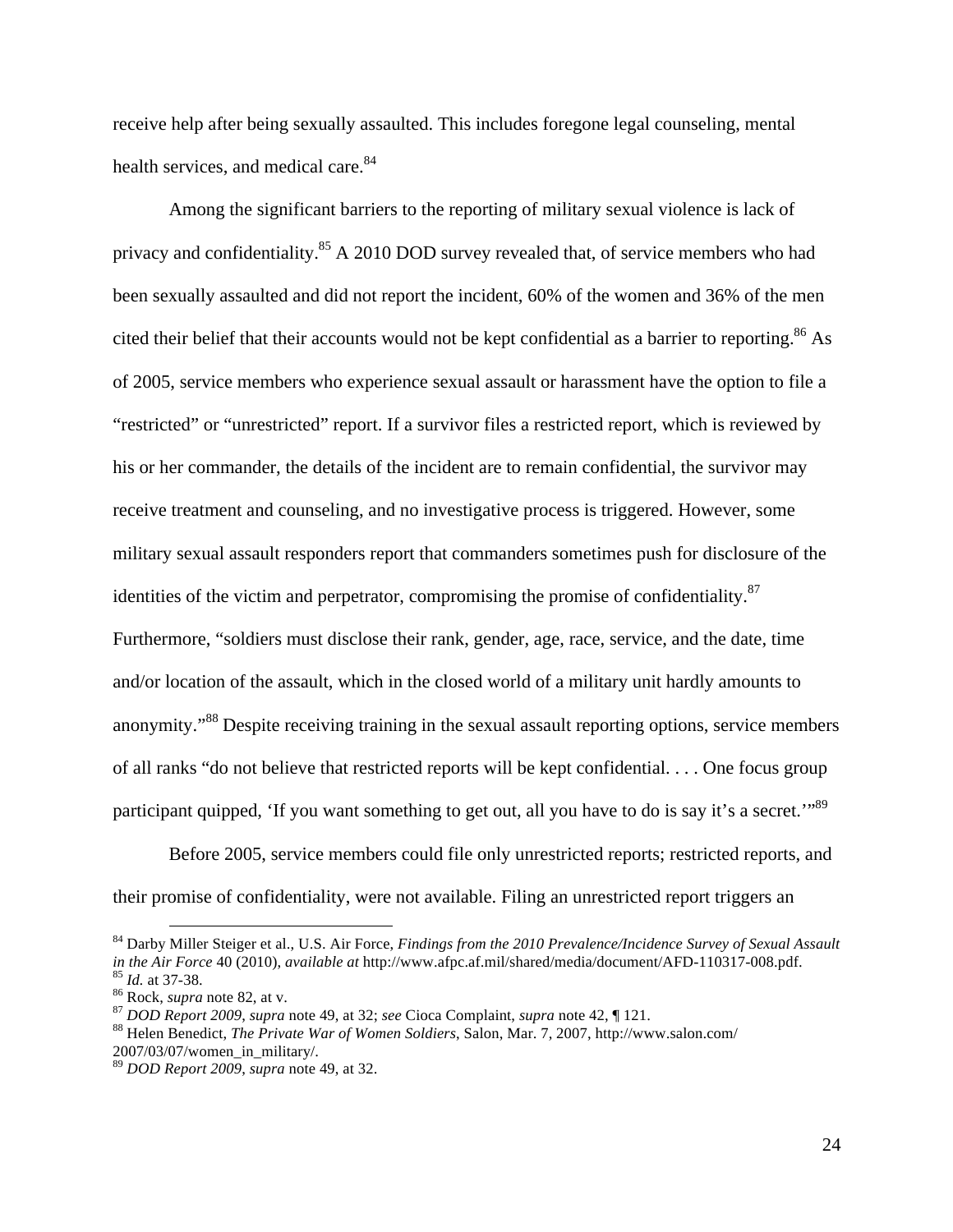official investigation into the assault or harassment, including evidence collection. Survivors who file an unrestricted report "cannot be anonymous."<sup>90</sup> In practice, an unrestricted report means that a service member's entire unit knows about the incident.<sup>91</sup> A lawsuit filed in 2011 by survivors of rape, sexual assault, and sexual harassment in the military details how after reporting, survivors were subjected to escalated abuse and harassment not only from their attackers, but from other members of their units and even from members of units to which they subsequently transferred.<sup>92</sup>

Survivors of in-service rape, sexual assault, and sexual harassment are also often reluctant to report their attacks for fear of retaliation, whether from their attackers, their peers, or their supervisors. In the civilian context, the Department of Justice reports that among victims of rape and sexual assault who do not report to the police, fear of reprisal or "getting the offender in trouble" are the most common reasons cited for not reporting the attack.<sup>93</sup> These concerns are present in the military environment, where the high value placed on unit cohesion can dissuade reporting of sexual assaults. Acquaintance rape is also extremely common.<sup>94</sup> Not only do survivors usually know their attackers, they are frequently professionally subordinate to them. About a quarter of survivors of sexual assault in the military identified their attackers as within their chain of command, and 38% of women and 17% of men reported that their attacker was of

 <sup>90</sup> Irene Williams & Kunsook Bernstein, *Military Sexual Trauma Among U.S. Female Veterans*, 25 Archives of Psychiatric Nursing 138, 141 (2011).

<sup>&</sup>lt;sup>91</sup> See Benedict, *supra* note 88 ("Military platoons are enclosed, hierarchical societies, riddled with gossip, so any woman who reports a rape has no realistic chance of remaining anonymous. She will have to face her assailant day after day, and put up with rumors, resentment and blame from other soldiers.").

<sup>92</sup> Cioca Complaint, *supra* note 42, ¶¶ 24, 61, 90, 111, 131, 155, 196, 236, 297.

<sup>93</sup> BJS, *Crime Victimization Survey*, *supra* note 81, at 4.

<sup>&</sup>lt;sup>94</sup> Most reports of sexual assault involve service member-on-service member assault. In 2012, 62% of unrestricted reports of sexual assault fell into this category. *DOD Report 2012*, *supra* note 11, at 60.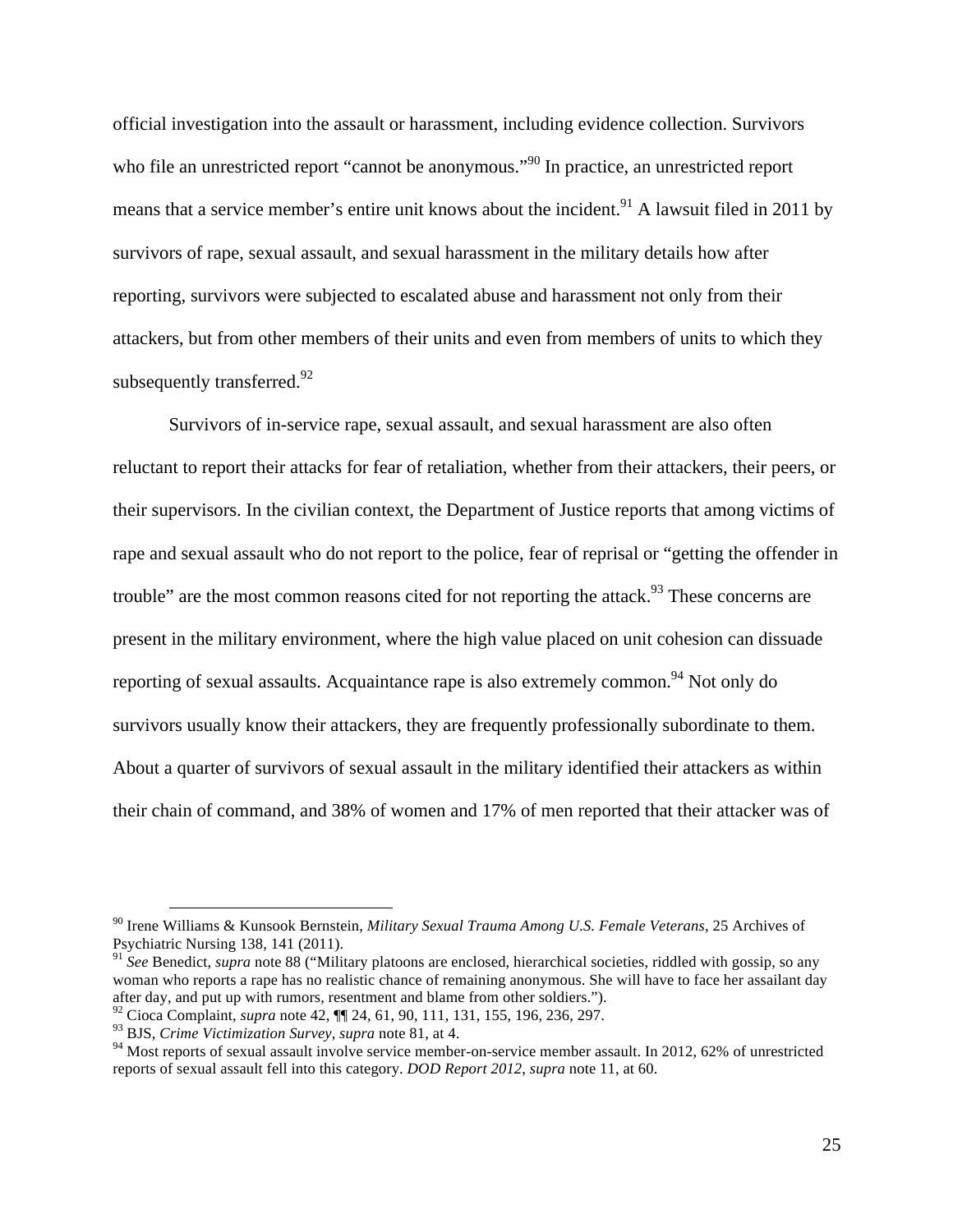a higher rank, though not in their chain of command.<sup>95</sup> In this climate, fear of reprisal accounts for much of the underreporting of rape, sexual assault, and sexual harassment.<sup>96</sup>

Unfortunately, in many cases, these fears are borne out, as survivors who do make reports face isolation, retribution, or accusations of lying, irresponsibility, or impropriety. <sup>97</sup> Survivors who file a report risk not only social and professional retaliation, but also legal consequences, as they may be charged themselves for having inappropriate relations with their attackers or for other offenses.<sup>98</sup> DOD's own reporting procedure keeps this chilling thought forefront in survivor's minds. In order to report sexual assault, survivors must sign a statement of understanding that concludes, "Any misconduct on my part may be punished."<sup>99</sup> The commander, at his discretion, may investigate and punish the survivor even before resolution of the sexual-assault charge.<sup>100</sup> Due to the damaging consequences of reporting sexual assault in the military, over a third of female service members who reported their attacks said that they would

 <sup>95</sup> Lindsay Rock, Def. Manpower Data Ctr., No. 2013-007, *2012 Workplace and Gender Relations Survey of Active* 

<sup>&</sup>lt;sup>96</sup> Fifty-four percent of service women and 27% of service men who did not report their sexual assaults "were afraid of retaliation or reprisals from the person who did it or their friends" and "52% [of service women; 24% of men] feared being labeled a troublemaker, 40% [of service women, 20% of men] thought their performance evaluation or chance for promotion would suffer, and 24% [of service women,14% of men] were afraid that they or others would be punished for infractions or violations." Rock, *supra* note 82, at 43. In general, a victim is less likely to report a crime when the offender is someone he or she knows, but not a relative or intimate partner. BJS, *Crime Victimization Survey, supra* note 81, at 6.<br><sup>97</sup> Sixty-two percent of women who filed an unrestricted report of sexual assault reported subsequent administrative

action, professional retaliation, or social retaliation against them; of those, over a third experienced all three. Rock, *supra* note 82, at 42.

<sup>98</sup> Cioca Complaint, *supra* note 42, ¶¶ 58, 87, 93, 125, 132, 165, 170, 184, 191,193; Helen Benedict, *The Plight of Women Soldiers*, The Nation, May 5, 2009, http://www.thenation.com/article/plight-women-soldiers#. Before the end of "Don't Ask, Don't Tell," male service members who were sexually assaulted by male colleagues also risked professional retaliation for perceived homosexuality. See, e.g., Cioca Complaint, supra note 42, 174.<br><sup>99</sup> DD Form 2910, Victim Reporting Preference Statement (2008) [hereinafter DD2910], available at

http://www.sapr.mil/media/pdf/ miscelaneous/toolkit/dd2910.pdf.  $^{100}$ *Id.*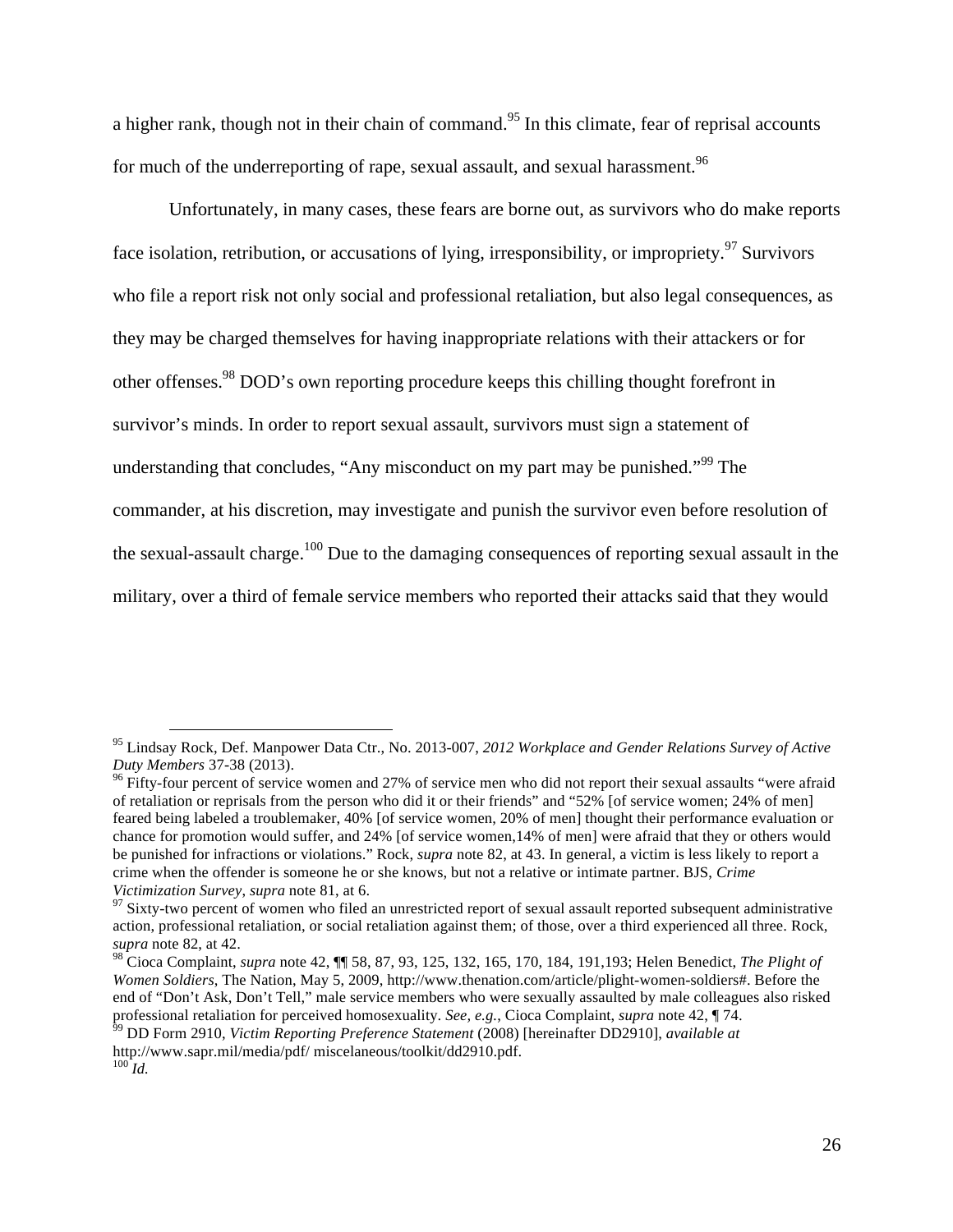choose to remain silent if they had to do it all over again; 29% of men who reported reached the same conclusion.<sup>101</sup>

Moreover, veterans who have reported their MST experiences often are encouraged to stay silent or are implicitly discouraged from further reporting by inaction from their superiors. Many service members do not believe that military authorities can or will help them or that their reports will result in any action against their attackers.<sup>102</sup> In some cases, commanders or even victim's advocates tell service members that they can or will do nothing, discouraging further reporting if the abuse continues to escalate.<sup>103</sup> DOD statistics reveal that of the 2,353 dispositions of sexual assault investigations in fiscal year 2011, just under one-third (791) actually resulted in disciplinary action for sexual assault charges.<sup>104</sup>

Even if a survivor files a restricted report soon after his or her assault, this evidence may not be available to corroborate the stressor when the survivor applies for VA benefits. As noted by Disabled American Veterans, "Restricted records are highly credible resources but it is questionable if they are readily available, even with the consent of the veteran."<sup>105</sup> Furthermore, as of December 2011, DOD destroys restricted reports and evidence collected from service members using restricted reports after five years, eliminating the paper trail for veterans who may later decide to file for service-connected disability benefits.<sup>106</sup> DOD now maintains

<sup>105</sup> 2012 Congressional Hearing, *supra* note 22 (statement of Joy J. Ilem, Deputy National Legislative Director, Disabled American Veterans), *available at* http://veterans.house.gov/witness-testimony/ms-joy-ilem. 106 U.S. Deputy Sec'y of Def., Directive-Type Memorandum (DTM) 11-062, *Document Retention in Cases of Restricted and Unrestricted Reports of Sexual Assault* 2-3 (Dec. 16, 2011), *available at*  https://www.hsdl.org/?view&did=727333.

<sup>&</sup>lt;sup>101</sup> Rock, *supra* note 82, at 35-36.<br><sup>102</sup> GAO, *Military Personnel*, *supra* note 62, at 14 (noting that survivors do not report military sexual assault because of "the belief that nothing would be done"); Cioca Complai

<sup>&</sup>lt;sup>103</sup> Cioca Complaint, *supra* note 42,  $\P$  31, 32, 34, 91.<br><sup>104</sup> U.S. Dep't of Def., *Annual Report on Sexual Assault in the Military: Fiscal Year 2011*, 32 (2012), *available at*<br>http://www.sapr.mil/index.php/annual-rep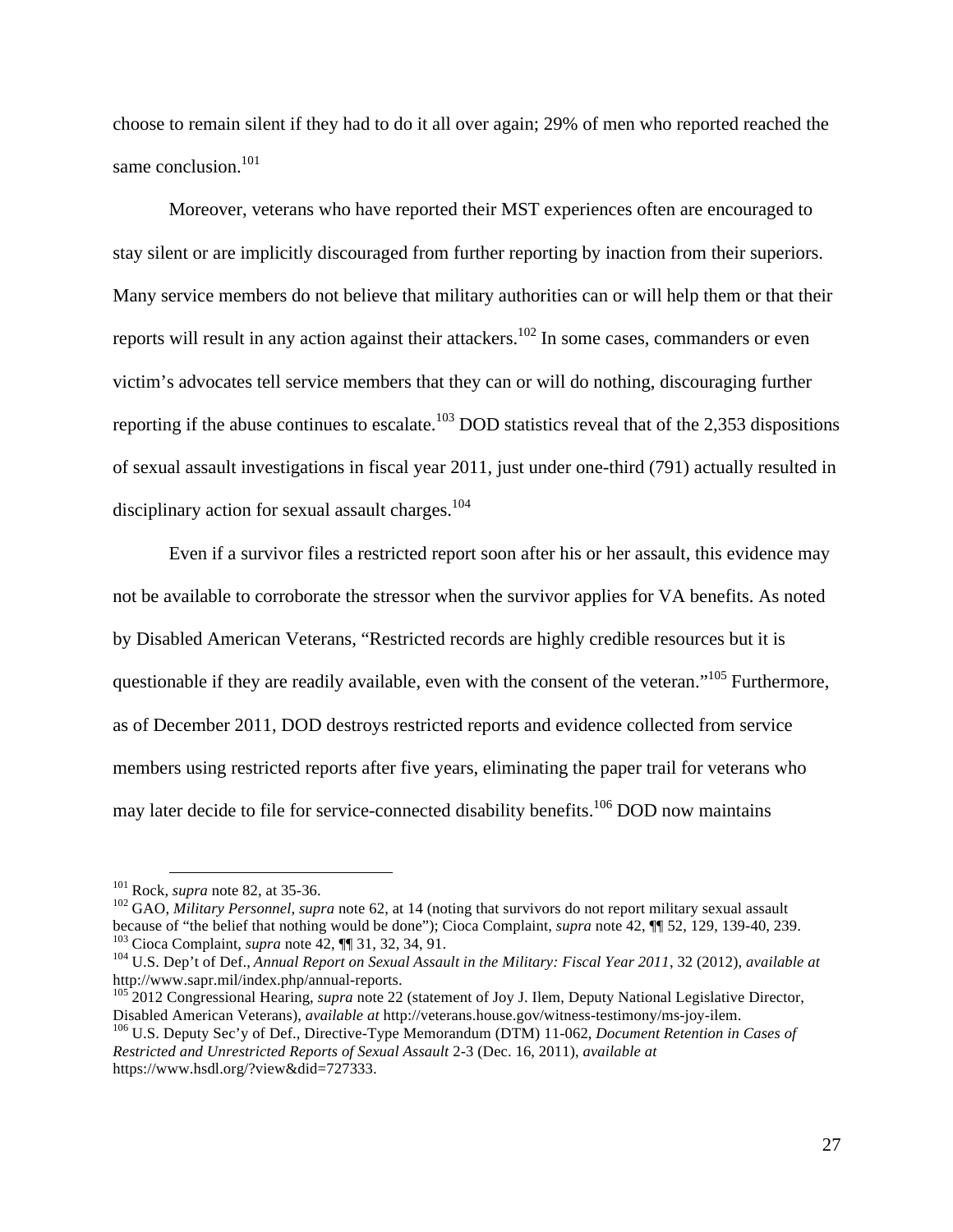unrestricted reports for 50 years. However, prior to the December 2011 rule change, the rules for destruction and retention of paperwork regarding military sexual assault varied between the service branches, making any kind of documentation difficult to track down for thousands of veterans.107

Service members who do not report their sexual assaults at the time of the incident, meanwhile, face even more onerous hurdles. Veterans who did not report their attacks are generally left without the contemporaneous records that are often necessary to successful service-connected disability claims. While current regulations allow service members to submit secondary evidence including evidence of behavioral changes, affidavits from friends and family, and other non-military records, service members may choose to hide the experience entirely from their social circle, effectively erasing any record of it. The same factors that are most often cited as reasons survivors choose not to report to military authorities—shame, embarrassment, fear of not being believed, and stigma<sup>108</sup>—often inhibit survivors from approaching friends, family, and civilian medical professionals.<sup>109</sup> As one survivor put it, "Who are you gonna tell? I'm  $\dots$  18 at the time, I'm in Germany. Not too many other girls around."<sup>110</sup>

Service members may be even more reluctant than civilians to disclose their assault to friends and family. In civilian life, only about a third of individuals who are injured during their

 <sup>107</sup> Tyrone C. Marshall Jr., *DOD Implements New Changes to Sexual Assault Response*, U.S. Air Force (Apr. 2, 2012), http://www.af.mil/news/story.asp?id=123296343.<br> $^{108}$  DOD Report 2009, supra note 49, at 30-31.

<sup>&</sup>lt;sup>109</sup> See Jeffrey S. Jones et al., *Why Women Don't Report Sexual Assault to the Police: The Influence of Psychosocial Variables and Traumatic Injury*, 36 J. Emergency Med. 417, 422 (2009) (acknowledging that many women do not report their rapes to medical authorities); Marjorie R. Sable et al., *Barriers to Reporting Sexual Assault for Women and Men: Perspectives of College Students* 55 J. Am. College Health 157, 160 (2006) (noting that for college students, "[s]hame, guilt, and embarrassment—not wanting friends and family members to know about the rape or sexual assault—continue to dominate victims' concerns").<br><sup>110</sup> Mimi Chakarova, *Her War: The Invisible Crisis of Women Veterans*, Ctr. for Investigative Reporting (Nov. 8,

<sup>2012),</sup> http://cironline.org/reports/her-war-invisible-crisis-women-veterans-3981.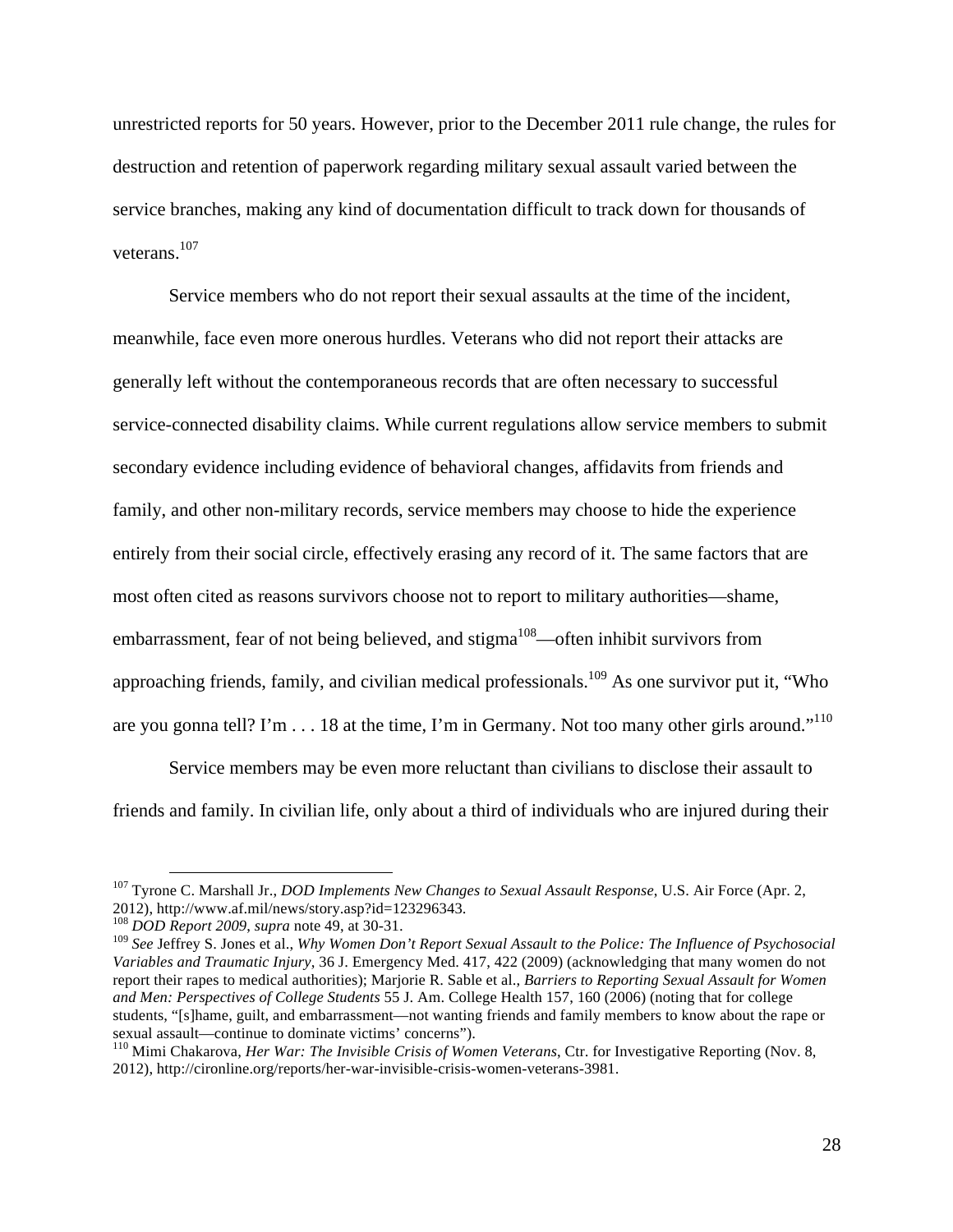rape receive medical care; $111$  about a third of college-age women do not report their sexual assault to anyone.<sup>112</sup> (The "vast majority" of victims of sexual assault in the military in recent years have been women under the age of  $25.^{113}$ . The military requires survivors who wish to make a restricted report to sign a statement acknowledging that their information may be reported to command and the incident investigated, contrary to their wishes, "if I talk about my sexual assault to anyone other than those under the 'Restricted Reporting' option."<sup>114</sup> Many survivors may therefore be reluctant to discuss their assault with anyone, for fear that their account will be transmitted to command.

VA adjudicators expect veterans' work performance and personal life to suffer after their assault. However, not all survivors react to an attack in the same way, and some cope by redoubling their professional efforts. VA adjudicators find that service members who do not react to their rapes as expected are not credible. For example, in 2012 the BVA refused to grant one claimant a medical examination to determine the source of his PTSD, based in part on the veteran's strong performance reviews and his desire to stay in the military.<sup>115</sup> Survivors such as this veteran not only lack evidence of an assault report but also will be unable to show the expected behavioral changes or other secondary evidence corroborating the assault.

As a result of these issues, the rule change in 2002 that allowed veterans to present secondary evidence to demonstrate the occurrence in-service personal assaults is inadequate to

<sup>&</sup>lt;sup>111</sup> Patricia Tjaden & Nancy Thoennes, *Full Report of the Prevalence, Incidence, and Consequences of Violence*<br>Against Women: Findings From the National Violence Against Women Survey 54 (2000).

<sup>&</sup>lt;sup>112</sup> Bonnie S. Fisher et al., Dep't of Justice, *The Sexual Victimization of College Women* 23 (2000).<br><sup>113</sup> DOD Report 2012, *supra* note 11, at 80-81.<br><sup>114</sup> DD2910, *supra* note 99.<br><sup>115</sup> No. 09-34 322, 2012 WL 2316006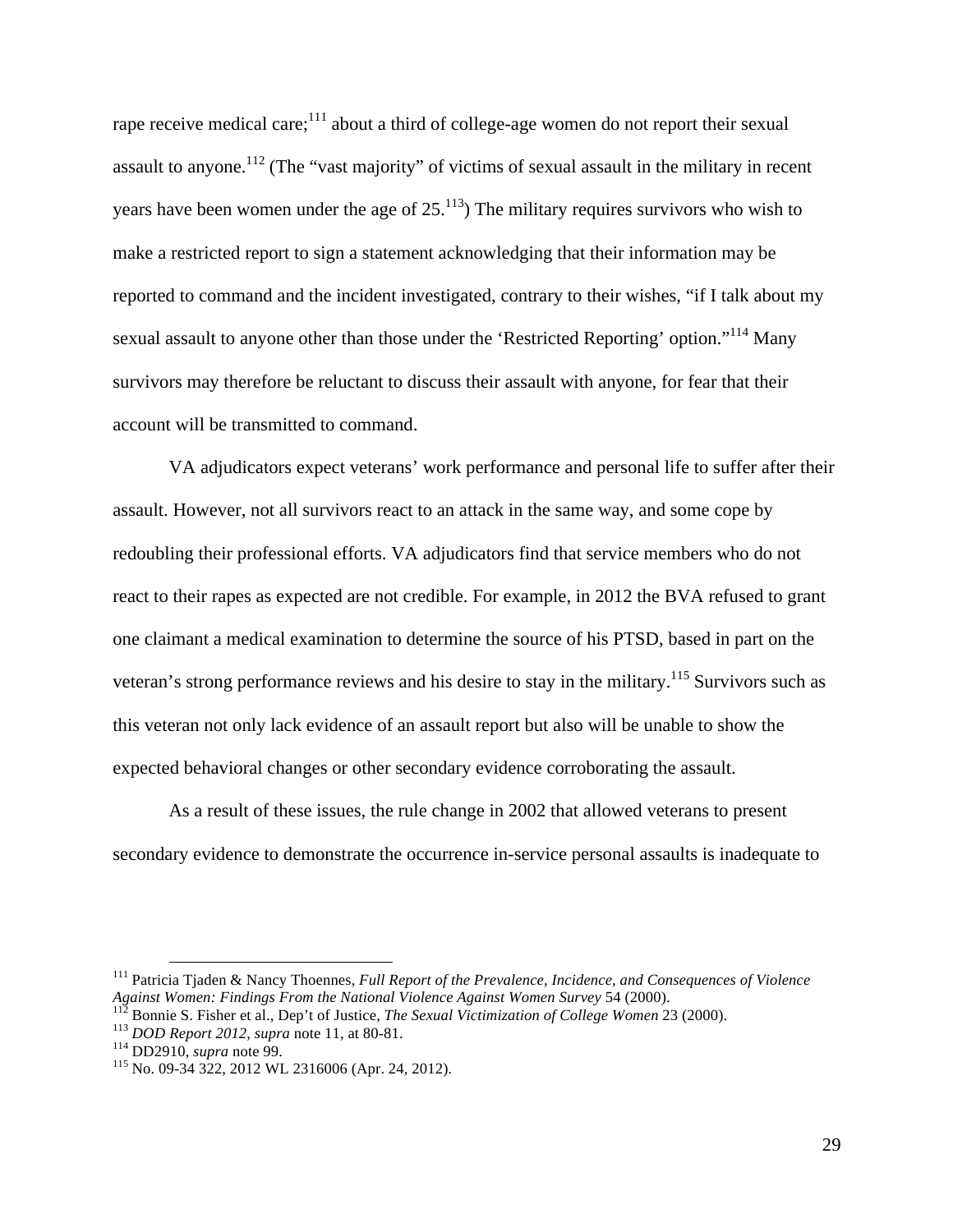address the needs of veterans with service-connected mental disabilities stemming from military sexual trauma.

#### **B. VA adjudicators often misapply the current evidentiary standard**

Low rates of approval for veterans claiming service connection for PTSD stemming from MST result not only from evidentiary burdens that are often impossible to satisfy, but also from adjudicators' failure to properly apply their discretion. Congress requires VAROs to grant claimants the benefit of the doubt,  $116$  but the reality is that veterans applying for service connection for PTSD resulting from in-service rape, sexual assault, or sexual harassment are functioning under a cloud of suspicion. This results in disparate treatment of veterans with MSTrelated PTSD, in comparison to other veterans with PTSD. VAROs regularly fail to credit the evidence of in-service stressors that their regulations require they consider. Adjudicators improperly dismiss medical reports from after veterans' service in which treating VA physicians conclude that the veteran experienced in-service rape, sexual assault, or sexual harassment; reject corroborating medical evidence from veterans' service such as records of treatment for STDs or pregnancy following rape; and ignore potential witnesses to the aftermath of the MST. A selection of recent examples of such incidences at VA are summarized below. In denying dozens of worthy MST-related claims as uncorroborated or not credible, VAROs wrongfully deny veterans the benefits they need and deserve.

VA adjudicators' disregard for veterans with mental health disabilities resulting from inservice sexual trauma is also apparent from VAROs' frequent failure to assist such veterans with developing their claims. VA has a duty under the Veterans Claims Assistance Act of 2000

30

 <sup>116</sup> 38 U.S.C. § 5107 (2006).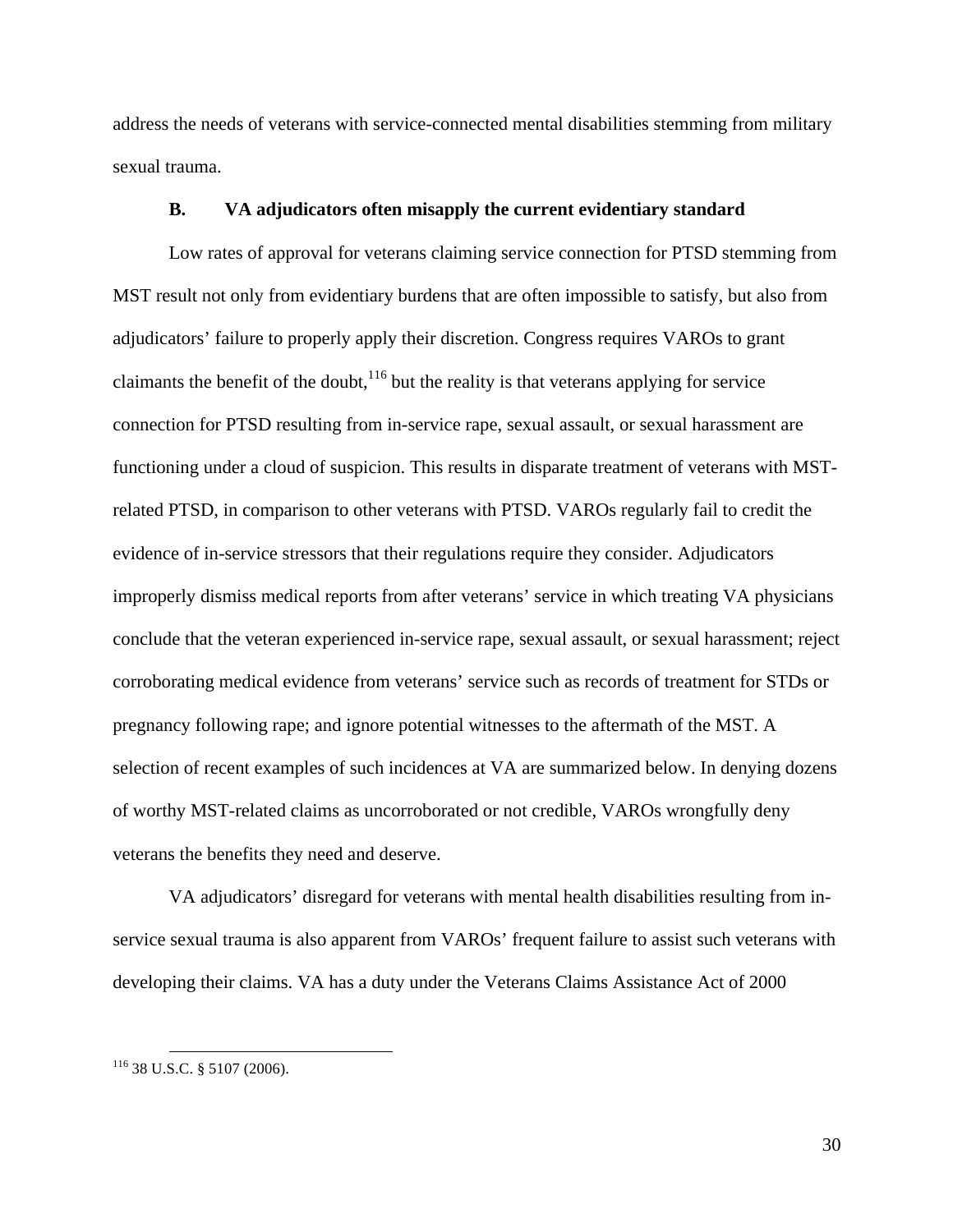("VCAA") to help veterans develop their benefits claims.<sup>117</sup> Assistance includes notifying veterans of evidence that can be used to supplement or corroborate their claims, helping veterans gather that evidence, and compiling certain evidence independently.<sup>118</sup> The examples of individual claims adjudications included below also highlight instances of VA adjudicators failing to uphold their duty to help veterans develop their claims for MST-related PTSD.

In case after case overturning or remanding VARO denials of service connection, BVA opinions reveal that the regional adjudicators either did not recognize the sufficiency of the evidence on record to give the veteran the benefit of the doubt, or they did not recognize that the evidence met a threshold requiring the RO to assist in further claim development. While remands at the BVA can ultimately lead to the correction of some of these errors, they do so at great cost of time and expense to veterans and to VA.

#### The following cases illustrate these problems at the VARO level:

(1) In July 2009, the VARO of Boise, Idaho, denied Veteran A's entitlement to serviceconnected disability compensation for PTSD related to MST. The veteran claimed she was sexually assaulted in June 1981. Numerous VHA treatment records dating back to 1999 noted the veteran's history of MST, long before her claim for disability benefits. The veteran's service treatment record from June 1981 showed a diagnosis of trichomonas vaginalis. Service treatment records from November 1981 "reflect that the Veteran complained of pelvic pain for several days, followed by abnormal bleeding and signs and symptoms of pregnancy . . . that was suspected of being a spontaneous miscarriage. . . . [T]he Veteran was hospitalized with an

<sup>&</sup>lt;sup>117</sup> Veterans Claims Assistance Act of 2000, P.L. 106-475, 114 Stat. 2096 (codified as amended at 38 U.S.C. ch. 51).<br><sup>118</sup> 38 U.S.C. §§ 5102(b), 5103(a), 5103A (2006).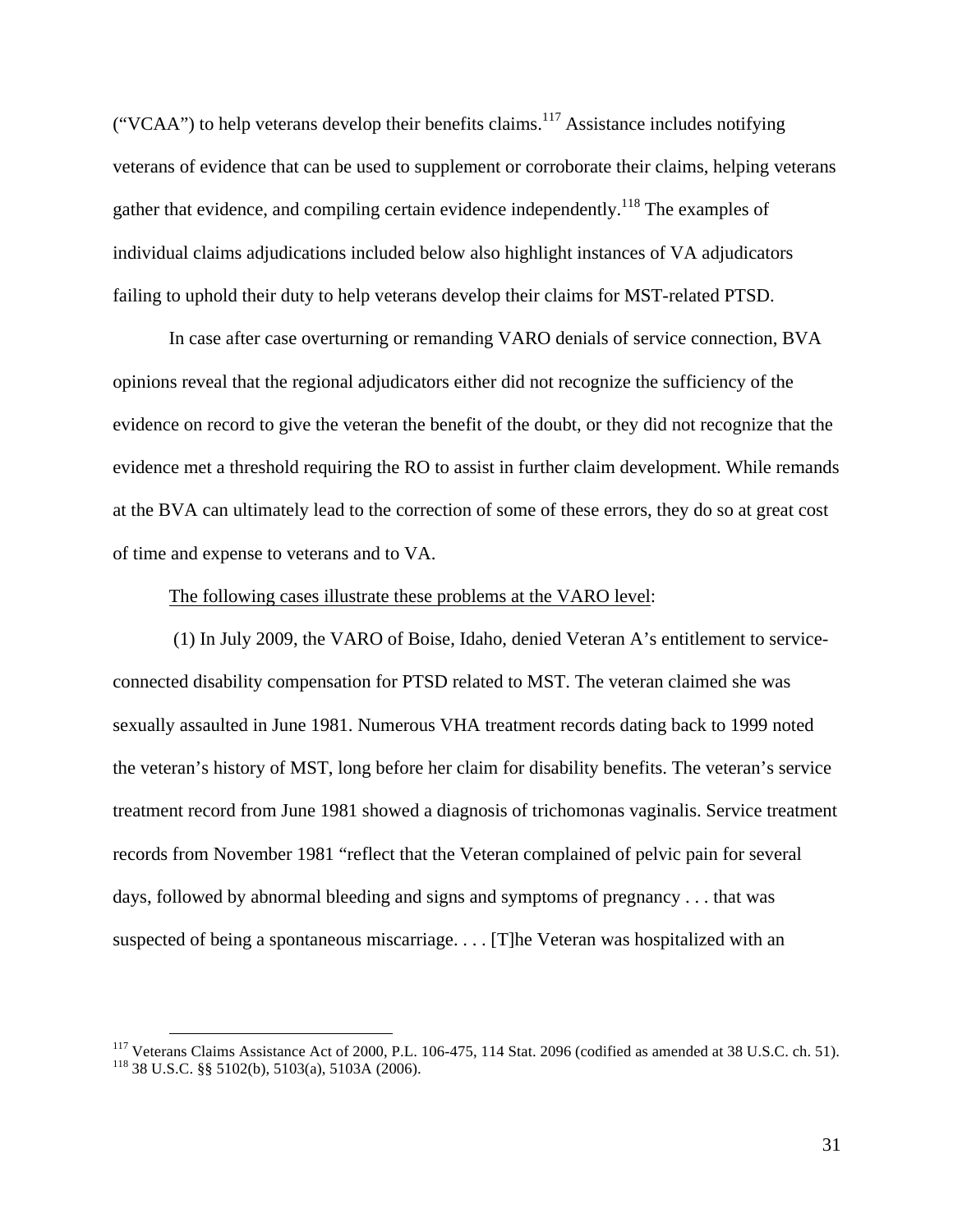admission diagnosis of pelvic inflammatory disease and a possible incomplete abortion . . . ." The veteran also had a post-service history of substance abuse.

The veteran presented substantial medical and behavioral evidence that she had been sexually assaulted. Yet the VARO appears to have relied, at least in part, on the fact that the veteran's records did not specifically mention military sexual trauma or "psychiatric treatment," and that "a negative reply was received in April 2009 from the Naval Criminal Investigative Service in response to an inquiry by the RO in an attempt to verify her alleged sexual trauma." The VARO's emphasis on the lack of official reporting records ignores that the veteran may submit corroborating evidence per  $\S 3.304(f)(5)$  specifically because she may not have reported the sexual assault during her years in service. $119$ 

(2) In 2005, the Philadelphia VARO denied Veteran B's claim to service connection for PTSD triggered by an in-service rape in September 1980. Veteran B did not appeal, but submitted new evidence in 2006; the New York City VARO re-opened her claim and denied it. The BVA heard the case after another hearing at the VARO in 2011. Even at the time of the 2005 denial, and certainly by the 2011 hearing, the VARO adjudicator had ample corroboration of the rape that caused the veteran's PTSD.

Contrary to the VARO's 2005 finding that "there was no credible supporting evidence establishing that her claimed in-service stressor occurred," the VARO possessed, in 2005, a) records showing a decline in the veteran's performance reviews in the years after her alleged rape; b) records showing the birth of the veteran's son in June 1981, approximately nine months after her alleged rape; c) records of treatment of numerous STDs in 1980 and 1981; d) discharge records from 1985 showing that the veteran was abusing drugs; and e) notice in the veteran's

 <sup>119</sup> No. 10-04 780, 2012 WL 3269936 (June 19, 2012).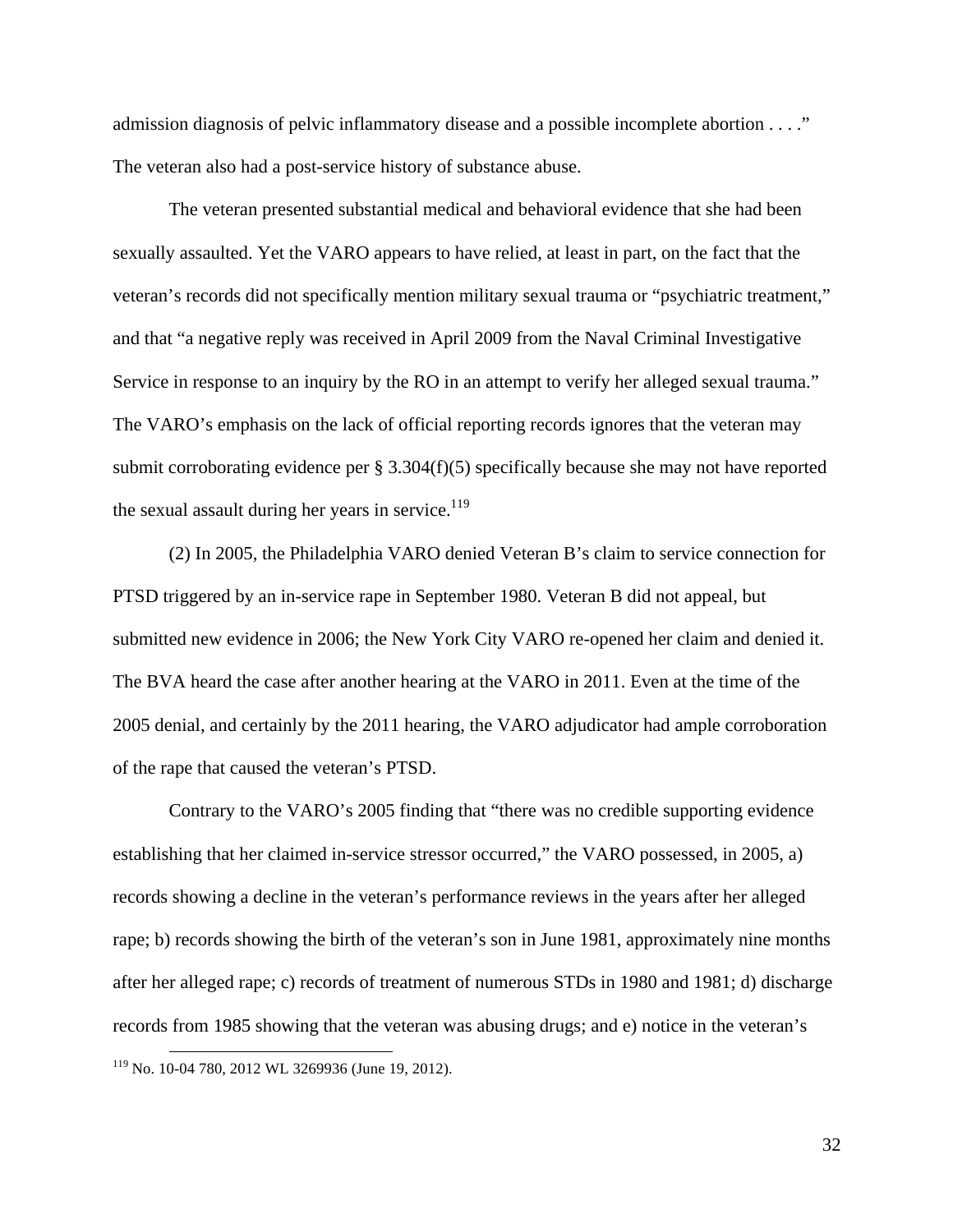service personnel records that she bounced several checks in 1985. The VARO denied a claim for service connection for PTSD resulting from in-service sexual assault even when in possession of evidence showing deterioration in work performance, pregnancy tests and tests for sexually transmitted diseases, and behavior changes following the claimed assault, including substance abuse and unexplained economic behavior changes. All of these are acceptable forms of corroboration under 38 C.F.R. § 3.304(f)(5).

In 2005, the VARO also possessed a report from a VA PTSD examination from February 2001, in which the doctor opined that "the Veteran's PTSD symptomatology had been chronic since her reported in-service sexual trauma." The VARO failed to request further clarification from the doctor as to what evidence corroborated the occurrence of the stressor, denying Veteran B's claim without developing it. The VARO's failure to assist the veteran is also apparent from the BVA decision on May 24, 2012, which noted that the veteran's records, including potentially important service- and private-treatment records, were clearly incomplete.<sup>120</sup>

(3) In December 2009 and again in a statement of the case in April 2011, the San Diego VARO denied Veteran C's entitlement to service connection for PTSD and major depressive disorder stemming from an in-service rape. The veteran claimed that she was raped by a fellow service member on Valentine's Day, 1999. The veteran's service treatment records showed treatment for pelvic pain and a urinary tract infection on February 18, 1999, just four days after the rape. The veteran reported the rape consistently to a number of VA medical facilities, and her October 2009 VA treatment records showed a diagnosis of "PTSD secondary to military sexual trauma." Thus, the record contained evidence of medical conditions immediately after the claimed rape with clear links to sexual trauma, as well as corroborative medical findings from a <sup>120</sup> No. 07-19 622, 2012 WL 2882909 (May 24, 2012).

33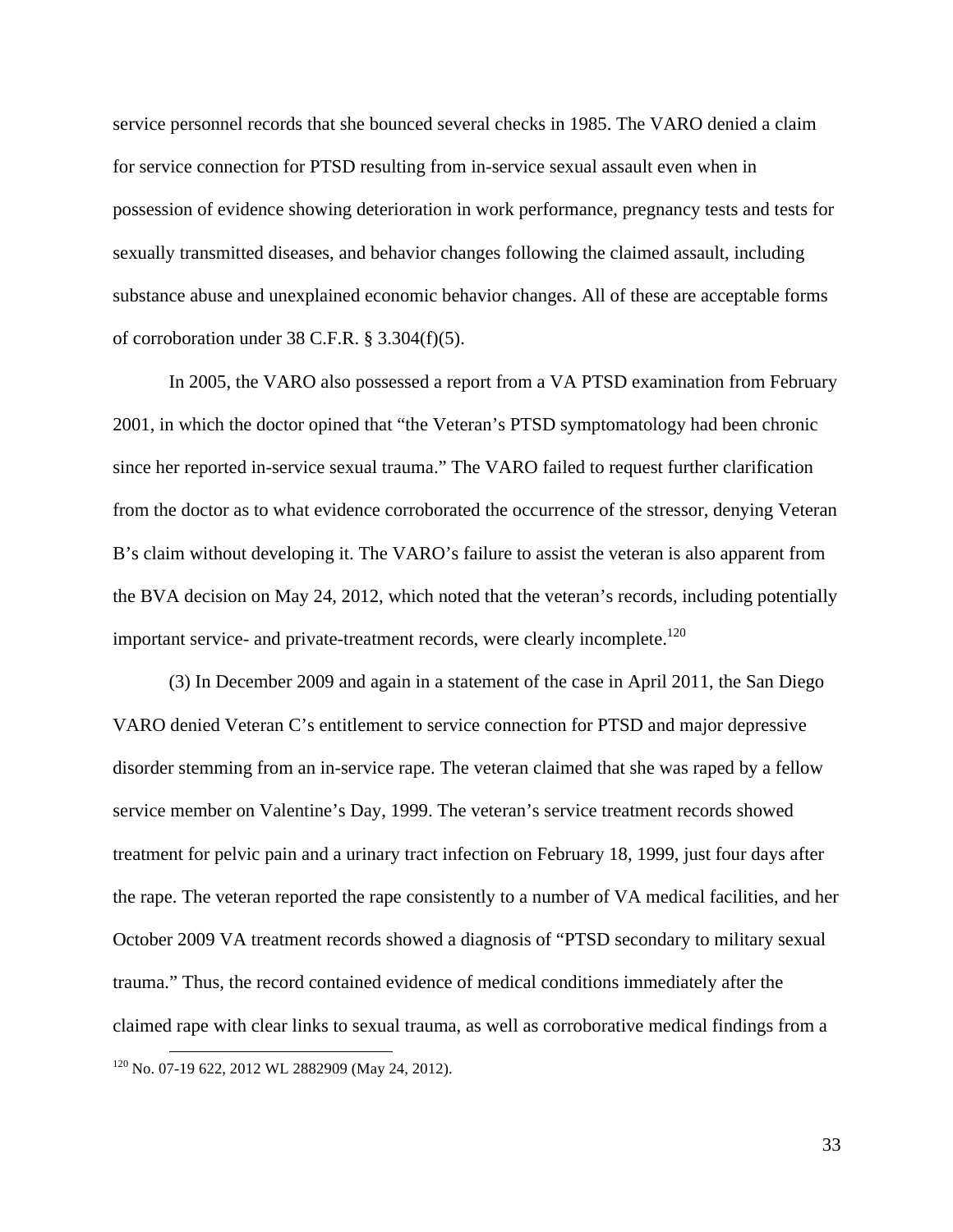VA doctor that the in-service rape caused the veteran's psychiatric disorders. The BVA observed that "[n]o competent medical professional has found that the Veteran's subjective history was unreliable."<sup>121</sup>

(4) Veteran D appealed to the BVA after a 2011 hearing following the New Orleans VARO's 2008 denial of his claim for service connection for PTSD resulting from a sexual assault by his superior officer in 1962. The veteran had a diagnosis of PTSD and was able to produce some contemporary evidence of the stressor, namely that his separation report from 1965 indicated problems sleeping. The veteran further testified that he had "self-medicated with alcohol," but did not have third-party evidence of his behavior at the time of his service. In 2009, his treatment record from VA indicated that his treating psychiatrist "relate<sup>[d]</sup>" the PTSD to MST, but did not state with sufficient clarity why the psychiatrist believed that the trauma had occurred. The VARO does not appear to have examined other, available VA records from 2008. Additionally, "[i]n December 2010 the Veteran submitted a list of 7 people, which included addresses, indicating that they had witnessed his behavior and personality changes upon his release of active duty."

Despite indications that evidence corroborating the veteran's stressor was available, the VARO denied Veteran D's claim without notifying him of the requirements to prove his claim and without assisting him with its further development, such as requesting a VA medical examination to clarify the connection between the veteran's PTSD and MST. This was in contravention of the VCAA.<sup>122</sup>

<sup>&</sup>lt;sup>121</sup> No. 11-11 873A, 2012 WL 2880197 (May 9, 2012).<br><sup>122</sup> No. 10-03 771, 2012 WL 2316246 (Apr. 25, 2012).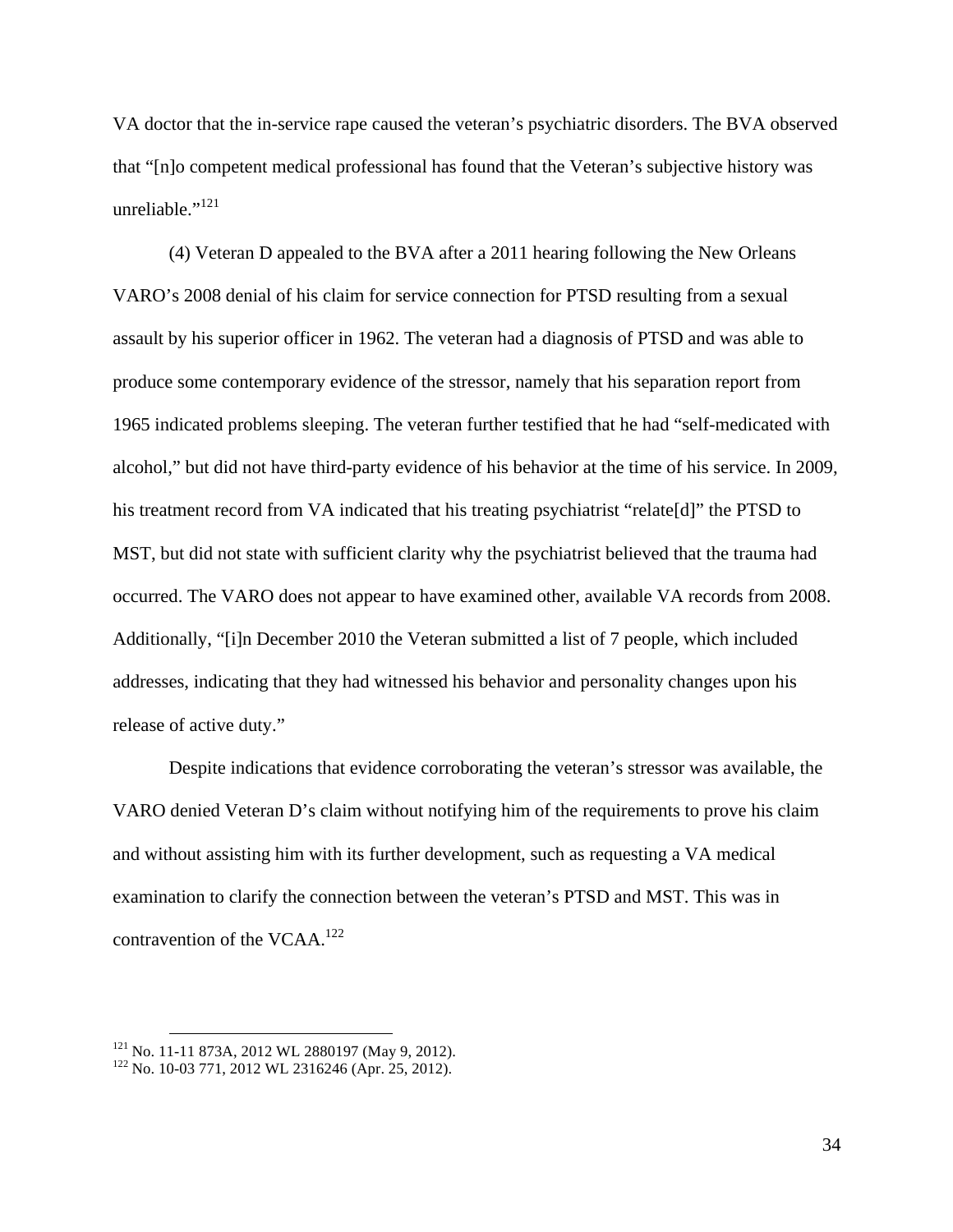(5) In 2005 and at least once more in July 2011, the New York City VARO denied

service connection for Veteran E's mental health disorders, including PTSD. Veteran E appealed, claiming that he suffered from PTSD caused by a sexual assault during the his service aboard the U.S.S. Leahy in 1978, following which his assailant had harassed him and "coerced him into a sexual relationship." The veteran presented the following evidence to corroborate the assault:

- Service personnel records showing a number of disciplinary infractions beginning in 1978, the year of the assault, two years into what had been until then meritorious service.
- A negative performance note from July 1978.
- Service-treatment records reporting a clean bill of health before the assault and the onset of medical problems after, including possible venereal disease in 1978, treatment for a penile rash in mid-1979, and gonorrhea in January 1980.
- A 1993 VA substance abuse disorders treatment note reflecting the veteran's report of prior sexual abuse, a decade before he applied for VA benefits. This was followed by another report of sexual abuse in 2002 and a report in 2008 to a VA "mental health care professional" of the sexual assault aboard the U.S.S. Leahy.
- A positive PTSD screening in 2001; records of VA mental health treatment for MST from 2008, 2009, and 2010; and repeated diagnoses in 2008 and 2010 of PTSD by VA doctors attributing the veteran's PTSD to MST. The 2010 examiner reviewed the claims file and "concluded that the Veteran experienced PTSD 'directly attributable to his military sexual trauma to a high degree of certainty, certainly greater than 50 percent probability.'"

Despite a record showing unexplained social behavior changes and deterioration in work

performance, sexually transmitted diseases, substance abuse, and multiple diagnoses by VA

doctors of PTSD caused by MST, the VARO held that the veteran's "claimed stressors could not

be verified."<sup>123</sup>

These and other cases make clear that, even in the face of agency rules directing VAROs

to give special consideration to secondary evidence when determining service connection for

 $123$  No. 05-32 816, 2012 WL 2311064 (Apr. 12, 2012).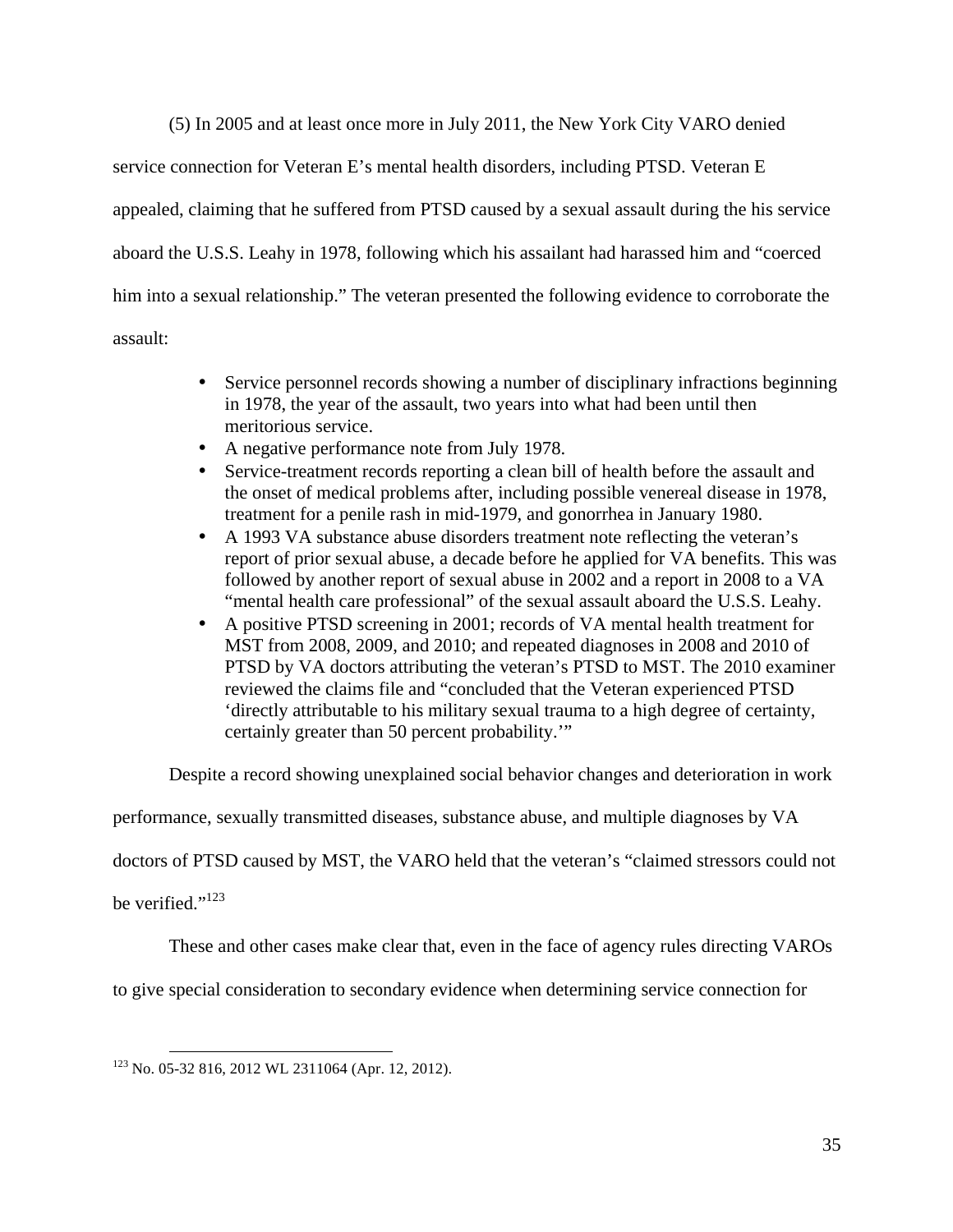PTSD resulting from MST, VAROs across America refuse to apply appropriate presumptions to these claims. The BVA is sometimes able to correct the errors of regional adjudicators on appeal, but it does so at tremendous expense in time and effort to the veteran who may have been waiting decades for life-saving disability compensation. In fiscal year 2011, the appeals process took, on average, 1,123 days from the time the veteran notified the VARO of her disagreement with the VARO decision to the disposition of the appeal by the BVA.<sup>124</sup> A remand from the BVA added an additional 427 days to the process before the veteran resolved her claim.<sup>125</sup> And VA claims backlog is expected to grow.<sup>126</sup> For veterans with service-connected disabilities who are in great need, an additional four-year delay is no solution.

#### Potential reasons why VA adjudicators frequently reject MST claims

The consequences of the current rule for victims of military sexual assault, while unfortunate, are unsurprising. Researchers have extensively documented police, prosecutor, and court suspicion of victims of rape, sexual assault, and sexual harassment in the civilian context. Rape is no more likely to be falsely reported than most other felonies.<sup>127</sup> However, the FBI reports that while about 65% of reported murders are "cleared" (meaning that the offender was arrested, charged, and turned over for prosecution, or that the offender was identified but the process could not continue due to the offender's death or other circumstances beyond police control), only about 41% of reported rapes are "cleared."128 A full 80% of rape and sexual assault

<sup>&</sup>lt;sup>124</sup> Bd. of Veterans' Appeals, *Report of the Chairman: Fiscal Year 2011* 18 (2012), *available at* http://www.bva.va.gov/docs/Chairmans\_Annual\_Rpts/BVA2011AR.pdf [hereinafter *BVA Report 2011*].

 $\frac{125}{125}$  Id.<br><sup>126</sup> U.S. Dep't of Veterans Affairs, Office of Inspector Gen., 10-03166-75, Veterans Benefits Administration: Audit *of VA Regional Office's Appeals Management Processes* 2 (2012), *available at* http://www.va.gov/oig/pubs/ VAOIG-10-03166-75.pdf.<br><sup>127</sup> *DOD Report 2009*, *supra* note 49, at 6.<br><sup>128</sup> *Uniform Crime Reports: Clearances*, FBI (2011), http://www.fbi.gov/about-us/cjis/ucr/crime-in-the-u.s/2011

<sup>/</sup>crime-in-the-u.s.-2011/clearances.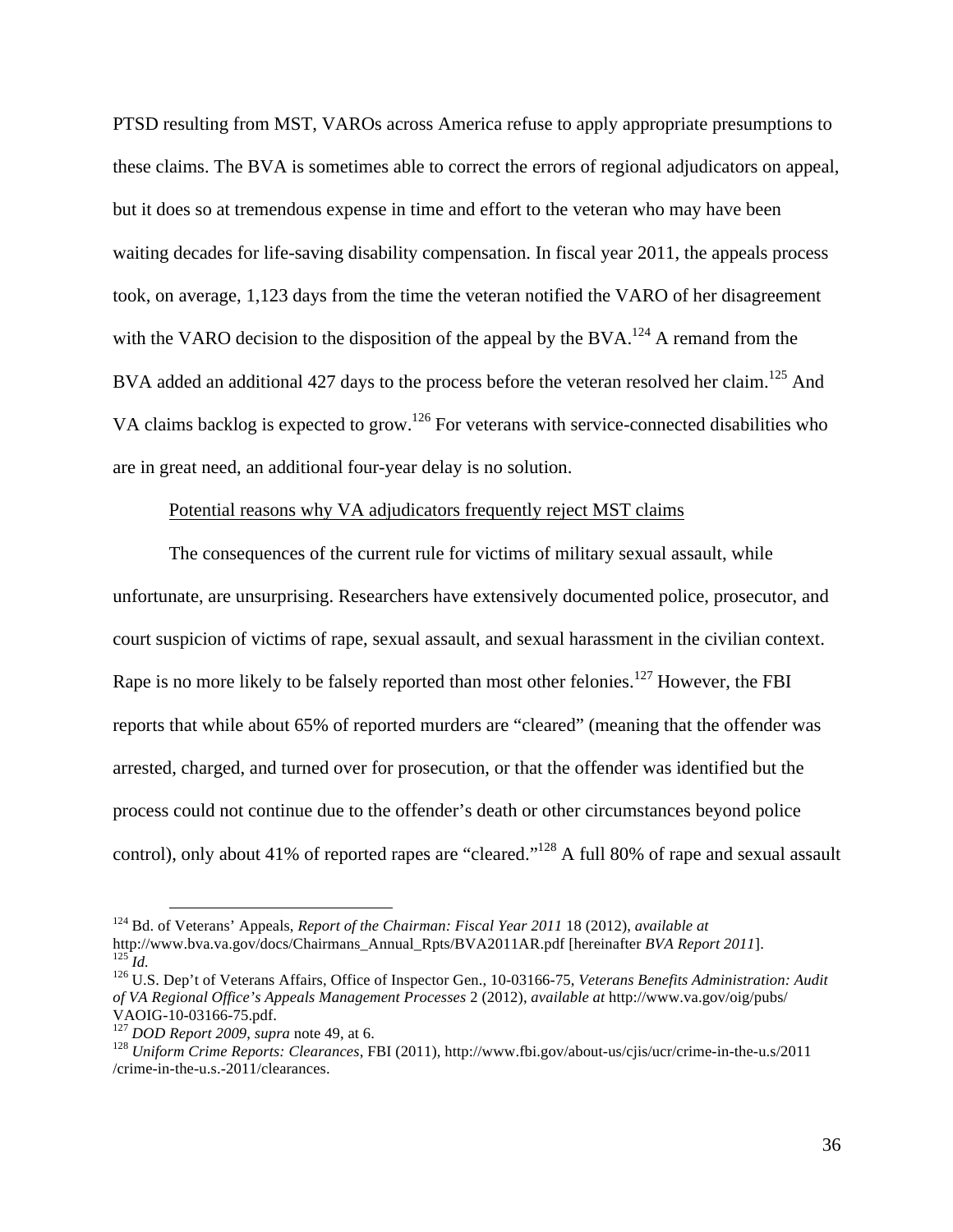cases reported to police in the United States never make it to court, reflecting high attrition rates at the prosecution stage as well.<sup>129</sup> As a result, only about 14% of rapes and sexual assaults reported to police eventually result in some kind of sexual-offense conviction (fewer result in conviction for the original sexual offense reported).<sup>130</sup> These grim statistics reflect the fact that "independent evidence of nonconsent (e.g., a third-party witness, physical injuries, weapon present)" is the form of evidence most important to authorities, next to the criminal history of the accused;<sup>131</sup> survivors who are unable to produce objective evidence of their rape are at a severe disadvantage in convincing police and prosecutors to pursue their cases.

There is no reason to believe that VA adjudicators are immune from these same biases. Factors affecting official distrust of civilian rape victims are also at play in the military context. For example, among police, prosecutors, courts, and juries, victims' "[c]redibility is enhanced when the offense is reported right away rather than some time later and when the accused is someone the victim has never met."132 Military life makes both of these conditions difficult for MST survivors to meet: as discussed, rates of immediate reporting of military sexual assault are very low, and acquaintance rape is extremely prevalent in the military. The nature of military sexual assault will often trigger the kinds of adjudicator biases that are most damaging to survivors' claims.

<sup>&</sup>lt;sup>129</sup> Kathleen Daly & Brigitte Bouhours, *Rape and Attrition in the Legal Process: A Comparative Analysis of Five Countries*, 39 Crime & Justice 565, 607 (2010).

<sup>&</sup>lt;sup>130</sup> *Id.* at 598 tbl.5.<br><sup>131</sup> *Id.* at 616; *see also id.* at 614 tbl.11, 615. <sup>132</sup> *Id.* at 588.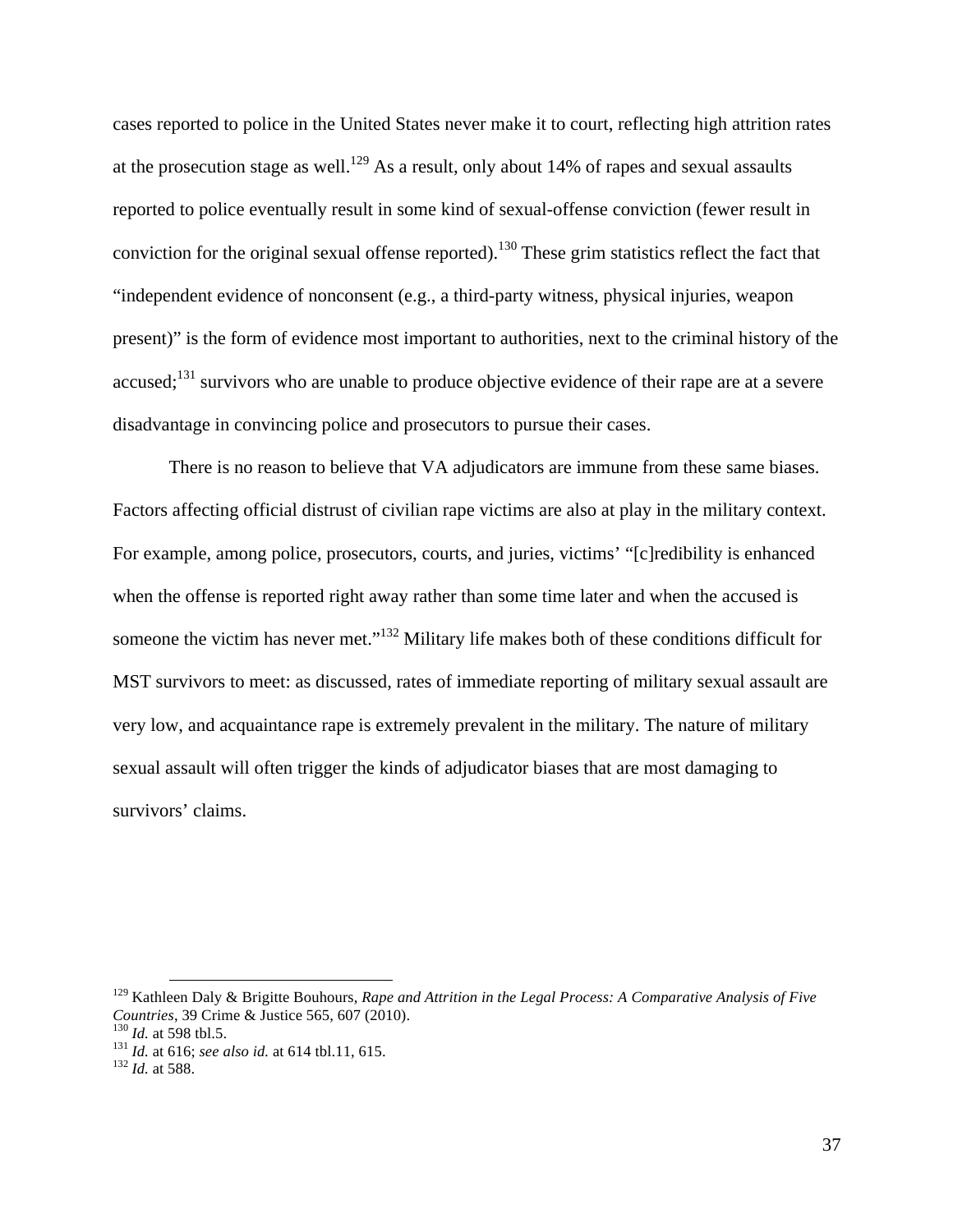# **C. Despite repeated amendments, VA's current rules for PTSD related to military sexual trauma still allow for biased exercises of adjudicators' discretion**

Previous VA attempts to help claimants suffering the disabling effects of sexual assault have not worked. Unsuccessful attempts by VA to focus adjudicators' attention on a spectrum of potentially corroborative evidence for MST-related claims date back decades. At congressional hearings in 2010, the Director for Compensation and Pension Service at the Veterans Benefits Administration testified that the "VA has been developing programs to monitor MST screening and treatment, providing staff with training on MST-related issues" since 1992.<sup>133</sup> VA recognized in 1996 that "[v]eterans claiming service connection for disability due to in-service personal trauma face unique problems documenting their claims."134 This was the year that VA updated its *Adjudication Procedures Manual* to note that, due to the sensitive and personal nature of "personal assault," a category that includes sexual assault, service members frequently choose not to report their assaults, and survivors may struggle to produce supporting evidence. VA counseled adjudicators to request and evaluate "alternative sources for information," listing the sources that are now included in 8 C.F.R. § 3.304(f)(5).<sup>135</sup>

This policy change was ineffective. VAROs and the BVA continued to ignore the kinds of secondary sources specified in the Manual when adjudicating claims for MST-based PTSD and to dismiss such claims without giving veterans proper notification and a chance to present

 <sup>133</sup> 2010 Congressional Hearing, *supra* note 30 (statement of Bradley G. Mayes, Director, Compensation and Pension Service, Veteran Benefits Administration), *available at* http://veterans.house.gov/witness-

<sup>&</sup>lt;sup>134</sup> Patton v. W., 12 Vet. App. 272, 278 (1999) (citation omitted); *cf.* U.S. Dep't of Veterans Affairs, *M21-1MR Adjudication Procedures Manual Rewrite* IV.ii.1.D.17(a) (2011) [hereinafter *VA Adjudication Procedures Manual*] (current provision).

<sup>135</sup> *Patton*, 12 Vet. App. at 278 (citation omitted); *see also* Anglin v. W., 11 Vet. App. 361, 368 (1998), *aff'd*, 203 F.3d 1343 (Fed. Cir. 2000) (discussing entry of this language into the manual in 1996); *cf. VA Adjudication Procedures Manual*, *supra* note 134, IV.ii.1.D.17(n) (current provision).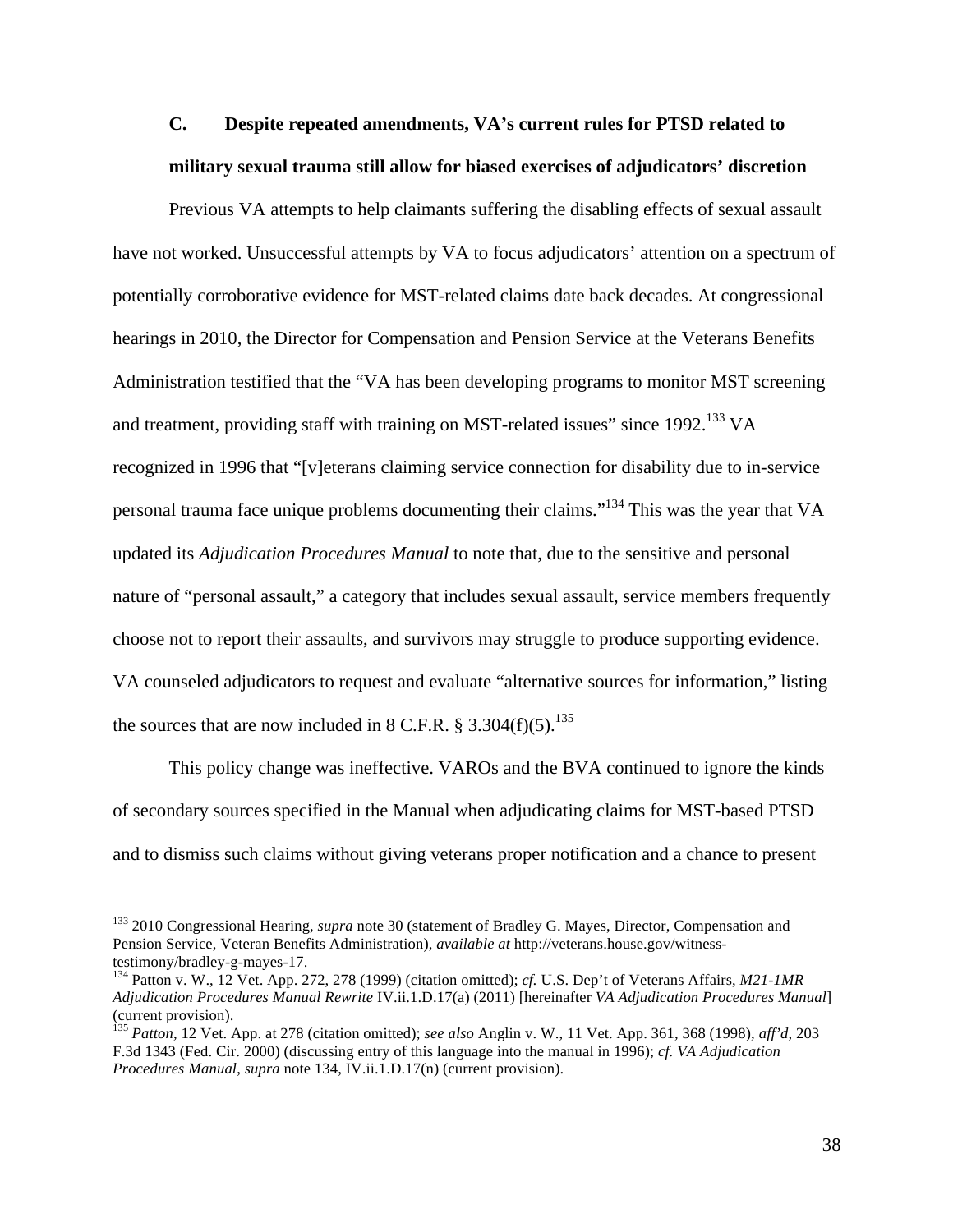relevant, corroborating evidence of their in-service stressors. In 1999, for example, the U.S. Court of Appeals for Veterans Claims ("CAVC") rebuked the BVA for failing to abide by the new provisions in the Manual. The CAVC reminded the Board that they could not ignore current medical diagnoses, relevant post-service medical treatment, corroborating testimony from family and colleagues, or evidence of the veteran's behavioral changes, all of which were present in the case. The court insisted, not for the first time, that "[t]he BVA cannot ignore provisions of the Manual M21–1 relating to PTSD that are favorable to a veteran when adjudicating that veteran's claim." $^{136}$ 

Even though the CAVC considers the *Adjudication Procedures Manual*'s rules regarding PTSD claims to be "the equivalent of [VA] [r]egulations,"<sup>137</sup> in 2002, VA chose to codify the 1996 Manual revisions in the Code of Federal Regulations. This was deemed "necessary to ensure that VA does not deny such claims simply because the claimant did not realize that certain types of evidence may be relevant to substantiate his or her claim."<sup>138</sup> This reflected VA's concern that ROs and the BVA were not only failing to credit secondary evidence by veterans with PTSD incident to MST, but also failing to help such claimants develop their claims.

VA initiated the rule change in 2000 with a Notice of Proposed Rulemaking published in the Federal Register.<sup>139</sup> That proposal elicited a comment (by an unidentified party) anticipating the difficulties that military sexual trauma survivors would continue to face under the proposed rule change. The commenter suggested that "given the nature of PTSD, a diagnostician's

<sup>&</sup>lt;sup>136</sup> *Patton*, 12 Vet. App. at 282; *see also* R v. W., 11 Vet. App. 393, 399 (1998) (directing BVA on remand to consider and discuss claimant's corroborating evidence of her in-service rape in light of 1996 Manual update  $\frac{137}{138}$  *Id.* at 277 (citations omitted).<br><sup>138</sup> Post-Traumatic Stress Disorder Claims Based on Personal Assault, 67 Fed. Reg. 10,330, 10,330 (Mar. 7, 2002)

<sup>(</sup>codified at 38 C.F.R. pt. 3) [hereinafter *PTSD Personal Assault Final Rule*].

<sup>&</sup>lt;sup>139</sup> Post-Traumatic Stress Disorder Claims Based on Personal Assault, 65 Fed. Reg. 61,132 (Oct. 16, 2000) [hereinafter *PTSD Personal Assault Proposed Rule*].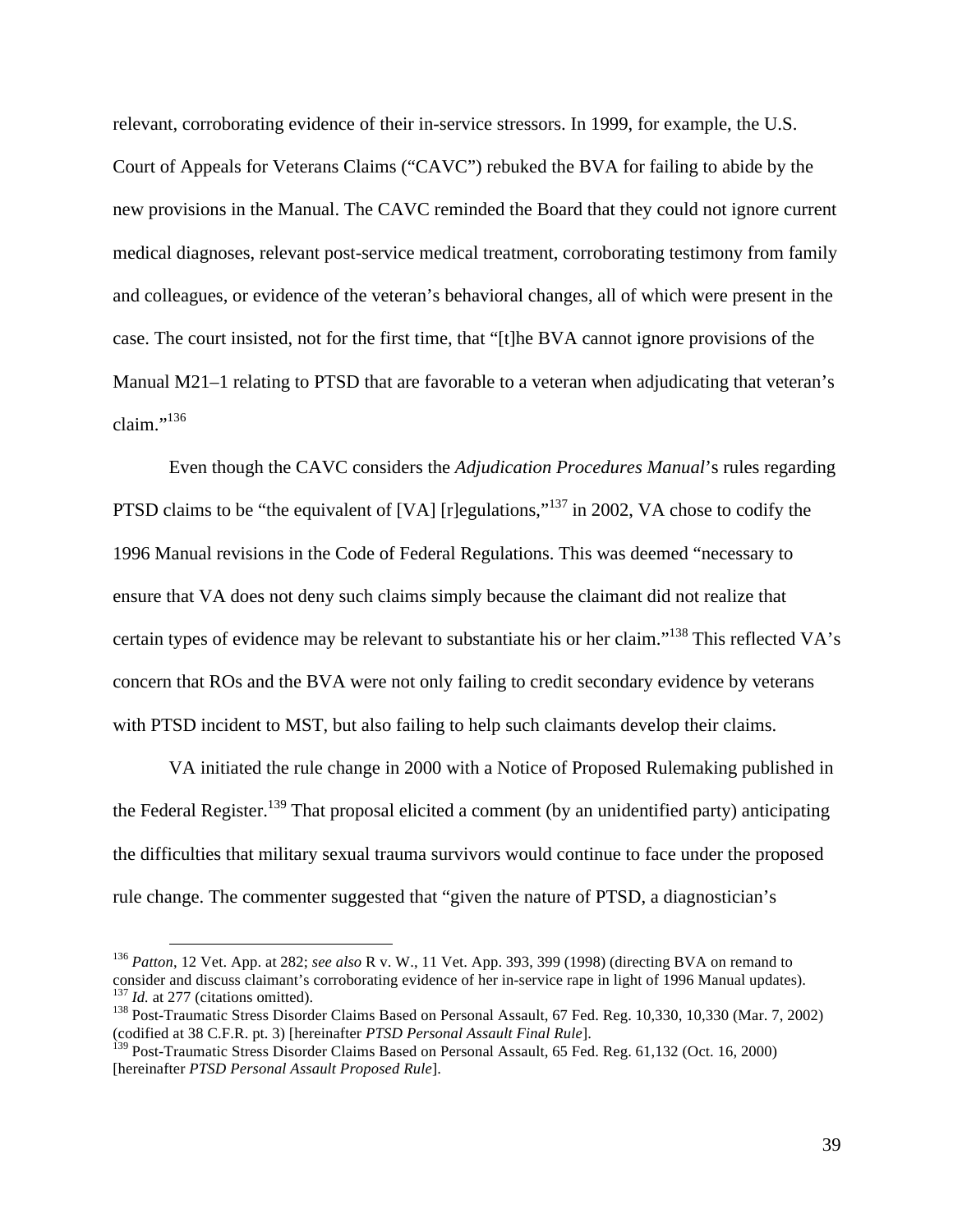acceptance of a veteran's account of the claimed in-service stressor should be probative and sufficient evidence that the claimed in-service stressor occurred." The comment also asserted that "a competent and credible diagnosis of PTSD due to personal assault during service [should] be accepted as proof of service connection in the absence of evidence to the contrary."<sup>140</sup> VA rejected this proposal. In doing so, it seemed to assume that the suggested presumption would not be necessary in cases of PTSD based on personal assault, for "[i]f . . . VA finds that a doctor's diagnosis of PTSD due to a personal assault is . . . 'competent and credible' and there is no evidence to the contrary in the record, in all likelihood, such an opinion would constitute competent medical evidence."<sup>141</sup> Adjudicators would presumably give this "competent medical evidence" substantial weight.

This has not been the case. In several of the cases discussed above, VA adjudicators ignored medical diagnoses of MST-related PTSD without finding those doctors incompetent or not credible—adjudicators simply refused to give weight to appropriate medical evidence. In 2010, the CAVC went further and ruled that post-service medical reports categorically could *not* be used to corroborate an in-service stressor for a veteran claiming PTSD resulting from sexual assault.<sup>142</sup> This provoked the U.S. Court of Appeals for the Federal Circuit to reverse the CAVC, holding that the CAVC had failed to interpret the agency regulations in light of their plain meaning. These regulations clearly require VA to consider post-service medical evaluations.<sup>143</sup>

On June 27, 2011, almost ten years after promulgating 38 C.F.R. § 3.304(f)(5), VA distributed a memorandum reinforcing that VAROs must accept secondary evidence to

<sup>&</sup>lt;sup>140</sup> *PTSD Personal Assault Final Rule, supra* note 138, at 10,330.<br><sup>141</sup> *Id.* at 10,331.<br><sup>142</sup> Menegassi v. Shinseki, No. 08-1895, 2010 WL 672785, \*3 (Vet. App. Feb. 26, 2010).<br><sup>143</sup> Menegassi v. Shinseki, 638 F.3d 137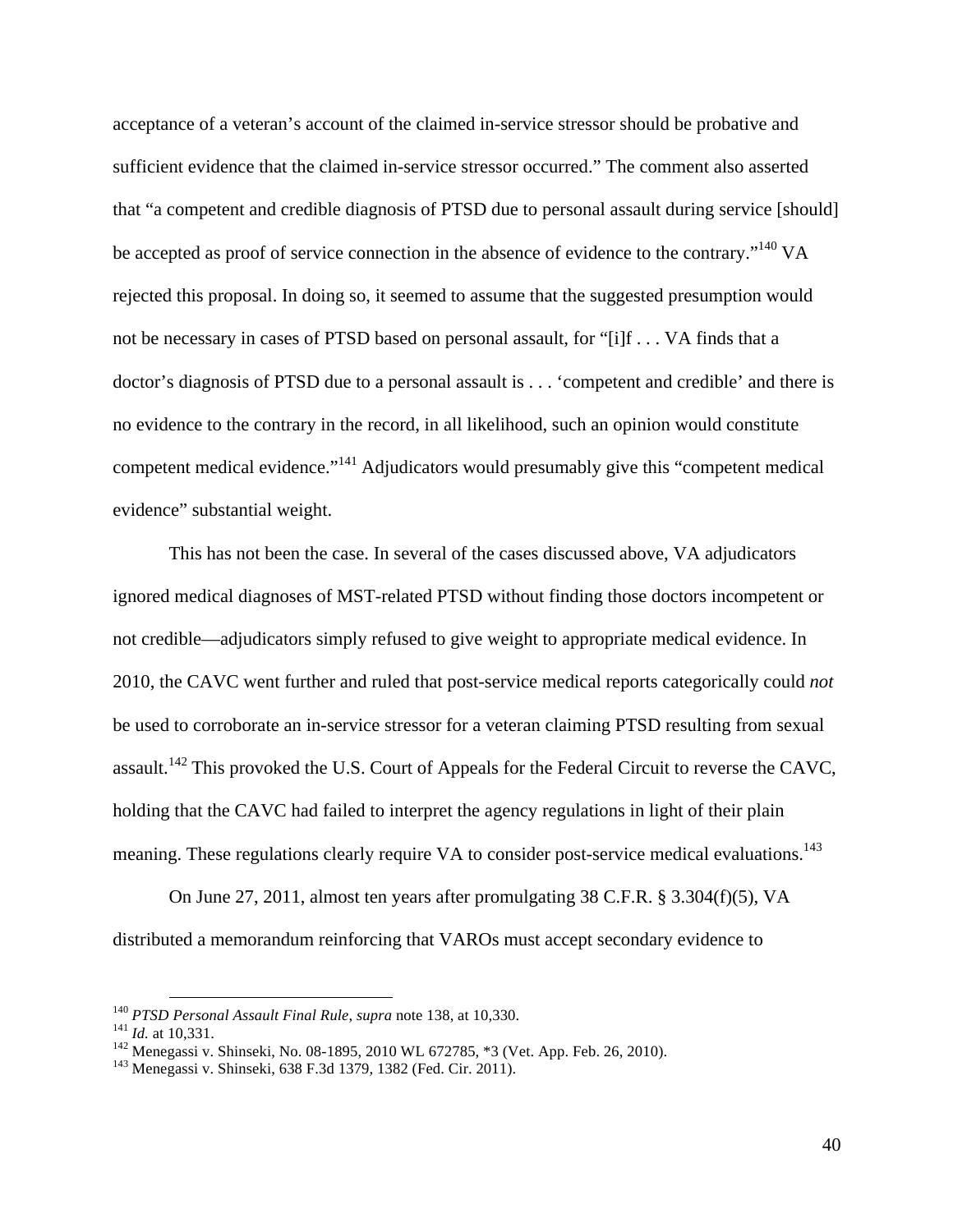corroborate the occurrence of in-service rapes, sexual assaults, and sexual harassment.<sup>144</sup> The memo also indicated that adjudicators would receive additional training on handling these claims. In a letter to the organization Equality Now dated November 20, 2012, VA promoted this training as sufficient to address concerns about the adequacy of compensation proceedings for veterans with claims of PTSD resulting from in-service sexual trauma. As proof, the letter noted that May 2012 saw "a 61-percent grant rate for PTSD and 58-percent grant rate for MST."<sup>145</sup> This single-month data report is encouraging, but unfortunately, the figures did not hold for the full year.<sup>146</sup>

Moreover, the letter fails to compare the grant rate for PTSD claims related to MST with the grant rate for PTSD claims related to combat experience, prisoner-of-war experience, or fear of hostile military or terrorist activity. This would be the more telling comparison because, as the letter admits, it is particularly difficult for a veteran to obtain evidence of three types of stressors: those related to MST, combat, and prisoner-of-war experiences.<sup>147</sup> (Though unmentioned in the letter, VA's regulations also recognize the difficulty of obtaining evidence of stressors related to "fear of hostile military or terrorist activity."148) In addition, one month's positive performance in decades of mistreatment and mistrust of veterans suffering mental health disorders as a result of MST does not resolve the issue. Problems persisted after VA issued a training letter to

 <sup>144</sup> Allison A. Hickey, Under Sec'y of Veterans Affairs for Benefits, U.S. Dep't of Veterans Affairs, VBA Letter 20- 11-23, *Military Sexual Trauma* (June 27, 2011) [hereinafter Hickey Memorandum], *available at* 

<sup>&</sup>lt;sup>145</sup>Letter from Allison A. Hickey, Under Sec'y of Veterans Affairs for Benefits, U.S. Dep't of Veterans Affairs, to Lauren Hersh, N.Y. Dir., Equality Now (Nov. 20, 2012) [hereinafter Hickey Letter].

<sup>&</sup>lt;sup>146</sup> See note 78 (noting that discrepancy in grant rates for PTSD claims and MST-related PTSD claims persisted in FY2011 and FY2012).<br> $^{147}$  *Id.* 

<sup>&</sup>lt;sup>148</sup> 38 C.F.R. § 3.304(f)(3) (2012).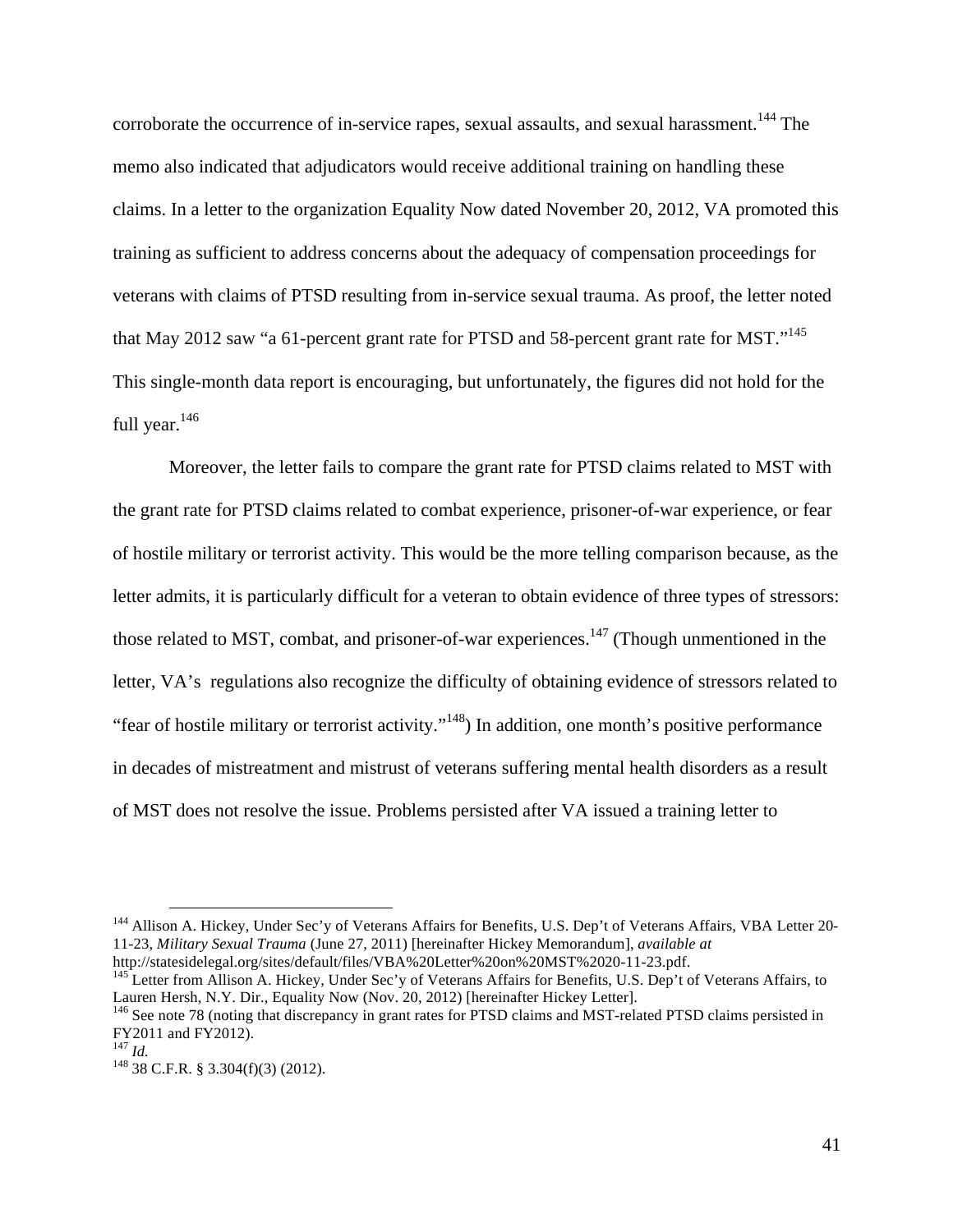adjudicators in 2005 reviewing the proper processing of MST-related PTSD claims.<sup>149</sup> There is no reason to believe that the long-term results will be different this time around.

The history of VA's attempts to create fair adjudicatory procedures for veterans with sexual trauma-related claims demonstrates that informal fixes are unlikely to fully protect claimants. VA has a long track record of holding veterans with PTSD claims stemming from MST to unreasonable and inconsistent standards of evidence in proving the occurrence of their in-service stressor. VA ignores the plain language of the regulations governing what evidence is acceptable. This practice has persisted in the face of numerous attempts at correction. It will continue so long as VA adjudicators are permitted to weigh survivors' secondary, post-service evidence against the absence of evidence from the time of their attack. It is time to shift the burden to produce positive evidence from survivors of in-service sexual assault to the government attempting to refute their claims.

#### **VI. Proposed rule**

. . .

SWAN and VVA petition VA to amend 38 C.F.R. § 3.304 by creating a new

subsection—§ 3.304(g)—directly addressing MST. The proposed amendment reads as follows:

§ 3.304 Direct service connection; wartime and peacetime

(g) Military sexual trauma. If a stressor claimed by a veteran is related to the veteran's reported experience of military sexual trauma and a psychiatrist or psychologist confirms that the claimed stressor is adequate to support a diagnosis of a mental health condition and that the veteran's symptoms are related to the claimed stressor, in the absence of clear and convincing evidence to the contrary, the veteran's lay testimony alone may establish the occurrence of the claimed inservice stressor.

 <sup>149</sup> *See* 2010 Congressional Hearing, *supra* note 30 (statement of Joy J. Ilem, Deputy National Legislative Director, Disabled American Veterans), *available at* http://veterans.house.gov/witness-testimony/joy-j-ilem-14; Inst. of Med., *PTSD Compensation*, *supra* note 27, at 193.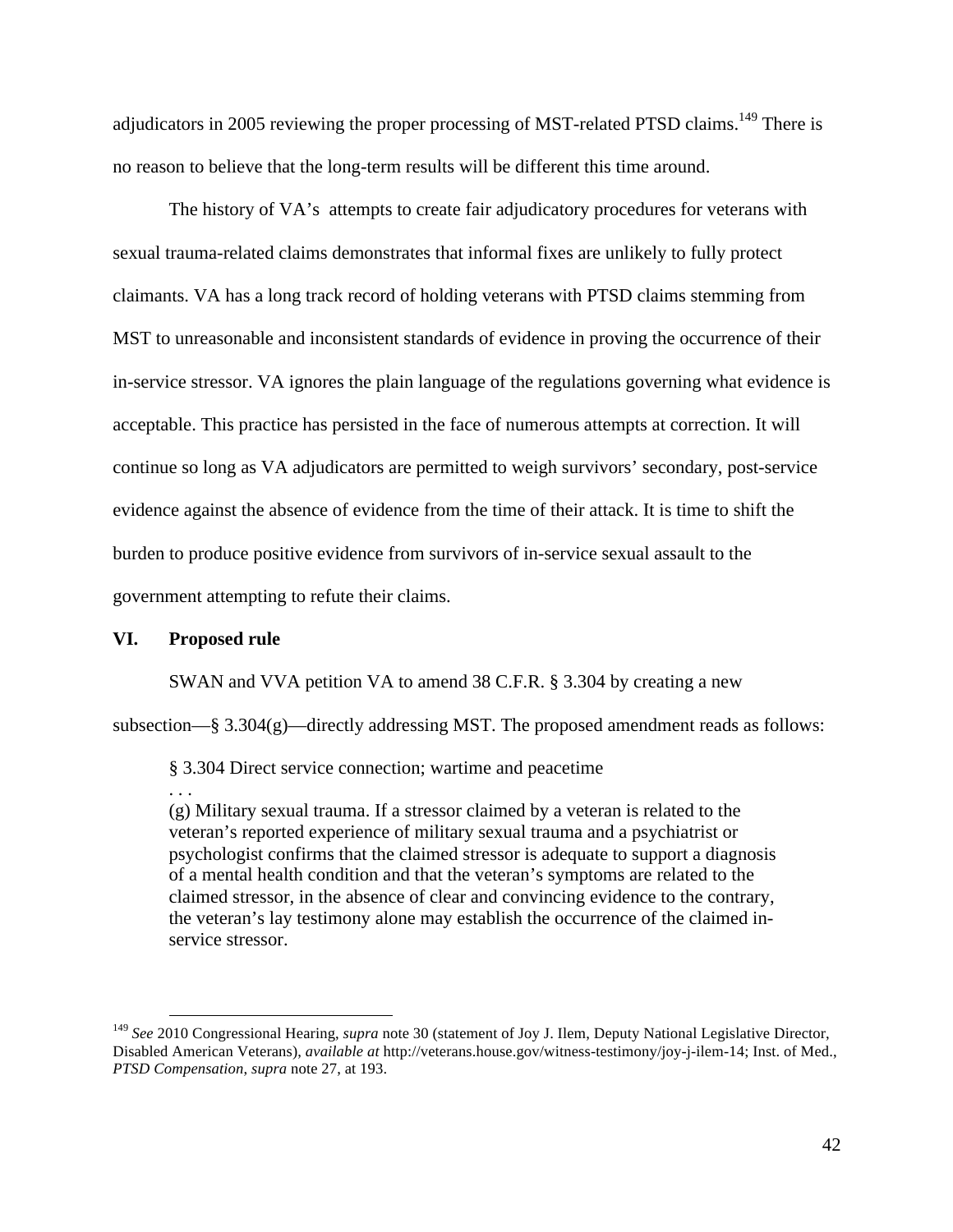The proposed rule would help ensure that veterans who have experienced rape, sexual assault, and sexual harassment during service are able to access the resources they need. Under the current rule, the evidentiary burden for establishing the occurrence of military sexual trauma is often insurmountable. This problem can be remedied through recognition of the special circumstances surrounding MST-based claims and by liberalization of the evidentiary standards for MST survivors—solutions VA has used when confronted with other types of stressors, such as combat and prisoner-of-war experience, that are difficult to prove yet similarly linked to mental disabilities.

All veterans submitting a PTSD claim must prove the occurrence of the claimed stressor causing the PTSD. However, VA applies liberalized standards for proving the occurrence of the claimed stressor in five circumstances: (1) when the PTSD is diagnosed while the veteran is in service; (2) when PTSD is incurred as a result of combat experience; (3) when PTSD is incurred as a result of prisoner-of-war experience; (4) when PTSD results from fear of hostile military or terrorist activity; and  $(5)$  when PTSD results from personal assault.<sup>150</sup> VA applies its most liberal standard to PTSD claims related to combat and prisoner-of-war experiences. For these claims, if the veteran has been diagnosed with PTSD, the veteran's lay testimony alone may establish the occurrence of the stressor, so long as there is no "clear and convincing evidence to the contrary" and "the claimed stressor is consistent with the circumstances, conditions, or hardships of the veteran's service."<sup>151</sup> For PTSD claims related to fear of hostile military or terrorist activity, in addition to the requirements that apply to combat- and prisoner-of-war-related claims, a VA or

<sup>&</sup>lt;sup>150</sup> 38 C.F.R. § 3.304(f) (2012). Beyond claims related to an in-service diagnosis, prisoner-of-war and combat experience, fear of hostile military or terrorist activity, and personal assault, there are no special regulations governing the evidence required to prove the existence of the in-service stressor for a PTSD claim.<br><sup>151</sup> *Id.* §§ 3.304(f)(2), (4). This standard also applies to veteran whose PTSD is diagnosed during service and "the

claimed stressor is related to that service." *Id.* § 3.304(f)(2).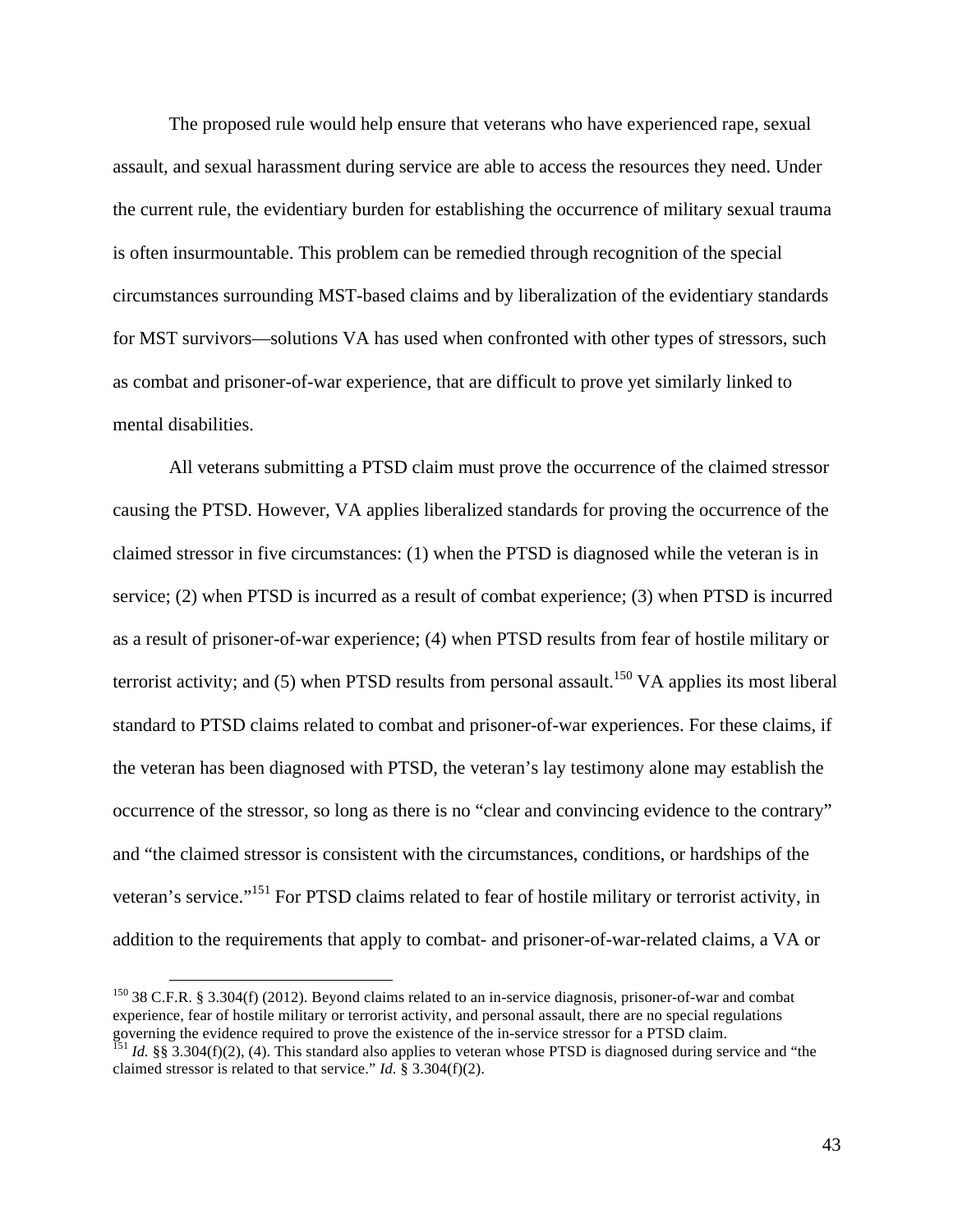VA-contracted psychiatrist or psychologist must confirm that "the claimed stressor is adequate to support a diagnosis of posttraumatic stress disorder and that the veteran's symptoms are related to the claimed stressor."<sup>152</sup>

Of the five specified categories of claims, PTSD claims related to personal assault, including rape, sexual assault, and sexual harassment, are subject to the highest evidentiary standards. In these cases, secondary evidence is permitted, but the lay testimony of the veteran alone, coupled with a diagnosis of PTSD, is *not* sufficient to establish the occurrence of the claimed stressor. In a November 20, 2012, letter to Equality Now, VA incorrectly equated the standard for PTSD claims based on personal assault with the other, more liberal standards. VA asserted that regulatory changes to allow veterans to more easily corroborate the occurrence of their in-service stressor were "unnecessary," because "MST-related PTSD claims . . . fall under a special category, with the same lowered evidentiary standard as that applied to combat or POWrelated stressors."153 VA acknowledged that, unlike the rules governing claims for combat or POW-related stressors, "the wording of this category does not specifically mention 'lay testimony,'" but then concluded that the standards for MST-related PTSD claims were identical, because *after the veteran had qualified for a medical exam*, VA could accept his or her lay testimony corroborating the occurrence of the in-service stressor (the sexual assault) without other, objective evidence.<sup>154</sup>

This characterization of the rule governing PTSD-claims related to military sexual trauma is misleading. VA requires veterans to present evidence "showing a minimal circumstantial indicator of the in-service MST event" before the veteran qualifies for a medical exam. VA

<sup>152</sup> *Id.* § 3.304(f)(3). <sup>153</sup> Hickey Letter, *supra* note 145. <sup>154</sup> *Id.*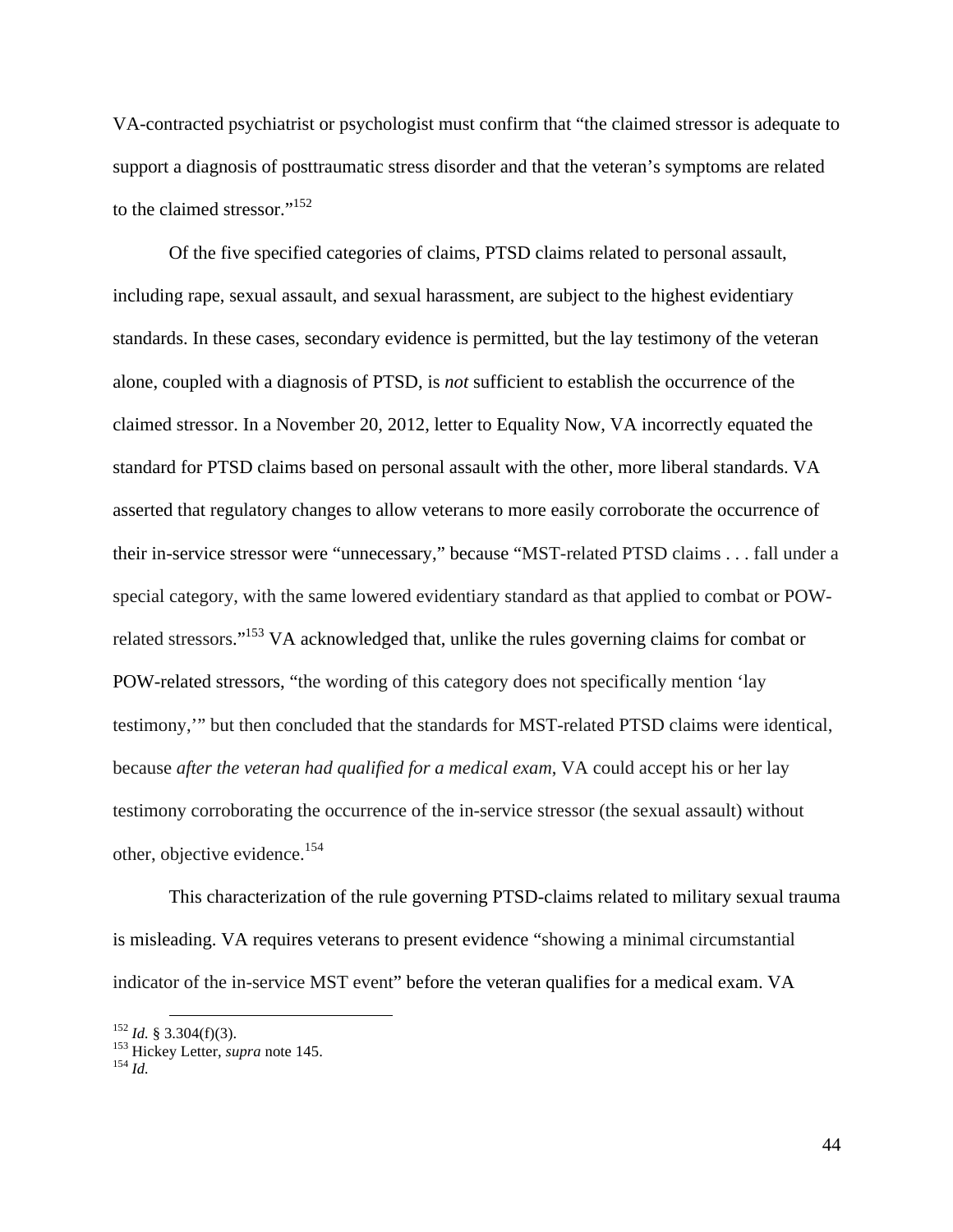asserts that the veteran's lay testimony can then be sufficient to prove the occurrence of the inservice stressor, "if accepted by the examiner and related to current PTSD symptoms."<sup>155</sup> VA argues that this burden is the same as that placed on upon veterans with PTSD related to combat or prisoner-of-war experience: "In claims based on combat or POW-related stressors, a threshold of evidence must be met showing actual combat or former POW experience. Once this threshold is met, the Veteran's lay testimony during the examination process can establish occurrence of the stressor."<sup>156</sup>

This is a false equivalence. To become entitled to a presumption of credibility, combat veterans must prove only that they served in general conditions in which stressors causing PTSD frequently occur. *They do not have to present any threshold evidence of the specific stressor*. A parallel rule for veterans claiming PTSD as a result of MST would require claimants to prove they served in general conditions in which military sexual assault and sexual harassment are known to occur. (Military sexual assault, unfortunately, is known to occur in all conditions of service, making this level of proof unnecessary in MST-related PTSD claims.) Instead, before their lay testimony can be accepted as sufficient evidence, veterans with PSTD resulting from inservice sexual assault must present "a minimal circumstantial indicator of *the in-service MST event*" 157—in other words, they must show threshold evidence *of the specific stressor itself*, not merely evidence of conditions that are known to give rise to that stressor. VA thus requires veterans to present some non-testimonial proof of the occurrence of the in-service sexual before it will accept a veteran's testimony as proof of the assault. This circular reasoning often prevents survivors of MST from successfully advancing their claims before VA.

155 *Id.* 156 *Id.* 157 *Id.*

- 
-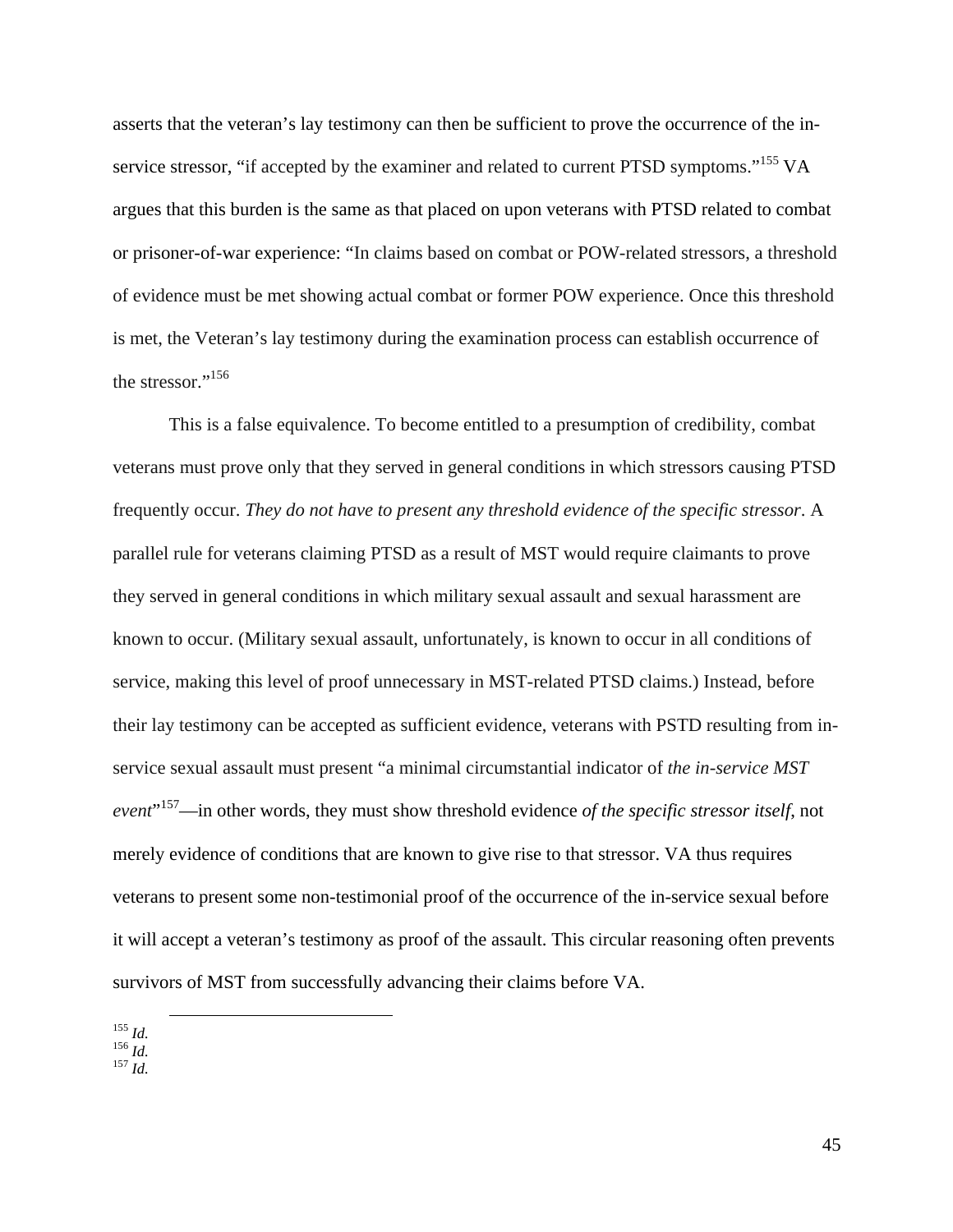Additionally, even if the veteran produces significant secondary evidence demonstrating the occurrence of sexual assault, "[t]here is currently no mandate to provide the veteran with a VA examination, and whether the lay evidence is sufficient to obtain an examination is a question left for adjudicators."<sup>158</sup> As noted in examples above, adjudicators often fail to order an examination even when the veteran's evidence meets the threshold triggering VA's duty to assist under the VCAA. This is another significant deviation from the rules governing the PTSD claims of combat veterans and former prisoners of war. Veterans in these categories only have to present a diagnosis of PTSD related to their claimed stressors. They do not have to present any threshold evidence proving their in-service stressor before the diagnosis is deemed credible, nor must they be diagnosed by a VA examiner.

The proposed rule would address the current burden faced by veterans with claims related to in-service sexual assault by incorporating the lay-testimony evidentiary standard used for claims related to fear of hostile military or terrorist activity. The stated rationales for the rule governing claims related to fear of hostile military or terrorist activity apply with equal force to claims related to military sexual trauma. First, as with previous amendments to rules governing proof of the in-service stressor causing PTSD, this amendment acknowledges the inherent difficulty of proving the occurrence of a particular kind of stressor. Second, the amendment is consistent with scientific studies of the relationship between mental disorders and the in-service stressor—in this case, sexual trauma. Third, the amendment will significantly alleviate administrative burdens on VA and will simplify training and supervision of adjudicators by reducing the number of specialized PTSD standards. The amendment will therefore help VA

 <sup>158</sup> Ogilvie & Tamlyn, *supra* note 7, at 24; *see also* Bradford v. Nicholson, 20 Vet. App. 200, 207 (2006), *aff'd sub nom.* Bradford v. Peake, 272 F. App'x 884 (Fed. Cir. 2008) ("The language of the regulation leaves the decision to obtain such a professional opinion wholly within the discretion of the Secretary.").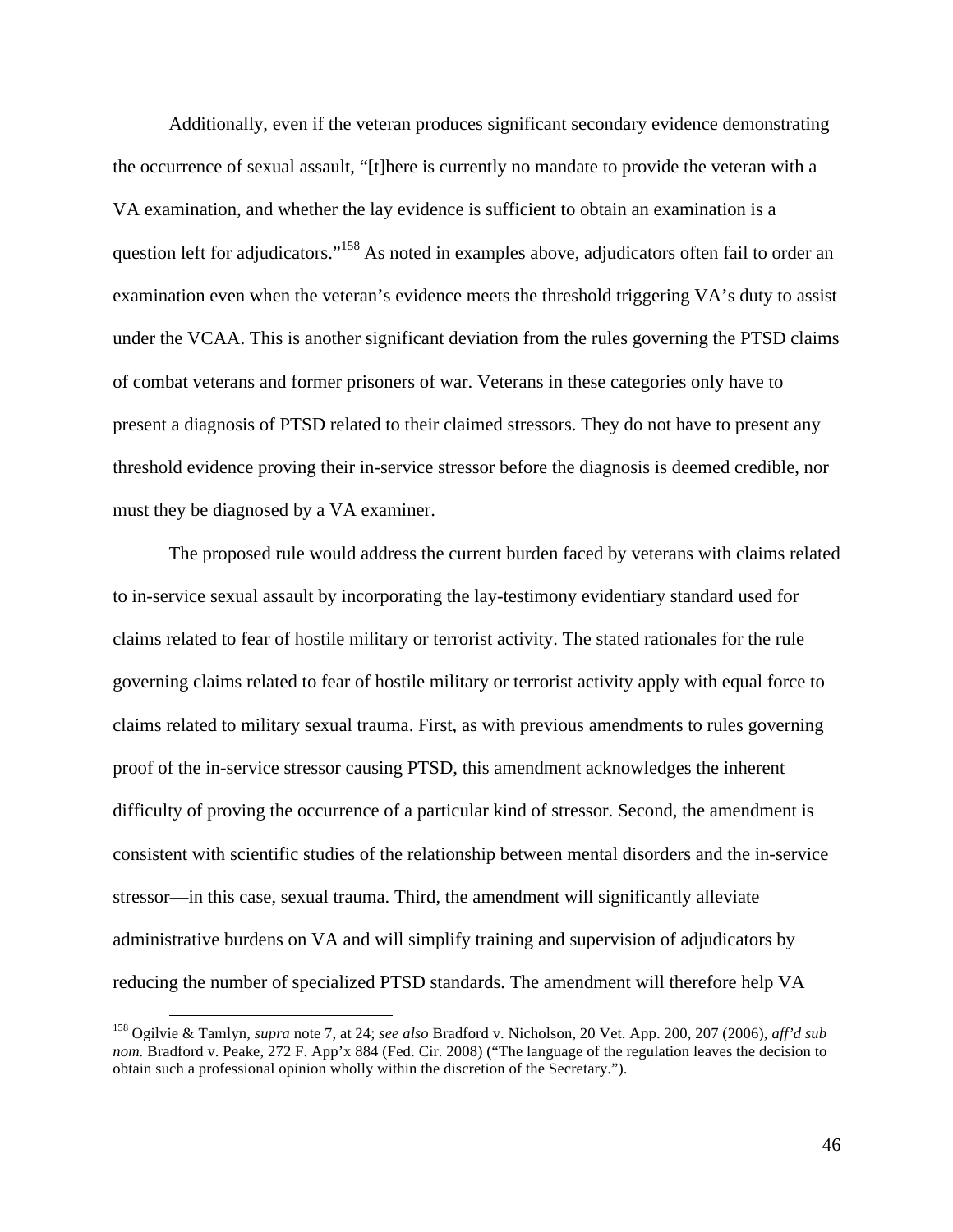expedite the claims process for all veterans. Finally, the amendment will lead to the more equitable resolution of mental-health related claims for disability compensation. The proposed amendment is necessary because VA practice shows that fair results cannot be achieved for veterans with mental disabilities related to in-service rape, sexual assault, and sexual harassment under the current regulatory conditions.

### **A. The proposed rule acknowledges the inherent difficulty of proving the occurrence of the stressor with secondary evidence**

The proposed rule would reduce rejections of meritorious claims due to lack of documentation. Despite the widespread occurrence of in-service rape, sexual assault, and sexual harassment and the severity of its health effects, providing documentation for individual occurrences of military sexual trauma is extremely difficult. Indeed, when VA first proposed §  $3.304(f)(5)$  in 2000, it acknowledged the difficulty of establishing the occurrence of the stressor: "Many incidents of in-service personal assault are not officially reported, and veterans may find it difficult to produce evidence to prove the occurrence of this type of stressor."159 VA attempted to accommodate this difficulty by permitting veterans to submit secondary-source evidence in addition to their service records and contemporaneous medical records. Yet, even with the liberalized evidentiary standards of  $\S 3.304(f)(5)$ , veterans frequently cannot prove the occurrence of the stressor in cases of PTSD resulting from military sexual trauma. Simply editing the training materials to highlight these challenges will not resolve the fundamental difficulty of corroborating the stressor in these cases. As Michael MacDonald, Deputy Director

 <sup>159</sup> *PTSD Personal Assault Proposed Rule*, *supra* note 139, at 61,132.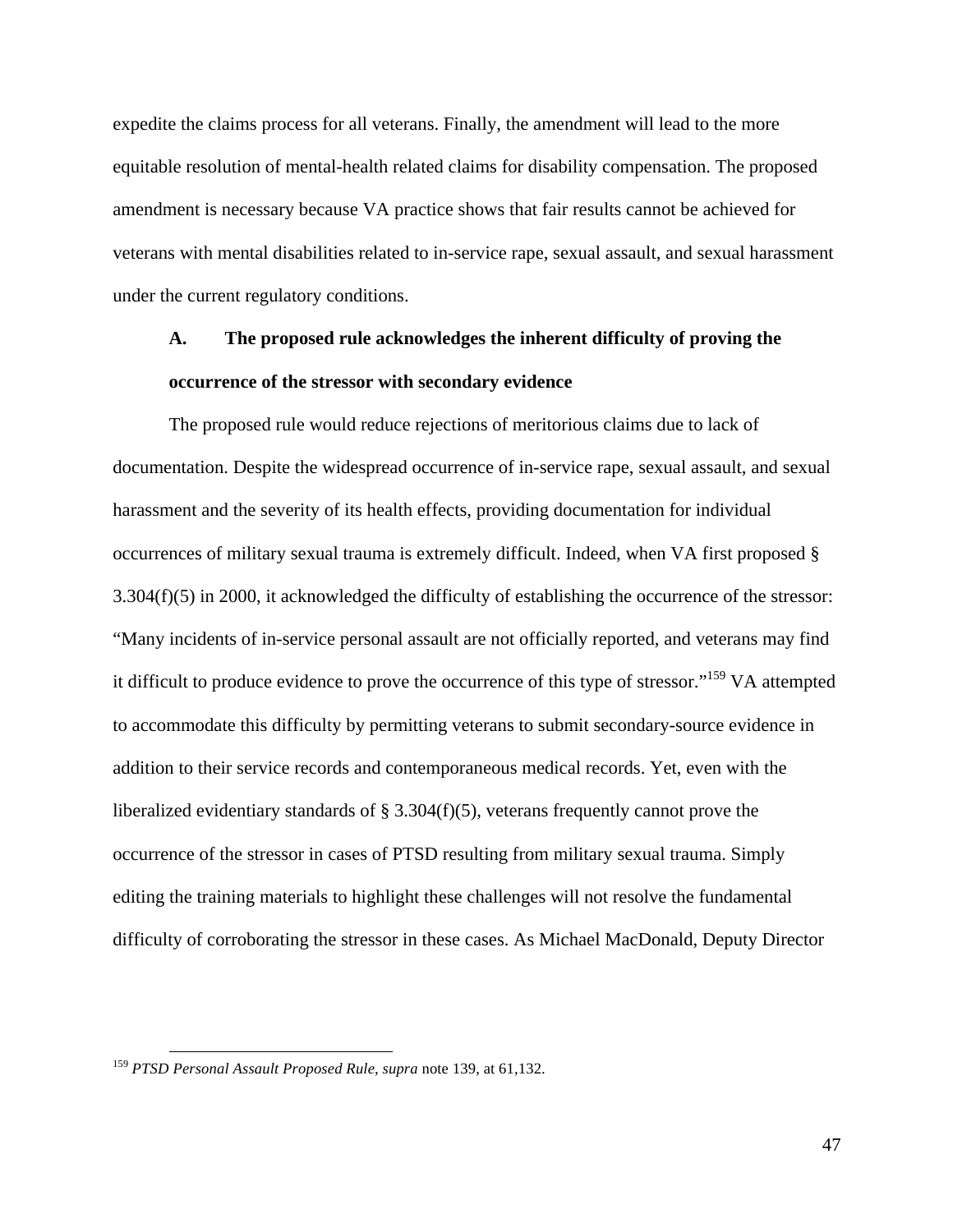for VA Benefits, reported in 2009, lack of documentation is the primary obstacle to serviceconnected disability benefits for veterans claiming MST-related PTSD.<sup>160</sup>

The proposed solution is largely modeled on VA's 2010 rule for PTSD claims related to fear of hostile military or terrorist activity in § 3.304(f)(3). The 2010 rule change addressed evidentiary problems that systematically prevented certain kinds of PTSD-related disability claims from being granted, just like previous rule changes that liberalized evidentiary standards for proving the occurrence of an in-service stressor. In 1992, when VA proposed the rule allowing the lay testimony of combat veterans to serve as sufficient proof of their in-service stressor, VA acknowledged the existence of "specific circumstances where events can never be fully documented," making it impossible for veterans in those circumstances to provide evidence of stressors leading to PTSD.<sup>161</sup> "Combat," VA said, "is inherently life-threatening, and the brutal and horrific events associated with active armed combat are indisputably the types of stressful events that could produce PTSD. The chaotic circumstances of combat, however, preclude the maintenance of detailed records."<sup>162</sup> Similarly, in support of the 2010 rule change, attorneys at the BVA noted that the rise of "untraditional warfare" has created difficulties for non-combat veterans seeking service connection for PTSD, because this new, chaotic environment "does not lend itself to complete or accurate documentation of the often-times covert or random types of traumatic events that could serve as stressors and therefore lead to

 <sup>160</sup> Jennifer C. Schingle, *A Disparate Impact on Female Veterans: The Unintended Consequences of Veterans Affairs Regulations Governing the Burdens of Proof for Post-Traumatic Stress Disorder Due to Combat and Military Sexual Trauma*, 16 Wm. & Mary J. Women & L. 155, 170 (2009).<br><sup>161</sup> Direct Service Connection (Post-traumatic Stress Disorder), 57 Fed. Reg. 34,536, 34,536 (proposed Aug. 5,

<sup>1992) (</sup>codified at 38 C.F.R. pt. 3) [hereinafter *PTSD Combat Proposed Rule*]. <sup>162</sup> *Id.*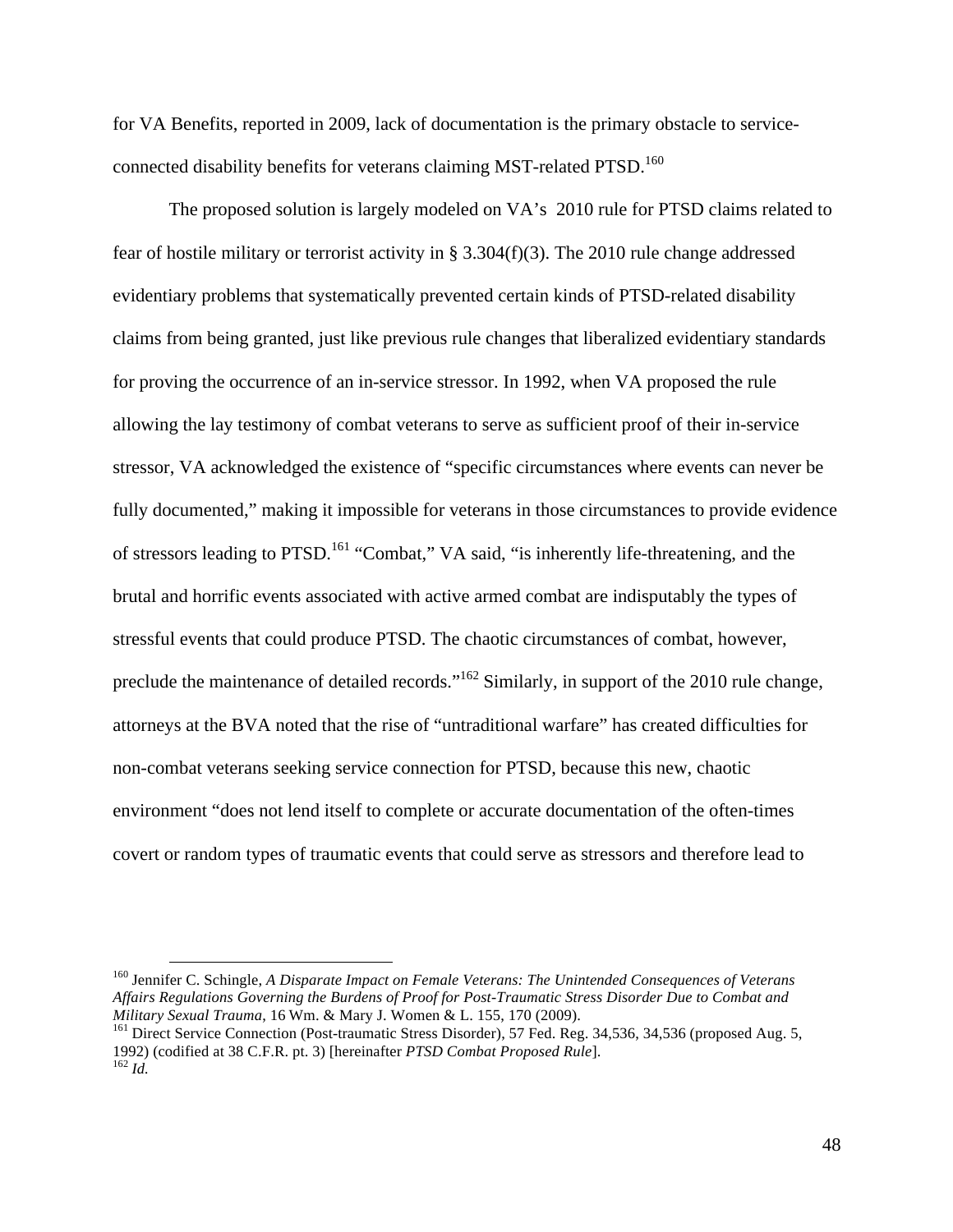PTSD."<sup>163</sup> In response to concerns such as these, VA alleviated the evidentiary burdens required to prove the existence of in-service stressors for combat veterans, former prisoners of war, and veterans faced with fear of hostile military or terrorist activity.

Rape, along with war, was forefront in the minds of the "the framers of the original PTSD diagnosis" as a quintessentially traumatic experience likely to result in PTSD.<sup>164</sup> Rape, too, is a "brutal and horrific event[]" that occurs in "chaotic circumstances" and which "indisputably" may result in PTSD.<sup>165</sup> And as detailed previously, military rape and sexual assault are systematically under-documented, preventing survivors from producing detailed records of the stressor causing their PTSD. The proposed rule is necessary to ensure that PTSD claimants with diagnoses related to in-service sexual assault are treated with the same respect as other, similarly situated claimants. This change will significantly alleviate survivors' excruciating and traumatizing experiences at VA.

In addition, the proposed regulation will be fairer to victims of rape, sexual assault, and sexual harassment because it will be much more difficult for VARO adjudicators to misapply. By presuming that the in-service stressor occurred for veterans who have a valid diagnosis of PTSD incident to MST, the proposed rule removes discretion from the VAROs to deny these claims for lack of evidence when there is no reason to suspect the veteran's credibility. This will remove the heavy burden currently shouldered by sexual-trauma survivors and require the government instead to prove that the in-service stressor did not occur. Thus, the evidentiary and

 <sup>163</sup> Nathaniel J. Doan & Barbara C. Morton, *A New Era for Establishing Service Connection for Posttraumatic Stress Disorder (PTSD): A Proposed Amendment to the Stressor Verification Requirement*, 2 Veterans L. Rev. 1, 10 (2010).

<sup>164</sup> Matthew J. Friedman, *A Brief History of the PTSD Diagnosis*, U.S. Dep't Veterans Affairs (Jan. 31, 2007), http://www.ptsd.va.gov/professional/pages/ptsd-overview.asp. <sup>165</sup> *Cf. PTSD Combat Proposed Rule*, *supra* note 161, at 34,536.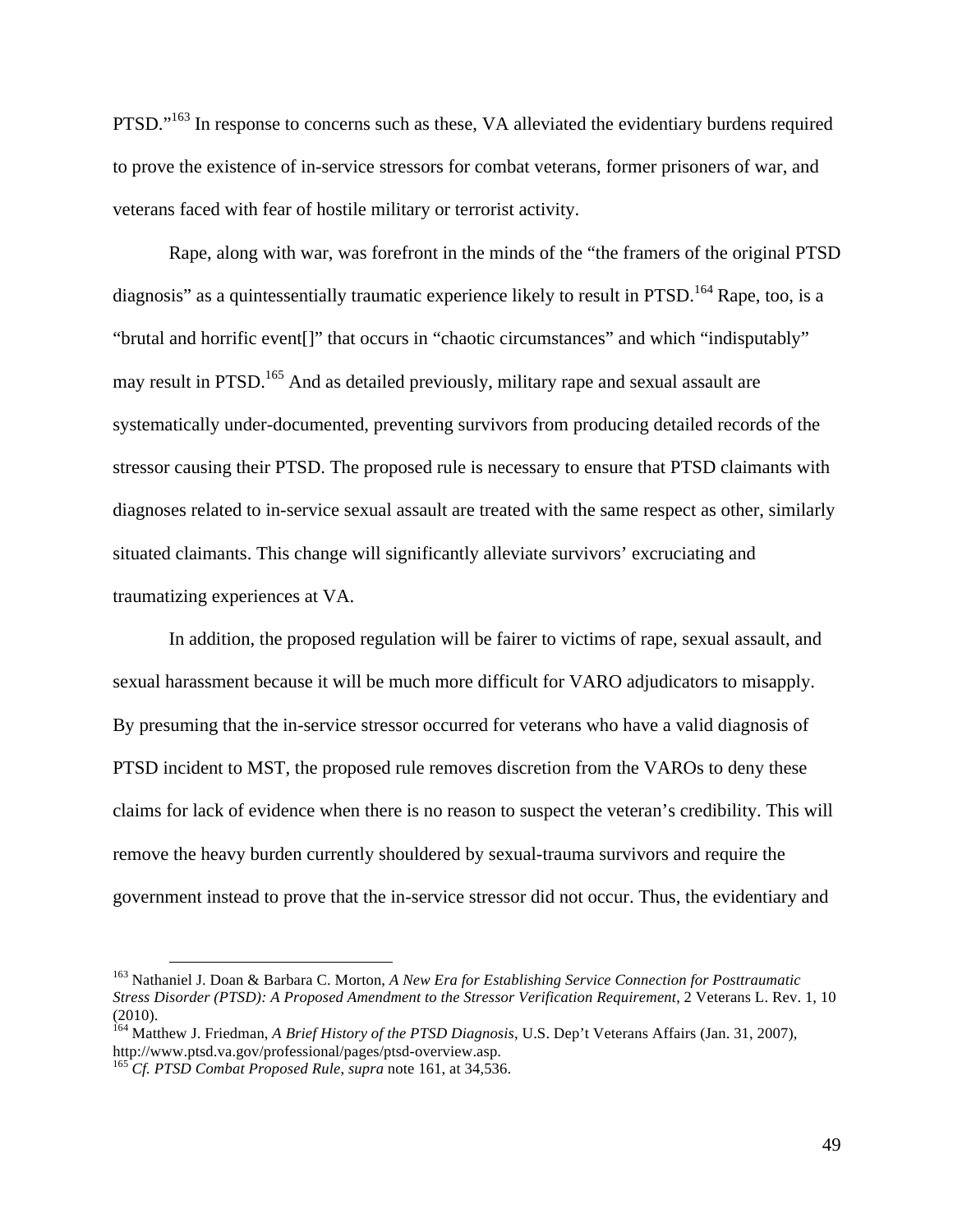personal biases that disfavor victims of sexual violence will factor much less into agency decisions.

## **B. VA should accept diagnoses from licensed psychiatrists and psychologists when applying the proposed rule**

The proposed rule is modeled on the rule governing PTSD claims related to fear of hostile military or terrorist activity. However, the proposed rule diverges from this model in one respect. The rule governing PTSD claims related to fear of hostile military or terrorist activity requires that a VA or VA-contracted psychiatrist or psychologist supply the PTSD diagnosis in order for the liberalized evidentiary standard to apply. The proposed rule rejects this criterion because the medical evidence does not support distinguishing between VA and VA-contracted psychiatrists or psychologists and other psychiatrists or psychologists for the purposes of diagnosing mental disorders in the veteran population. This distinction does not exist in the context of claims for PTSD related to combat or prisoner of war experiences, and it creates a barrier to care that should not be imported into a new rule regarding MST.

There is no justification for categorically distinguishing between VA and non-VA psychiatrists and psychologist for the purposes of the proposed rule. Psychiatrists and psychologists are medical professionals who are qualified to diagnose mental disorders in the veteran population. In 2011, the national organization Mental Health America evaluated the differences in diagnostic practices between VA and non-VA psychiatrists and psychologists for purposes of demonstrating PTSD under 38 C.F.R. § 3.304(f)(3). They concluded that "[n]o evidence in the professional literature or in our experience supports VA's assertion that its employed or contracted examiners are 'uniquely qualified' to perform PTSD examinations and to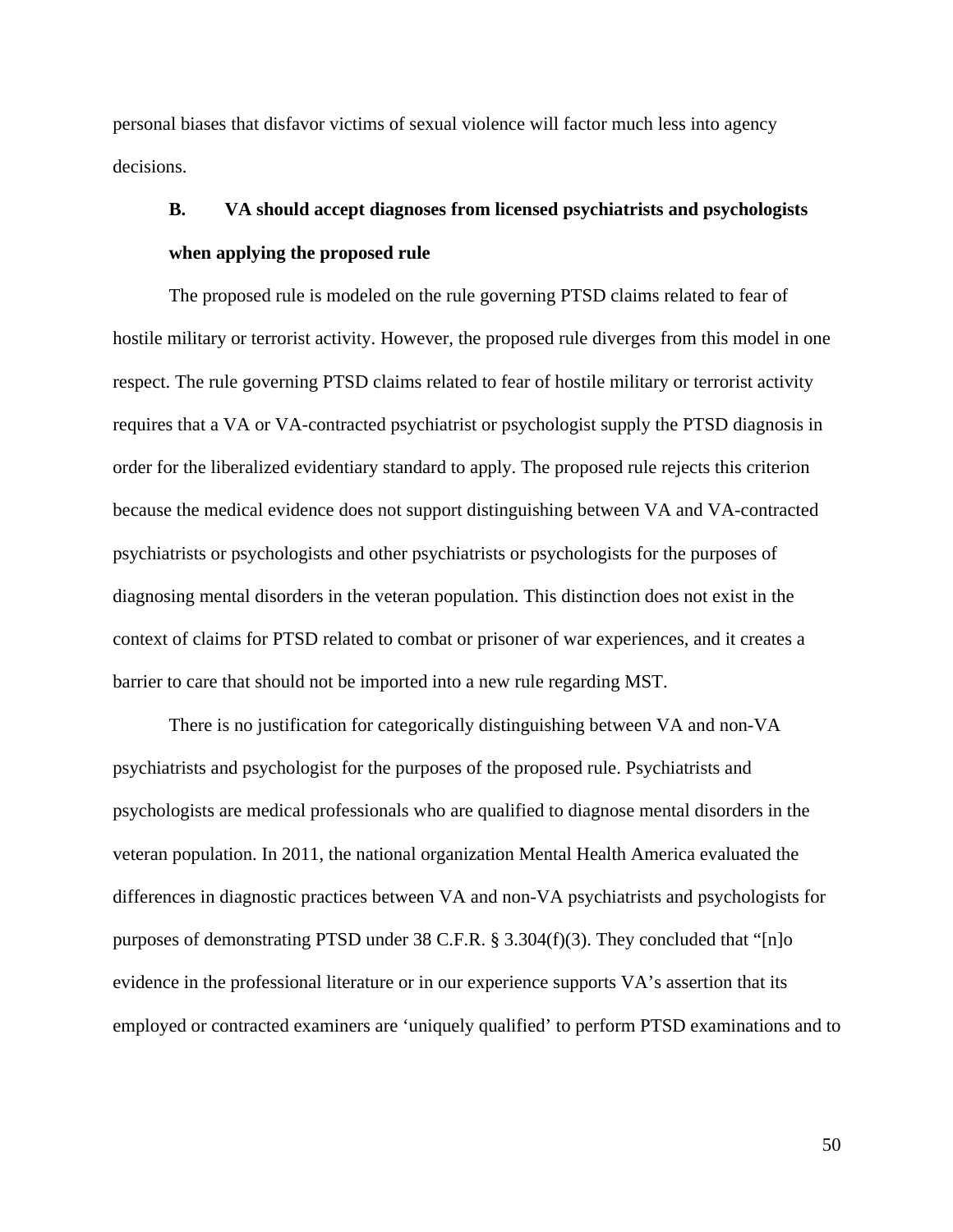provide forensic opinions necessary to decide PTSD clams."<sup>166</sup> The diagnostic guidelines for VA, the American Psychiatric Association, and the American Academy of Psychiatry and the Law are available online to all mental health professionals.<sup>167</sup> Both VA and non-VA psychiatrists and psychologists may be given access to veterans' military service and medical histories. Both VA and non-VA psychiatrists and psychologists are professionally obligated to provide accurate, thorough, and consistent diagnoses. The VHA also acknowledges that all "[b]oard-certified psychiatrists" and "[l]icensed doctoral-level psychologist[s]" are "qualified to perform initial C&P examinations for mental disorders."<sup>168</sup> Permitting all psychiatrists and psychologists to diagnose mental health conditions for purposes of the proposed rule will provide greater access to care for veterans without lowering the quality of that care or the standards for benefits approval.

 <sup>166</sup> *See* Brief on Behalf of Mental Health America, Howard V. Zonana, M.D., and Madelon Baranoski, Ph.D., as Amici Curiae in Support of Petitioners at 8, Nat'l Org. of Veterans' Advocates, Inc. v. Sec'y of Veterans Affairs, 669 F.3d 1340 (Fed. Cir. 2012) (Nos. 2010-7136, -7139, -7142), 2011 WL 994249. This brief was prepared by the Veterans Legal Services Clinic at the Jerome N. Frank Legal Services Organization, which has also prepared this petition and which responds to the concerns raised by VA in Stressor Determinations for Posttraumatic Stress Disorder, 75 Fed. Reg. 39,843 (July 13, 2010) (codified at 38 C.F.R. pt. 3) [hereinafter PTSD Fear Final Rule].<br><sup>167</sup> American Psychiatric Assoc., Practice Guideline for the Treatment of Patients with Acute Stress Disorder *Posttraumatic Stress Disorder* 8-9 (2004), *available at* http://www.pbhcare.org/Guidelines/Guidelines/Blurb /Tree/Adult%20Mental%20Health/Acute%20Stress%20And%20PTSD/PTSD%20Algorithm.pdf); Liza H. Gold et al., *AAPL Practice Guideline for the Forensic Evaluation of Psychiatric Disability*, 36 J. Am. Acad. Psychiatry & L. (Supplement) S3 (2008), *available at* http://www.jaapl.org/cgi/reprint/36/Supplement\_4/S3; Patricia Watson et al., Dep't of Veterans Affairs, *Best Practice Manual for Posttraumatic Stress Disorder (PTSD) Compensation and Pension Examinations* 13-22 (2000), *available at* http://www.avapl.org/pub/PTSD%20Manual%20final%206.pdf; Dep't of Veterans Affairs, *C&P Service Clinician's Guide* (2002), *available at* http://www.warms.vba.va.gov /21guides.html. <sup>168</sup> Veterans Health Admin. Dep't of Veterans Affairs, VHA Directive 2012-021, *Qualifications for Examiners* 

*Performing Compensation and Pension (C&P) Mental Disorder Examinations* 2 (2012), *available at* http://www1.va.gov/vhapublications/ViewPublication.asp?pub\_ID=2780.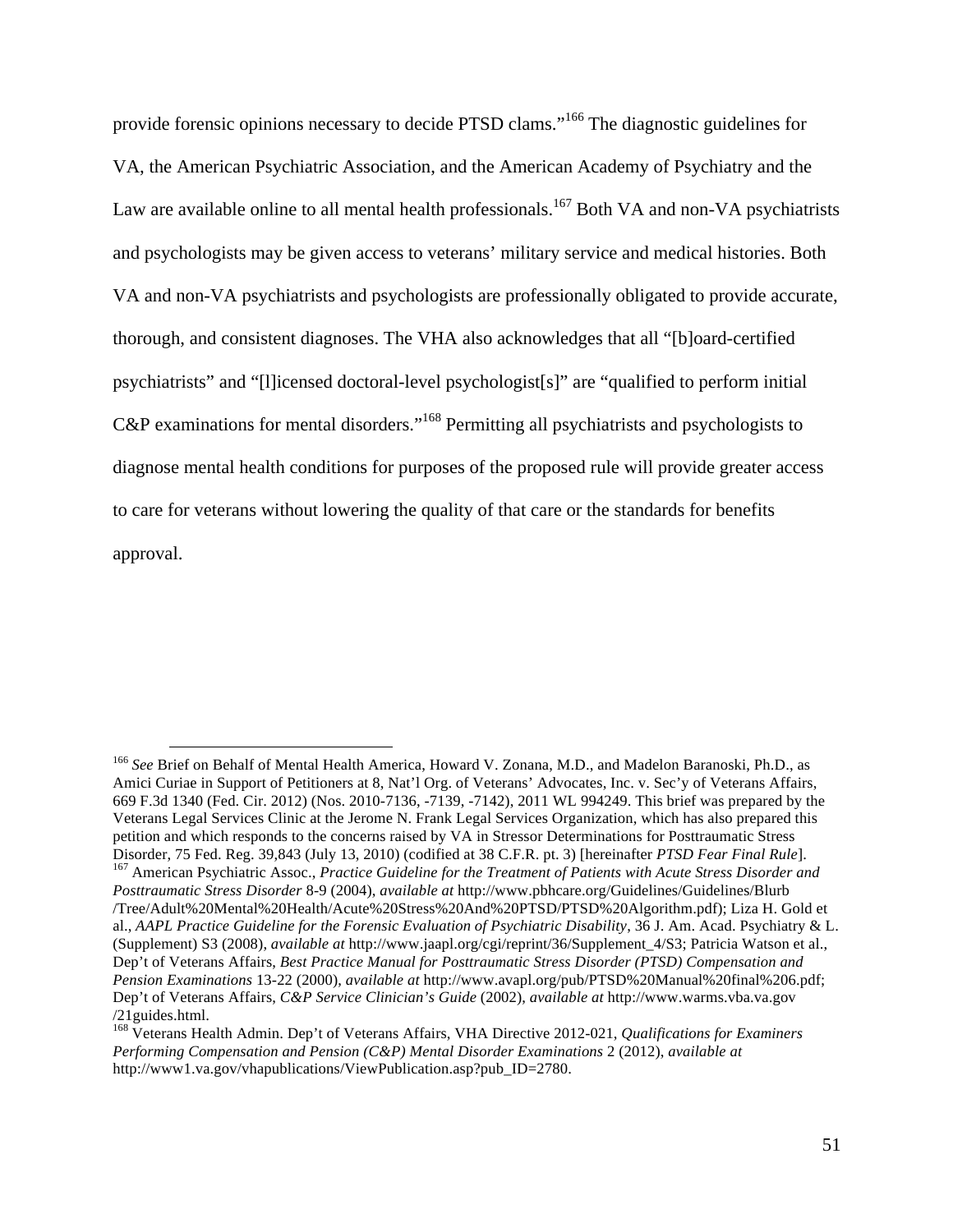### **C. The proposed rule is consistent with the DSM-IV and current medical research**

The suggested amendments are consistent with the DSM-IV and current medical research. Creating a new section in 38 C.F.R. § 3.304 for MST-related claims will facilitate VA's ability to update specifically associated diagnoses as medical research on MST and its long-term consequences develops. VA already emphasizes that military sexual trauma is best understood "as an experience, not a diagnosis or a mental health condition."<sup>169</sup> As DOD<sup>170</sup> and the Center for Disease Control<sup>171</sup> recognize, MST is a stressor that can lead to various mental disorders recognized by the DSM-IV, including, but not limited to, depression, PTSD, and substance abuse. $^{172}$ 

Regarding PTSD in particular, the DSM-IV includes sexual assault as a traumatic event that can cause  $PTSD$ ,  $^{173}$  and the DSM-IV Guidebook explains that the criteria for PTSD were written specifically to apply to experiences of sexual assault.<sup>174</sup> Scientific studies of PTSD in the military context also underscore the high correlation between MST and PTSD. In *Gulf War and Health*, the Institute of Medicine ("IOM") analyzed "the long-term effects of deployment-related stress."<sup>175</sup> This is the same report that VA relied upon when formulating its proposed rule for 38

<sup>&</sup>lt;sup>169</sup> VA, *MST Factsheet*, *supra* note 16, at 2.<br><sup>170</sup> DOD Report 2012, *supra* note 11, at 97.<br><sup>171</sup> Sexual Violence: Data Sources, Ctr. for Disease Control and Prevention, http://www.cdc.gov/violenceprevention /sexualviolence/datasources.html (last updated Apr. 6, 2010).

<sup>172</sup> Alina Suris & Lisa Lind, *Military Sexual Trauma: A Review of Prevalence and Associated Health Consequences* 

*in Veterans*, 9 Trauma, Violence, and Abuse 250, 265-269 (2008).<br><sup>173</sup> Am. Psychiatric Ass'n, *The Diagnostic and Statistical Manual of Mental Disorders* § 309.81, at 424 (4th ed.<br>1994) [hereinafter DSM-IV].

<sup>&</sup>lt;sup>174</sup> Michael B. First et al., *DSM-IV-TR Guidebook* 253 (2004) ("The phrase 'physical integrity' was included to ensure that all experiences of sexual assault would be covered, not just those in which the person perceives a threat to life or limb.").

<sup>175</sup> 6 Inst. of Med., *Gulf War and Health: Physiologic, Psychologic, and Psychosocial Effects of Deployment-Related Stress*, at xvii (2008) [hereinafter IOM, *Deployment-Related Stress*].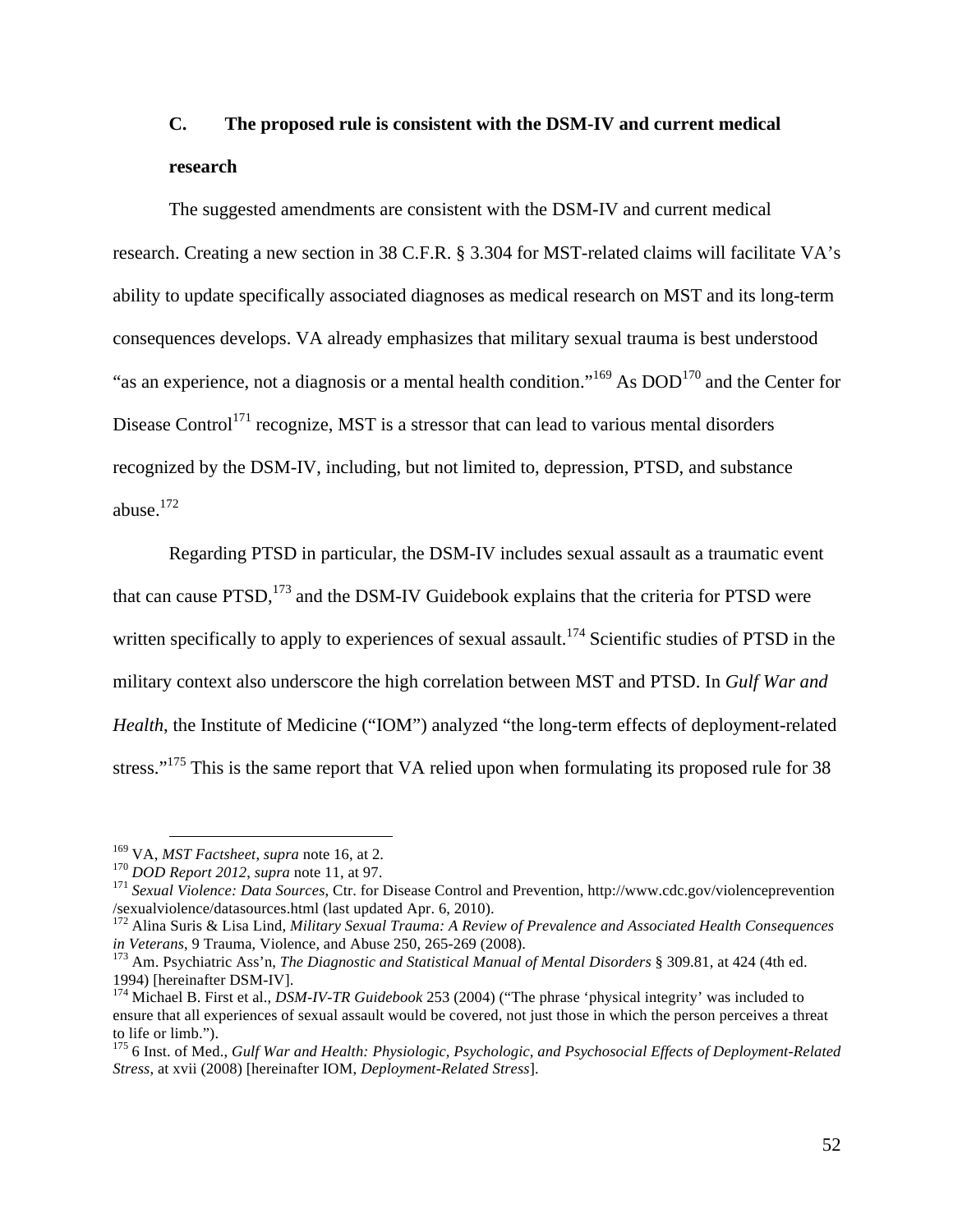C.F.R. § 3.304(f)(3).<sup>176</sup> The conclusions of that report for MST are equally as striking. The IOM stated that "[s]exual assault and harassment are widely acknowledged stressors in the general population and are severe stressors when incurred in a war zone."177 In fact, "[s]exual assault is one of the two leading risk factors (combat is the other) for PTSD. . . . Sexual assault, however, was a greater risk factor for PTSD than was combat exposure in both men and women."<sup>178</sup> These facts support the proposed rule's presumption of service connection for mental health conditions related to MST.

## **D. The proposed rule will alleviate administrative burdens on VA and expedite claims for all veterans**

The current process of applying for benefits is "complex, legalistic, and protracted."<sup>179</sup> By allowing a veteran to submit personal testimony regarding his or her in-service sexual assault, supported by a medical diagnosis linking the veteran's current disability with that experience, VA will improve the timely resolution of claims. VA's experience with liberalizing the evidentiary standard for claims based on stressors related to fear of hostile military or terrorist activity demonstrates that the new standards will increase consistency while minimizing delays.

When it executed the rule change reducing the evidentiary burdens on veterans seeking compensation for PTSD resulting from fear of hostile military or terrorist activity, VA refuted the assertions of commenters who worried that the amendment would increase adjudicatory delays. VA found the opposite, stating, "[W]e believe that this rule will improve the timeliness of

 <sup>176</sup> *Stressor Determinations for Posttraumatic Stress Disorder*, 74 Fed. Reg. 42,617, 42,618 (proposed Aug. 24, 2009) (codified at 38 C.F.R. pt. 3). <sup>177</sup> IOM, *Deployment-Related Stress*, *supra* note 175, at 37. <sup>178</sup> *Id.* at 87.

<sup>179</sup> Inst. of Med., *PTSD Compensation*, *supra* note 27, at 122 (quoting Nina A. Sayer et al., *Post-Traumatic Stress Disorder Claims from the Viewpoint of Veterans Service Officers*, 170 Military Med. 867, 867 (2005)).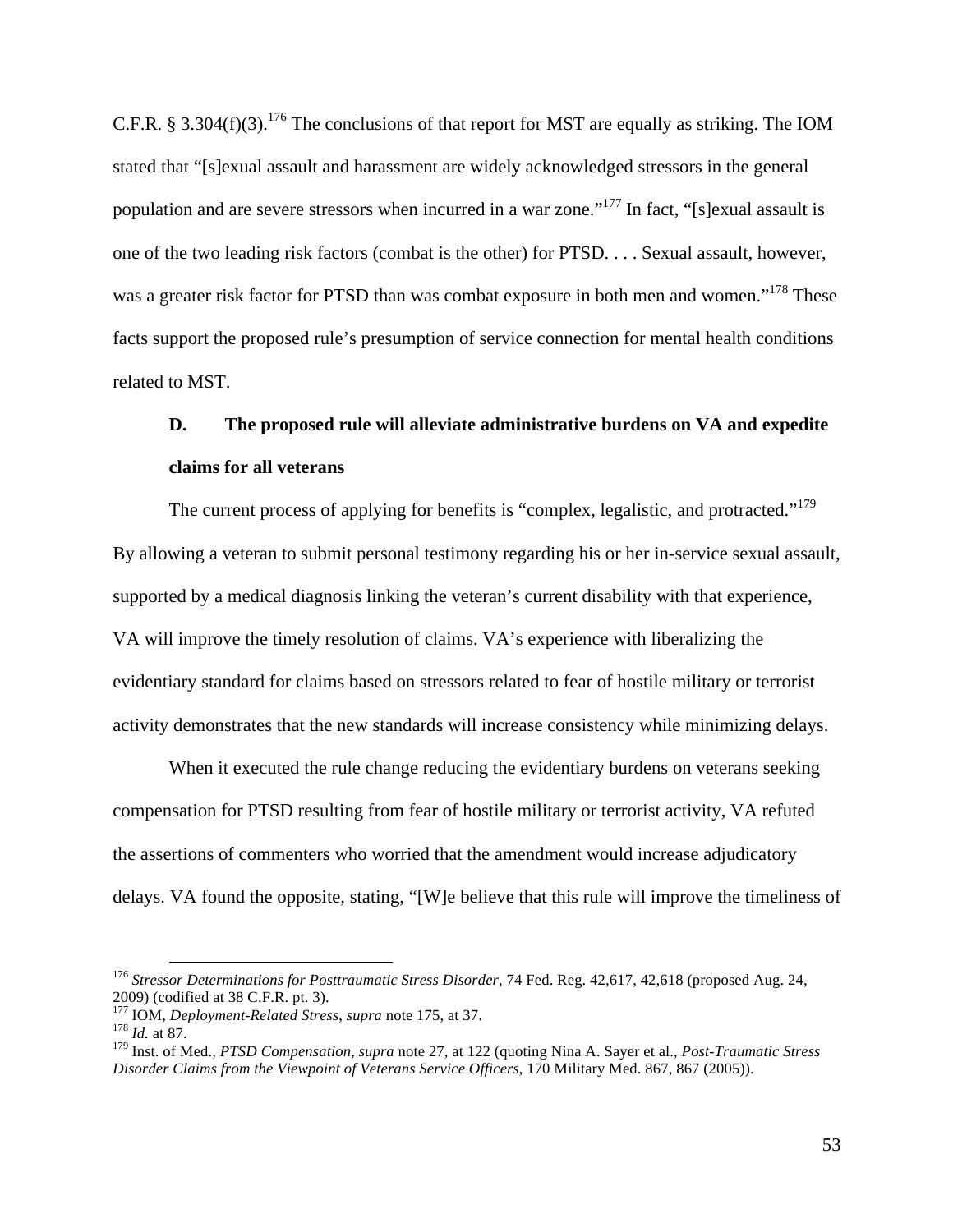the adjudication of claims of all veterans by eliminating the need to search for corroborating evidence in certain cases."<sup>180</sup> The amendment eliminated the previous delays caused by verifying the PTSD stressor, which VA estimated affected 17.5 percent of claims for an average of 84 days. $^{181}$ 

The same result can be expected of the proposed rule eliminating evidentiary burdens on survivors of military sexual trauma. These applicants for disability benefits can experience delays of up to four years in the resolution of their claims. The process often goes through several iterations at each level. After veterans initially file their claim, the VARO must help them develop their case. Veterans may take time to submit additional material after receiving notice of appropriate evidence from the VARO (if the VARO abides by its obligations under the VCAA). After a denial, veterans file a notice of disagreement. They are entitled to a hearing and then to an appeal to the BVA. Because VAROs often fail to appropriately develop and adjudicate claims based on military sexual trauma, the BVA frequently remands these cases. This lengthy process, which averages 4.25 years from the receipt of the notice of disagreement to the end of the remand process, has resulted in a tremendous backlog at VA that is expected to grow.<sup>182</sup> The BVA predicts that there will be increases in the number of appeals filed at the agency of original jurisdiction, in the number of cases received at BVA, and in the number of notices of disagreement received. Yet, the BVA predicts that there will be a decrease in the number of BVA decisions issued.<sup>183</sup>

<sup>&</sup>lt;sup>180</sup> *PTSD Fear Final Rule, supra* note 166, at 39,845.<br><sup>181</sup> U.S. Dep't Veterans Affairs, Office of Inspector Gen., No. 08-03156-227, *Audit of VA Regional Office Rating Claims Processing Exceeding 365 Days* 26 (2009), *available at* http://www.va.gov/oig/52/reports/2009/VAOIG-08- 03156-227.pdf. <sup>182</sup> *BVA Report 2011*, *supra* note 124, at 18. <sup>183</sup> *Id.* at 17, 20, 23.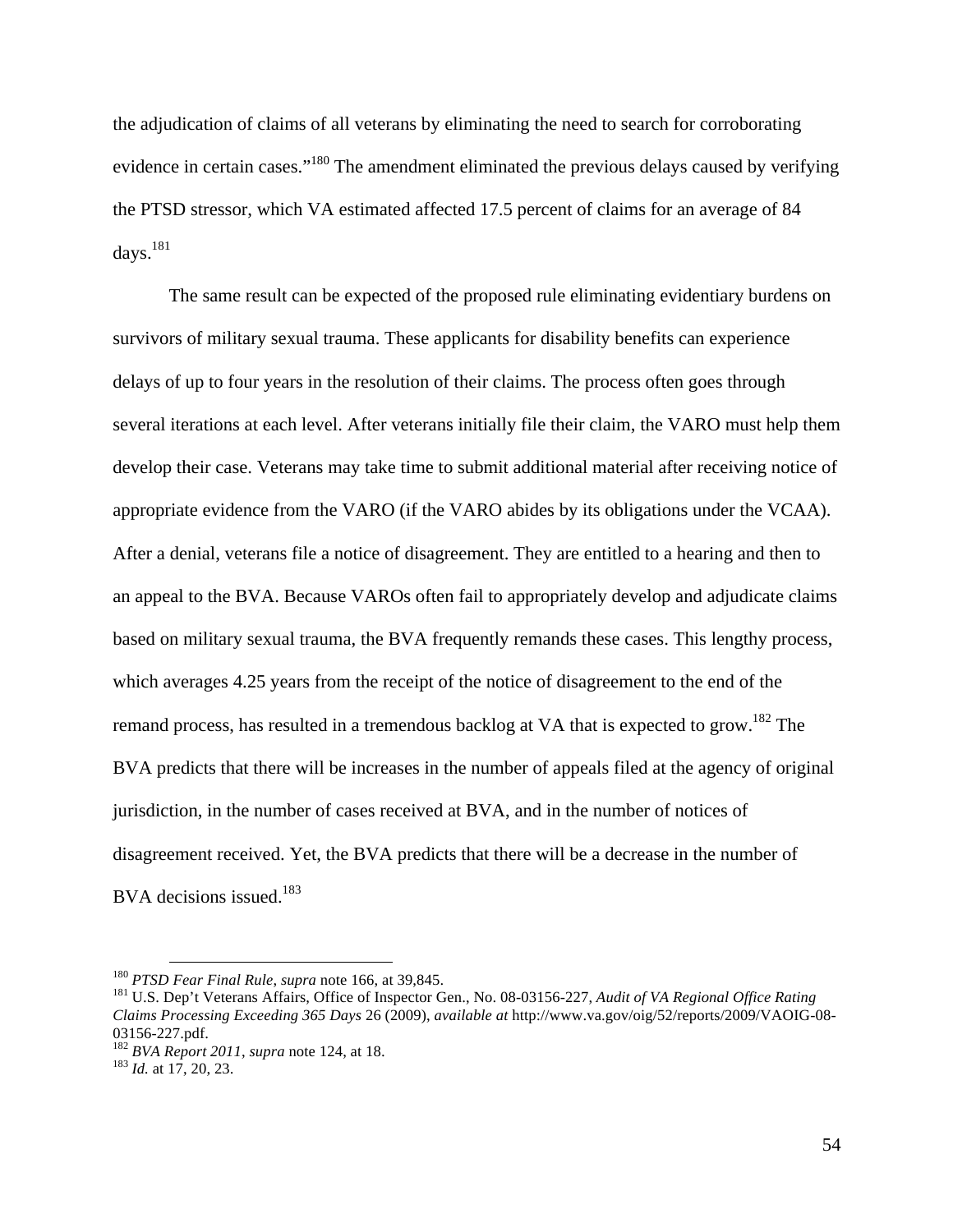The BVA has outlined strategies to reduce the backlog, including eliminating avoidable remands, strengthening intra-agency partnerships, and writing clear and correct decisions.<sup>184</sup> Updating VA's rules to reflect the reality of military sexual assault is another crucial step in increasing efficiency in the administrative and legal process. The proposed rule alleviates the burden on VA to develop extensive and difficult-to-come-by corroborating evidence of a veteran's in-service sexual assault. With simplified evidentiary standards, VA will be able to process these claims more quickly and accurately, reducing delays at the VARO level and eliminating the need for many time-consuming and burdensome appeals and remands.

These simplified evidentiary standards will not increase costly fraudulent or frivolous claims. The proposed rule contains important safeguards against fraud, as did the 2010 rule easing evidentiary standards for claimants with PTSD as a result of fear of hostile military or terrorist activity. In defending the 2010 rule change against warnings of fraud, VA emphasized that "VA will not rely on a veteran's lay testimony alone to establish occurrence of the stressor"—instead, a qualified psychiatrist or psychologist must confirm the adequacy of the stressor to support a diagnosis of PTSD and the relationship of the veteran's PTSD to the stressor.<sup>185</sup> Similarly, the proposed amendment requires a medical diagnosis in conjunction with lay testimony to establish the link between the sexual trauma and the current disability. This will provide VA with an expert opinion that corroborates the occurrence of the stressor. In addition, the DSM-IV requires that "[m]alingering should be ruled out in those situations in which financial remuneration, benefit eligibility, and forensic determinations play a role."186 As noted by the BVA's own lawyers, clinicians are more able to "detect malingering upon examination"

<sup>184</sup> *Id.* at 6-7. <sup>185</sup> *PTSD Fear Final Rule*, *supra* note 166, at 39,845. <sup>186</sup> DSM-IV, *supra* note 173, § 309.81, at 427.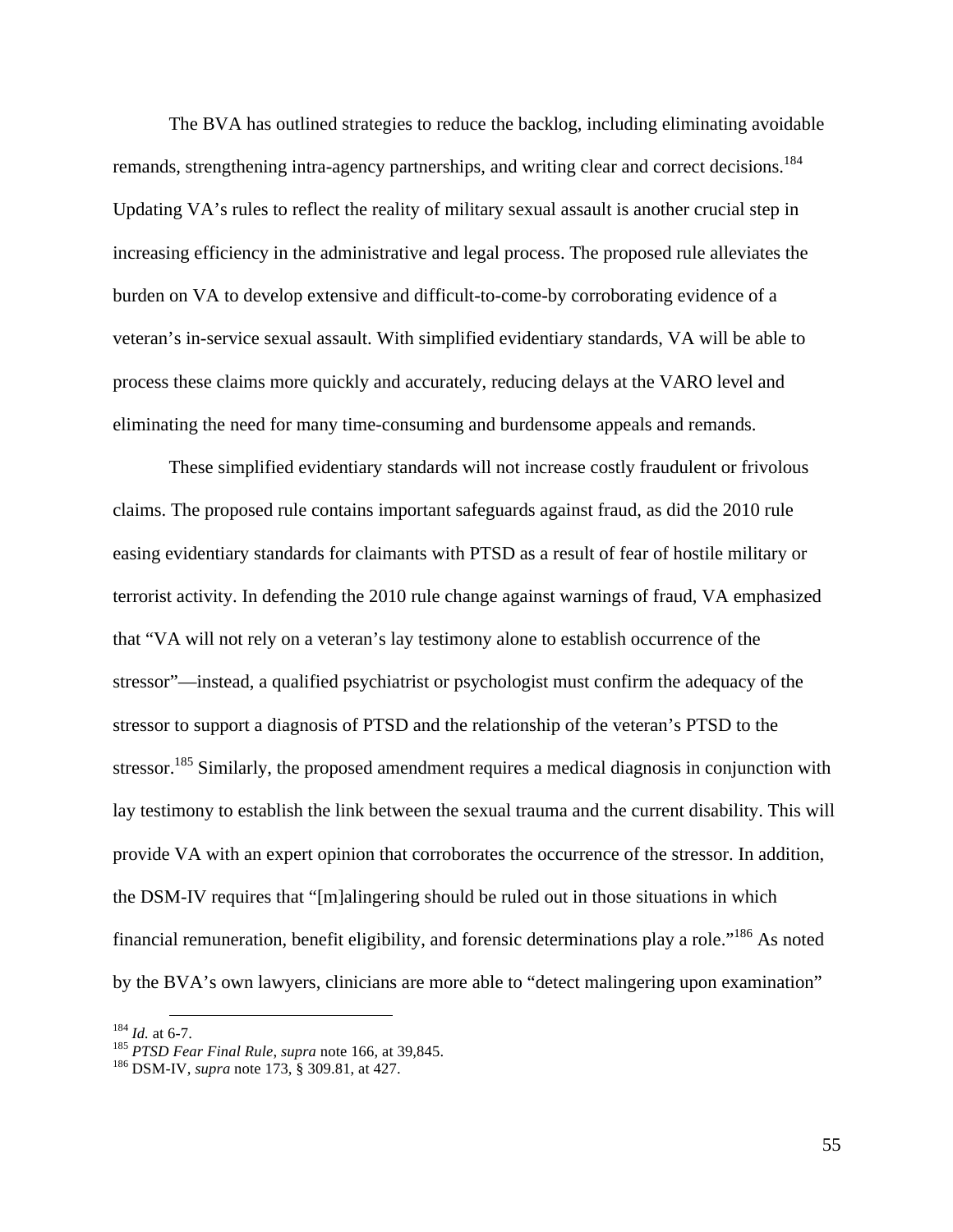than are adjudicators who must "read between the lines in a paper file,"<sup>187</sup> supporting a rule that gives greater weight to physicians' medical findings than to adjudicators' hunches.

Two other important protections remain, one inherent to VA's system of adjudication and the other common to MST-based claims. First, VA retains the final decisionmaking authority by reviewing all evidence subject to a clear and convincing standard. This standard ensures that while a veteran may rely on more types of evidence, the evidence itself must nonetheless meet a threshold of credibility. Second, the sensitive nature of MST itself makes fraudulent claims unlikely.<sup>188</sup> DOD itself characterizes the claim that people often falsely report sexual assault as a "[c]ommonly accepted myth[]," reporting instead that "[i]n fact, estimates for false reports range from 2 to 8 percent, similar to other felonies."189 VA will not see its administrative savings in the timely adjudication of claims eroded by an increase in false reporting of MST-related PTSD.

## **E. The proposed rule will improve the consistency and equitable resolution of military sexual trauma claims**

The proposed rule would also encourage consistent decision-making. Dr. Betty Moseley-Brown, Associate Director for VA Center for Women Veterans, has spoken out about the difficult process for veterans seeking compensation for MST-related disabilities and the ways in which liberalizing the evidentiary standards would improve that process. As Dr. Moseley-Brown explained, MST-related mental disorders have varying symptoms. Even for a particular diagnosis, such as PTSD, the symptoms can be obvious in some cases and subtle or ambiguous in others. This has led claims adjudicators to apply oversimplified or subjective criteria, which in

<sup>187</sup> Ogilvie & Tamlyn, *supra* note 7, at 38. <sup>188</sup> Schingle, *supra* note 160, at 173.

<sup>189</sup> *DOD Report 2009*, *supra* note 49, at 6.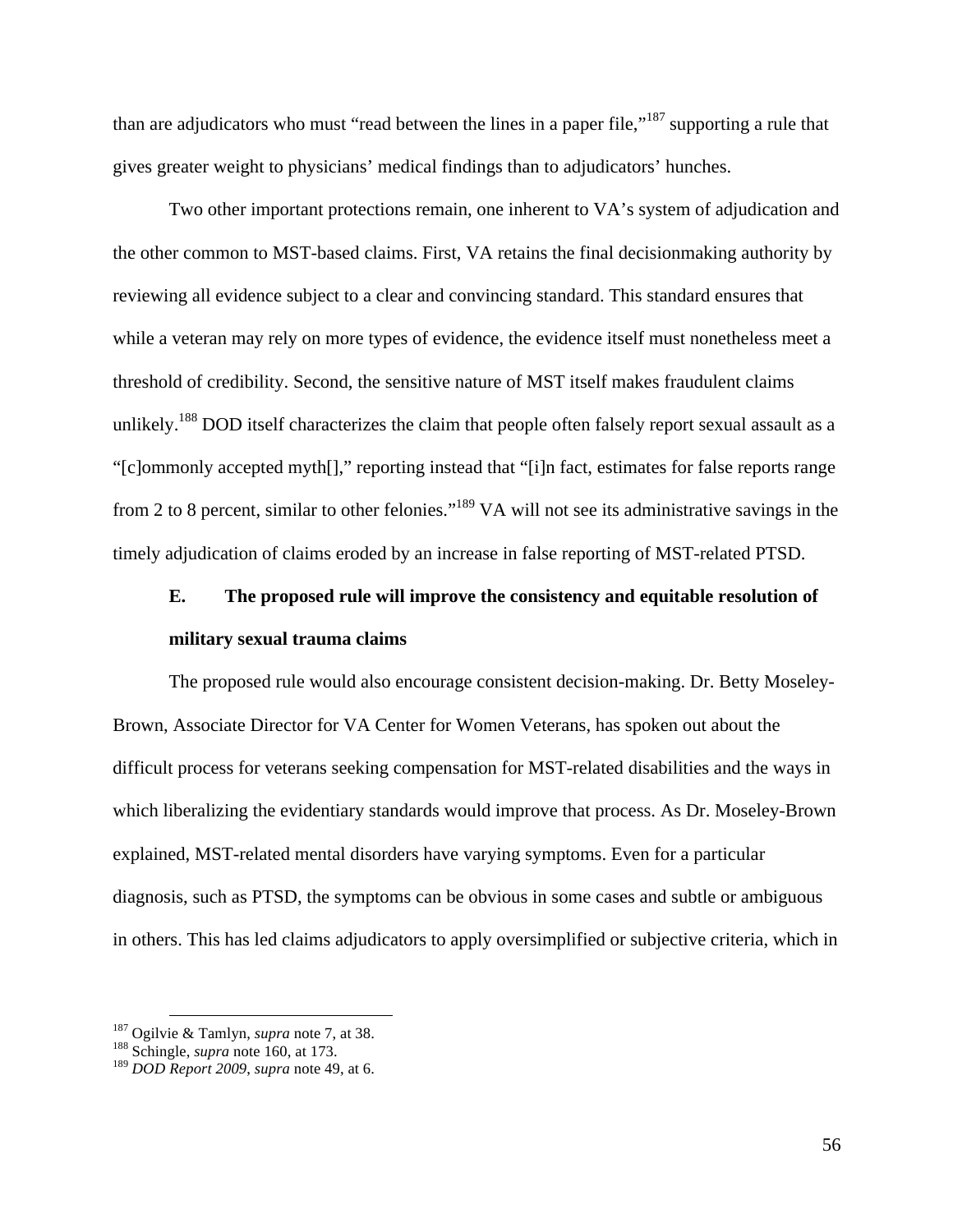turn has led to inconsistent results.<sup>190</sup> Recognizing ongoing problems with the application of existing evidentiary standards, in June 2011, VA sent a letter of guidance for officials handling MST-based claims, "reiterating that all claims examiners must apply proper flexibility and sensitivity in evaluating evidence of service connection in these cases."<sup>191</sup> The inherent mismatch between the evidence likely to be available and the evidence required, however, ensures that inconsistency will be an ongoing problem under the current rule.<sup>192</sup>

Finally, the proposed rule would help ensure the equitable resolution of claims. When VA faced an analogous problem regarding fear-based PTSD, it implemented a rule similar to this proposal. As Belinda J. Finn, Assistant Inspector General for Audits and Evaluations at VA's Office of Inspector General, testified before Congress, "This change significantly reduced processing errors associated with PTSD claims."<sup>193</sup> That rule helped reduce the error rate associated with PTSD claims processing from 13% to 5%.<sup>194</sup> This error rate may not perfectly mirror that of denials of PTSD claims related to MST. However, it does demonstrate that adjusting the evidentiary burden to account for the circumstances of the stressor can increase fair and accurate claims processing. The implementation of this rule was also accompanied by a significant increase in VARO compliance with VA policy regarding PTSD claims.<sup>195</sup>

 <sup>190</sup> Schingle, *supra* note 160, at 172.

<sup>191</sup> Hickey Memorandum, *supra* note 144, at 1.

<sup>192</sup> Inst. of Med., *PTSD Compensation*, *supra* note 27, at 23.

<sup>193</sup> *An Examination of Poorly Performing U.S. Department of Veterans Affairs Regional Offices: Hearing Before the Subcomm. on Disability Assistance and Mem'l Affairs of the H. Comm. on Veterans' Affairs*, 112th Cong. (2011) (statement of Belinda J. Finn), *available at* http://www.gpo.gov/fdsys/pkg/CHRG-112hhrg67191/html/CHRG-112hhrg67191.htm.

<sup>194</sup> U.S. Dep't Veterans Affairs, Office of Inspector Gen., No. 11-00510-167, *Systematic Issues Reported During Inspections at VA Regional Offices* 6 (2011).

<sup>195</sup> *Reclaiming the Process: Examining the VBA Claims Transformation Plan as a Means to Effectively Serve Our Veterans: Hearing Before the H. Comm. on Veterans' Affairs*, 112th Cong. (2012) (statement of Linda A. Halliday), *available at* http://veterans.house.gov/witness-testimony/ms-linda-halliday.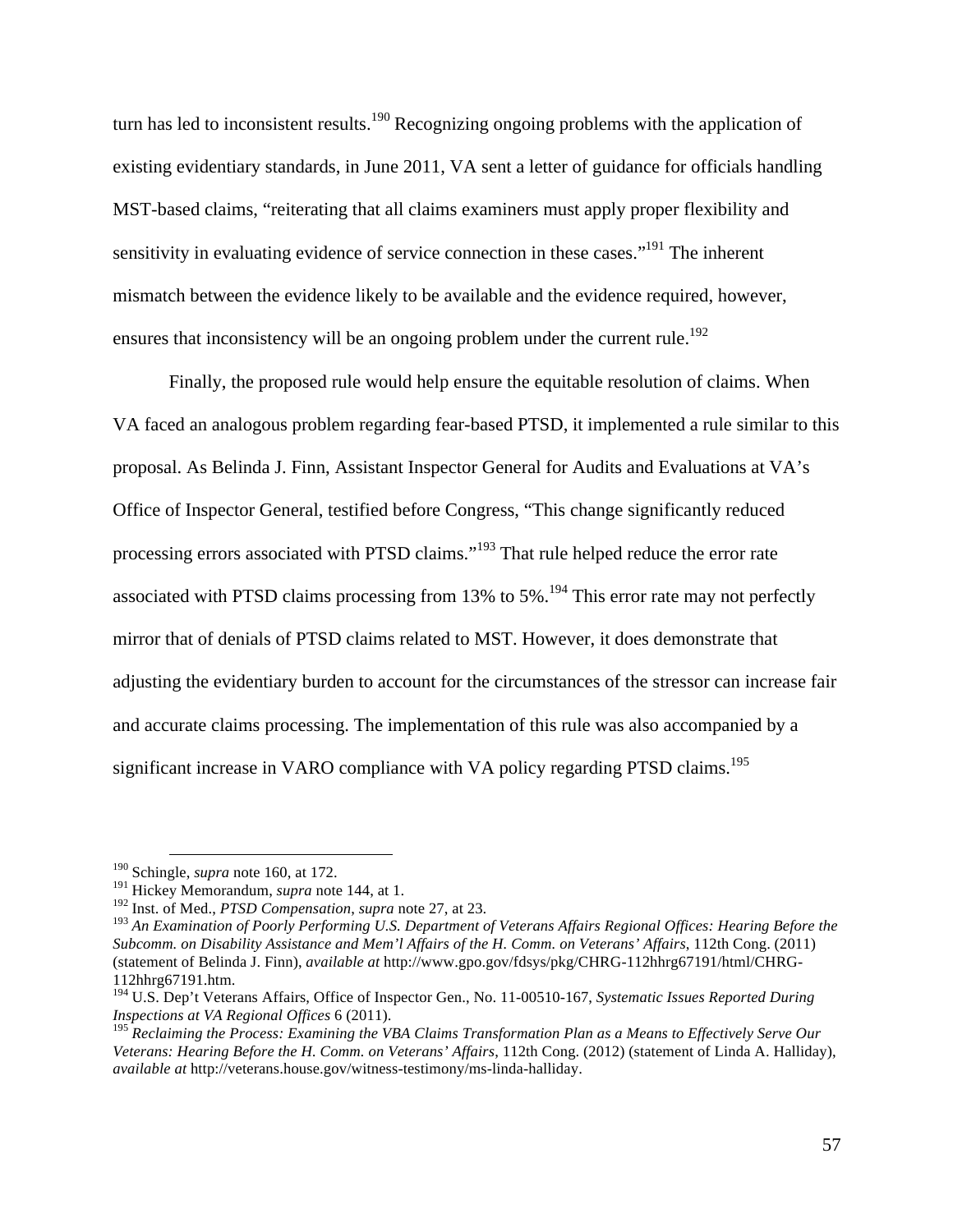Furthermore, under the current system, adjudicators deny claims by female veterans for service-connection for PTSD at greater rates than claims by male veterans. The VA Inspector General estimated in 2010 that VA denied 49.8% of women's claims for service-connected disability compensation for PTSD, but only 37.7% of men's claims.<sup>196</sup> Yet, a study by the RAND Corporation found that female veterans suffer PTSD at twice the rate of male veterans.<sup>197</sup> The Inspector General traces this disparity in part to the fact that service connection for PTSD caused by combat is very easy to prove, and VA is much more likely to presume that men experienced combat than that women did.<sup>198</sup> Currently, PTSD related to MST and PTSD related to combat share similar evidentiary difficulties, yet the rules apply different evidentiary standards. Because the majority of MST-related PTSD claims are filed by women and the majority of combat-related PTSD claims are filed by men, the current rules result in women's PTSD claims being disproportionately rejected.<sup>199</sup> The proposed rule eliminates the barriers that women in particular face at VA and in doing so eliminates disparate treatment of women and men.

#### **VII. Conclusion**

For decades, DOD and VA have been aware that sexual assault in the military is pervasive and that survivors are highly likely to suffer from PTSD as a consequence. Proposed legislation, military reports, congressional hearings, documentaries, media publications, and

 <sup>196</sup> *Review of Combat Stress in Women Veterans*, *supra* note 6, at 65. For a discussion of recent statistics on grant rates for MST-related PTSD claims, which may affect the grant rates for women versus men, see *supra* note 145 and accompanying text.<br><sup>197</sup> Benedict, *supra* note 98.

<sup>&</sup>lt;sup>198</sup> Review of Combat Stress in Women Veterans, *supra* note 6, at 64.

<sup>&</sup>lt;sup>199</sup> The IOM notes, "What information is available suggests that female veterans are less likely to receive service connection for PTSD and that this is a con-sequence of the relative difficulty of substantiating exposure to noncombat traumatic stressors—notably, MSA [military sexual assault]." Inst. of Med., *PTSD Compensation*, *supra*  note 27, at 193.